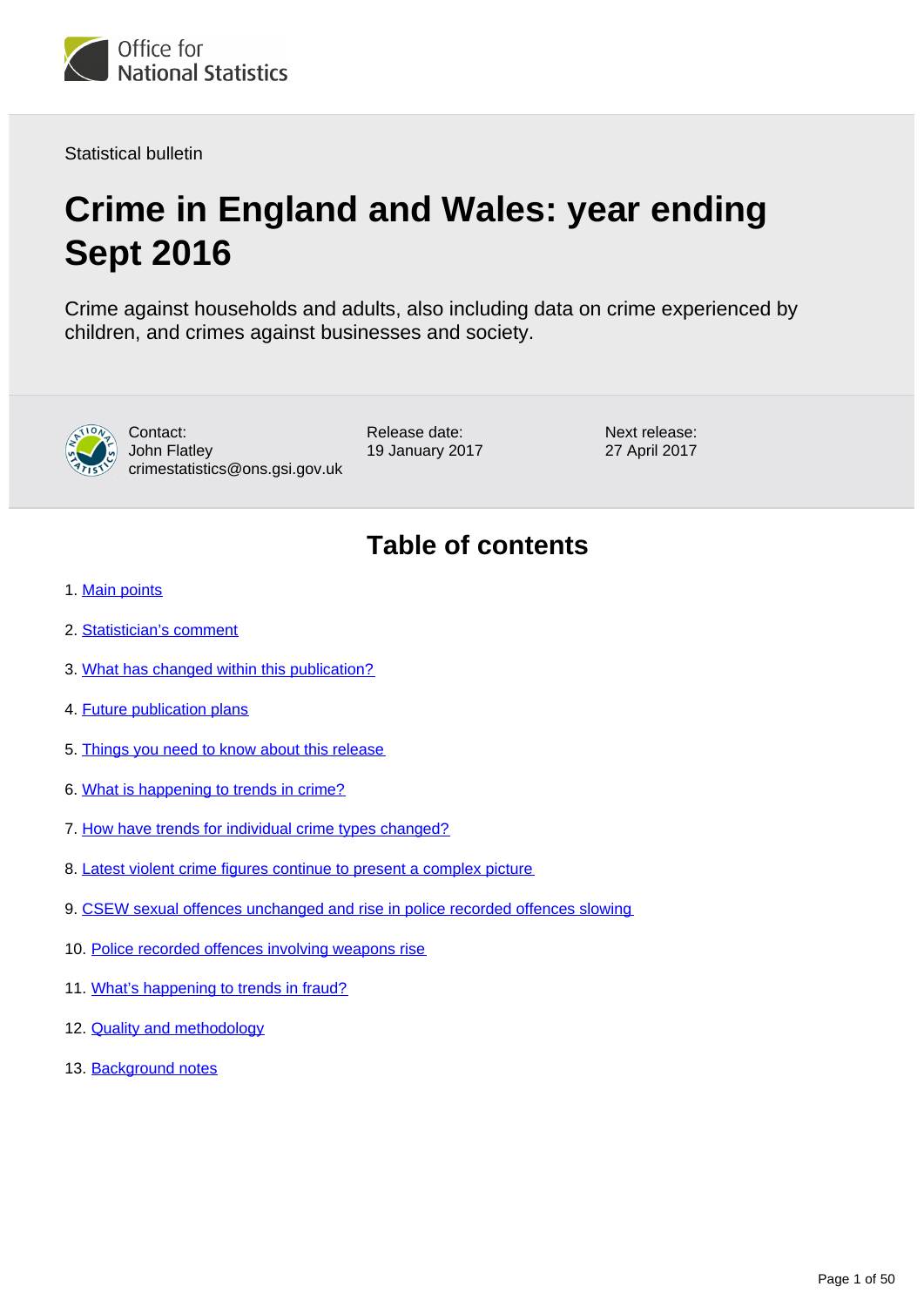## <span id="page-1-0"></span>**1 . Main points**

Headline figures from the Crime Survey for England and Wales (CSEW) produced on a consistent basis showed an estimated 6.2 million incidents of crime in the survey year ending September 2016; no statistically significant change compared with the previous year's survey.

Following an extension of the coverage of the survey, Experimental Statistics showed there were 3.6 million fraud and 2.0 million computer misuse offences for the first full year in which such questions have been included in the CSEW.

The inclusion of these new offences yields a new headline estimate of 11.8 million incidents of crime covered by the survey, but it will be another year before a comparable time series is available.

However, trend data on frauds referred to the police showed an annual rise of 3%. Other industry data on financial fraud, the vast bulk of which is unreported to the police, showed there were 1.9 million cases of frauds on UK-issued cards (an increase of 39% from the previous year).

Across all crime types covered, the police recorded 4.7 million offences in the year ending September 2016, an annual rise of 8%. Due to recording improvements affecting comparisons over time, this series is not currently a reliable measure of trends in crime.

CSEW estimates showed no statistically significant change in levels of violence compared with the previous survey, with the underlying trend fairly flat in recent years. While the police recorded an annual rise of 22% in Violence against the person offences, the volume increases were largely driven by changes in recording processes and the inclusion of additional harassment offences within the series.

However, there appeared to be genuine smaller increases in some of the lower volume but higher harm categories of police recorded violence including homicide and knife crime.

## <span id="page-1-1"></span>**2 . Statistician's comment**

"In its 35 year history the Crime Survey has charted changing trends in crimes experienced by the population. In the past burglary and theft of vehicles were the high volume crimes driving trends but their numbers have fallen substantially since then. When the CSEW started, fraud was not considered a significant threat and the internet had yet to be invented. Today's figures demonstrate how crime has changed, with fraud now the most commonly experienced offence. However, it should be emphasised that the new headline figures, including fraud and computer misuse, are not comparable with those from earlier years."

John Flatley, Crime Statistics and Analysis, Office for National Statistics, [@ONSJohnFlatley](https://twitter.com/ONSJohnFlatley) on Twitter.

## <span id="page-1-2"></span>**3 . What has changed within this publication?**

Quarterly bulletins have adopted a new, shorter format since the [year ending December 2015 release,](http://www.ons.gov.uk/peoplepopulationandcommunity/crimeandjustice/bulletins/crimeinenglandandwales/yearendingdecember2015) with the aim of making the main messages more accessible. Despite cutting down the commentary in these bulletins we have maintained the published level of detail in datasets and in order to ensure that none of the previously published information has been lost, all "former bulletin tables" continue to be published.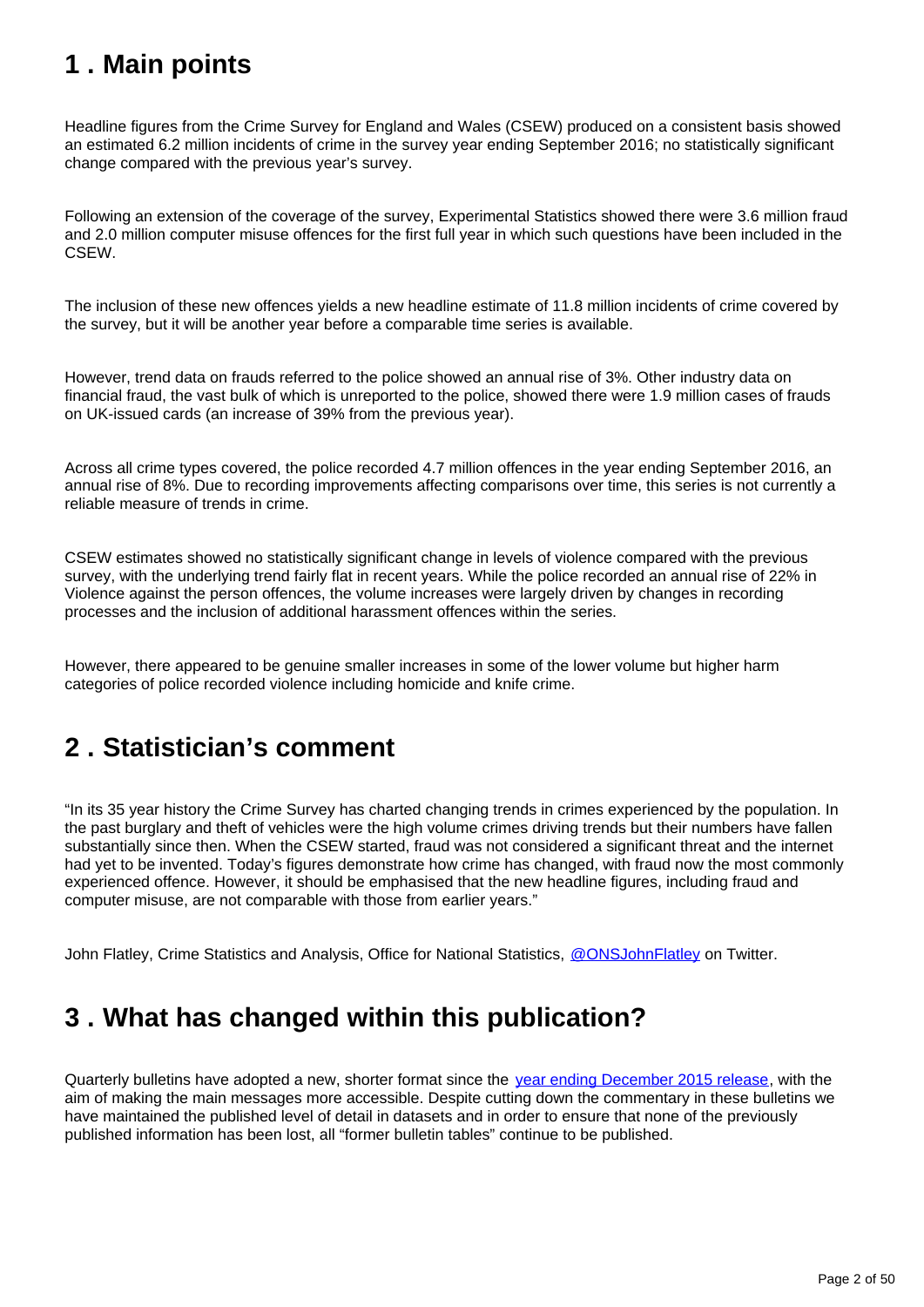New questions on fraud and computer misuse were added to the Crime Survey for England and Wales (CSEW) in October 2015. These questions have now been included within the CSEW for a full 12 months, with sufficient data having been gathered to form a new additional headline estimate of total CSEW crime. This estimate and others on fraud are produced as [Experimental Statistics](https://www.ons.gov.uk/methodology/methodologytopicsandstatisticalconcepts/guidetoexperimentalstatistics) [\(Tables A1 to A3](https://www.ons.gov.uk/peoplepopulationandcommunity/crimeandjustice/datasets/crimeinenglandandwalesappendixtables) and [Tables E1 to E8](https://www.ons.gov.uk/peoplepopulationandcommunity/crimeandjustice/datasets/crimeinenglandandwalesexperimentaltables)).

Experimental Statistics on fraud and cybercrime recorded by the police are also being published again alongside this bulletin, including:

- Action Fraud data at police force area level, based on victim residency; these are presented in [Table E14](https://www.ons.gov.uk/peoplepopulationandcommunity/crimeandjustice/datasets/crimeinenglandandwalesexperimentaltables)
- police recorded crime data on offences that have been flagged as having an online element  $1$ ; these are presented in [Table E15](https://www.ons.gov.uk/peoplepopulationandcommunity/crimeandjustice/datasets/crimeinenglandandwalesexperimentaltables)

### **Notes for: What has changed within this publication?**

1. An offence should be flagged where the reporting officer believes that on the balance of probability, the offence was committed, in full or in part, through a computer, computer network or other computer-enabled device.

## <span id="page-2-0"></span>**4 . Future publication plans**

The briefing note [Improving Crime Statistics for England and Wales – progress update](https://www.ons.gov.uk/peoplepopulationandcommunity/crimeandjustice/methodologies/improvingcrimestatisticsforenglandandwalesprogressupdate) provides an overview of our plans to improve the design, coverage and presentation of crime statistics in England and Wales over the next few years.

The main focus of the commentary in our statistical bulletins has always been on numbers of crimes. In the future, alongside continued commentary on numbers, we intend to give more prominence to crime rates to put numbers in the context of the population. We will be seeking further advice from the [National Statistician's Crime](https://www.statisticsauthority.gov.uk/national-statistician/ns-reports-reviews-guidance-and-advisory-committees/national-statisticians-advisory-committees/crime-statistics-advisory-committee/)  [Statistics Advisory Committee](https://www.statisticsauthority.gov.uk/national-statistician/ns-reports-reviews-guidance-and-advisory-committees/national-statisticians-advisory-committees/crime-statistics-advisory-committee/) regarding the planned implementation of these presentational changes.

Following criticism of the methodology for handling high-frequency repeat victimisation in CSEW estimates, particularly with regard to violent crime, we commissioned an independent review of the current and alternative methods for addressing repeat victimisation. This review was published on 6 July 2016 alongside a user consultation seeking feedback on the review's recommendations. The consultation ran until 13 September 2016. In response our [proposed way forward](https://www.ons.gov.uk/aboutus/whatwedo/statistics/consultationsandsurveys/allconsultationsandsurveys/reviewofmethodologyforaddressinghighfrequencyrepeatvictimisationincrimesurveyforenglandandwalesestimates) was published on 7 November 2016, along with a summary of the feedback received to the consultation, with plans to implement the new methodology and revise the back series by July 2018 at the latest. More information can be found in section 2 of the [User Guide for Crime Statistics.](https://www.ons.gov.uk/peoplepopulationandcommunity/crimeandjustice/methodologies/crimeandjusticemethodology)

We have recently published information regarding a new proposed crime measure called the "Crime Severity" Score (CSS)". Based on police recorded crime, the CSS would be intended to supplement existing measures rather than replace them. It aims to take into account both the volume and the severity of offences, by weighting offences differently according to their severity. By "severity", we are intending to reflect the relative harm of an offence to society and the likely demands on the police, given that the police resource requirements are likely to be greater for offences that are more serious. We are keen to receive feedback from users on whether such a measure should be incorporated regularly within future "Crime in England and Wales" releases. [Details of the](https://www.ons.gov.uk/peoplepopulationandcommunity/crimeandjustice/articles/researchoutputsdevelopingacrimeseverityscoreforenglandandwalesusingdataoncrimesrecordedbythepolice/2016-11-29)  [CSS](https://www.ons.gov.uk/peoplepopulationandcommunity/crimeandjustice/articles/researchoutputsdevelopingacrimeseverityscoreforenglandandwalesusingdataoncrimesrecordedbythepolice/2016-11-29) are available in an article published in November 2016, including details of how [feedback](https://www.ons.gov.uk/peoplepopulationandcommunity/crimeandjustice/articles/researchoutputsdevelopingacrimeseverityscoreforenglandandwalesusingdataoncrimesrecordedbythepolice/2016-11-29#feedback) can be provided.

We intend to continue developing the structure of our quarterly statistical bulletins in future editions. As part of this ongoing review we will be seeking your views on whether there is a continuing need for all of the data we publish and whether there are new requirements for data we are not currently producing. We will also be looking at opportunities to exploit new data sources to meet your needs for more detailed information on the nature of crime.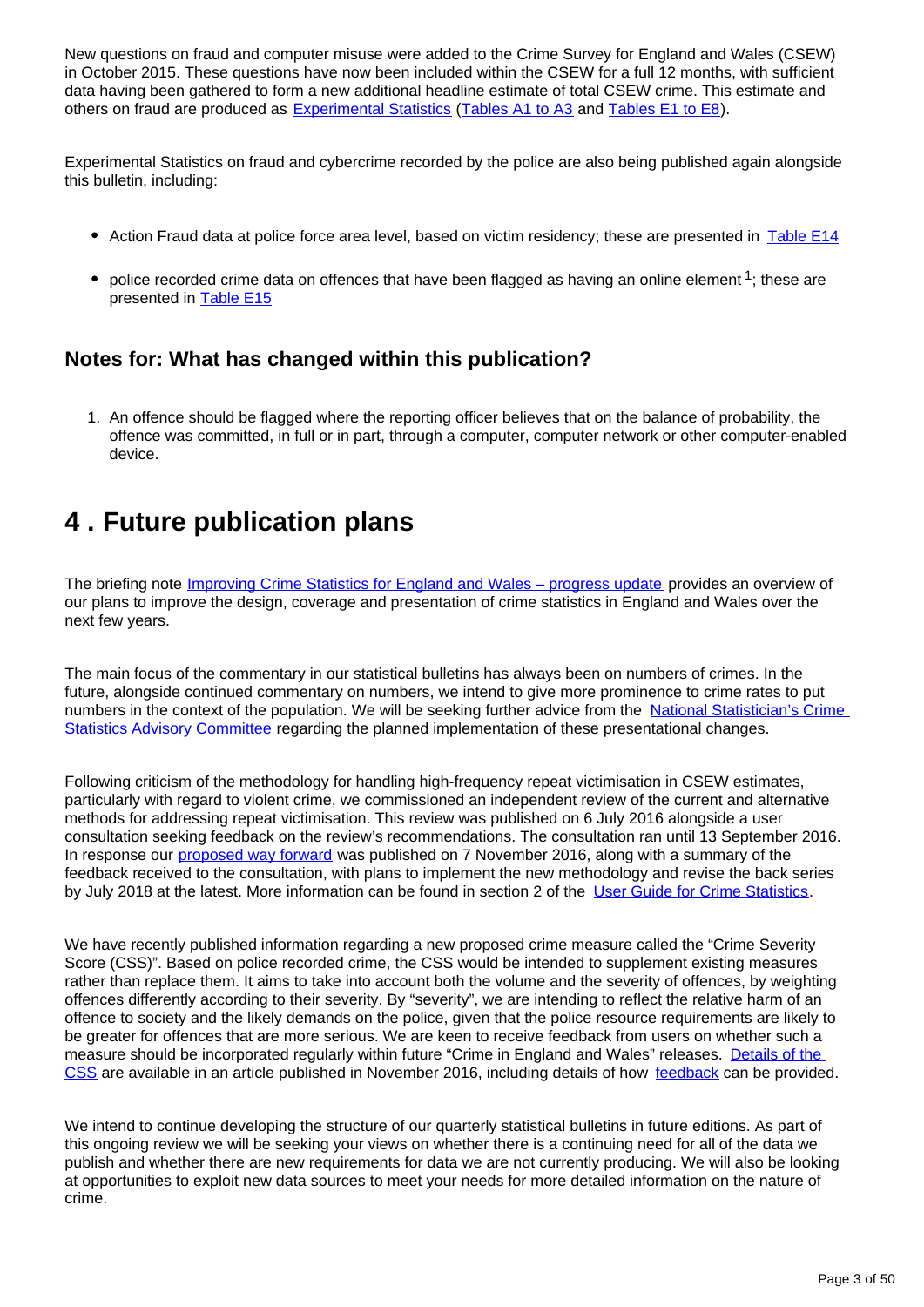We would welcome any additional feedback on this new format or any aspect of our improvement programme at: crimestatistics@ons.gsi.gov.uk.

## <span id="page-3-0"></span>**5 . Things you need to know about this release**

A crime is an act harmful to an individual (or individuals), a community, society or the State and is punishable by law. Being an illicit activity, by its nature, it is impossible to measure in its entirety.

These Official Statistics draw on 2 main sources to measure crime levels and trends: the Crime Survey for England and Wales (CSEW) and police recorded crime; neither of these sources can provide a complete picture and each have different strengths and limitations.

#### **Crime Survey for England and Wales**

The CSEW is a face-to-face victimisation survey in which people resident in households in England and Wales are asked about their experiences of a selected range of offences in the 12 months prior to the interview. For the population and offence types it covers, the CSEW generally provides the better measure of trends on a consistent basis over time, because it is unaffected by changes in levels of reporting to the police or police recording practices. The methodology employed in the main count of crime has remained comparable since the survey began in 1981. It was also confirmed in December 2016 that the crime statistics produced by the CSEW retained their National Statistics "badge".

The CSEW is able to capture a broad range of victim-based crimes experienced by those interviewed, not just those that have been reported to, and recorded by, the police. However, there are some high harm but relatively lower-volume offences, such as homicide and sexual offences, which are not included in its main estimates.

The survey now includes fraud and computer misuse; work that has been completed to address this particular gap is described in section 5.4 of the [User Guide to Crime Statistics for England and Wales.](http://www.ons.gov.uk/peoplepopulationandcommunity/crimeandjustice/methodologies/crimeandjusticemethodology) Until such data are available for 2 complete survey years, commentary on trends will be based on CSEW crime excluding fraud and computer misuse offences.

The CSEW allows for the calculation of estimates based on a variety of different measures, including the number of incidents of crime, and the number of victims. Using population estimates it is also possible to calculate the corresponding number of incidents per 1,000 population (the incident rate) and the number of victims per 1,000 population (the prevalence or victimisation rate). All 4 measures have been included within this release. For some crime types, the numbers of victims will be lower than the numbers of incidents, as some victims experience repeat victimisation. This difference will vary by crime type due to differing levels of repeat victimisation.

#### **Police recorded crime**

Police recorded crime figures are restricted to a subset of notifiable offences that have been reported to and recorded by the police. Therefore, while the police recorded crime series covers a wider population and a broader set of offences than the CSEW (for example, residents of institutions, tourists and crimes against commercial bodies), it does not include crimes that do not come to the attention of the police or are not recorded by them. Police recorded crime is the principal source of subnational crime statistics and for higher harm, but lower volume, crimes that are not well-measured by a sample survey, and as such it is an important source for analysing trends in well-reported crimes, such as homicide and vehicle theft.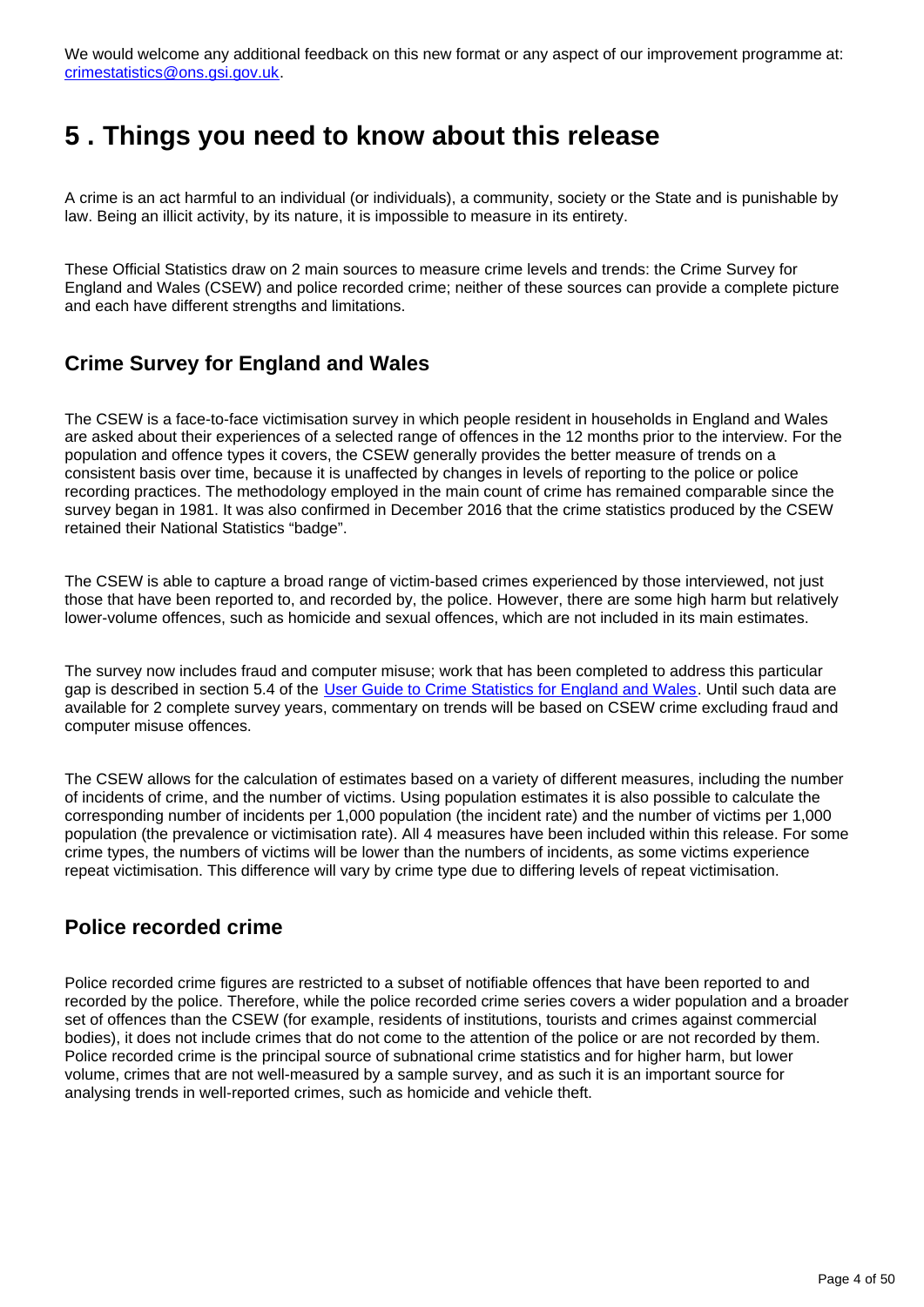Following an [assessment of crime statistics](http://www.statisticsauthority.gov.uk/assessment/assessment/assessment-reports/assessment-report-268---statistics-on-crime-in-england-and-wales.pdf) by the UK Statistics Authority, published in January 2014, the statistics based on police recorded crime data were found not to meet the required standard for designation as National Statistics. Police recorded crime is not currently considered a reliable measure of trends in crime for most crime types, since it is prone to changes in recording practices and police activity as well as changing behaviour in public reporting of crime. As a result, trends will not always reflect changing levels of criminal activity. Apparent increases in police recorded crime seen over the last 2 years may reflect a number of factors, including tightening of recording practice, process improvements, increases in reporting by victims and also genuine increases in the levels of crime. It is often difficult to disentangle these different factors. Further information is available in the "Quality and methodology" section of this release.

#### **Time periods covered**

The latest CSEW figures presented in this release are based on interviews conducted between October 2015 and September 2016, measuring peoples' experiences of crime in the 12 months before the interview.

The latest recorded crime figures relate to crimes recorded by the police during the year ending September 2016 (between October 2015 and September 2016).

In this release:

- "latest year" (or "latest survey year") refers to the year (or survey year) ending September 2016
- "previous year" (or "previous survey year") refers to the year (or survey year) ending September 2015
- any other time period is referred to explicitly

## <span id="page-4-0"></span>**6 . What is happening to trends in crime?**

### **Crime Survey for England and Wales**

Latest figures from the Crime Survey for England and Wales (CSEW) show there were an estimated 6.2 million incidents of crime experienced by adults aged 16 and over based on interviews in the survey year ending September 2016. The apparent 5% decrease from 6.6 million incidents estimated in the previous year's survey was not statistically significant. These estimates cover crimes against the person (for example, violence or theft from the person) and against households (for example, domestic burglary or criminal damage), but exclude fraud and computer misuse offences.

Data derived from the new fraud and computer misuse offence questions (which continue to be published as Experimental Statistics) show there were an additional estimated 5.6 million incidents of fraud and computer misuse offences in the latest year's survey (3.6 million fraud and 2.0 million computer misuse offences).

Adding fraud and computer misuse offences to the existing CSEW series indicates an estimated 11.8 million incidents of crime covered by the CSEW in the survey year ending September 2016. It should be emphasised that this combined estimate is not comparable with headline estimates from earlier years. For year-on-year comparisons and analysis of long-term trends it is necessary to exclude fraud and computer misuse offences, as data on these are only available for the latest year. It will not be until January 2018 that we will be able to release valid year-on-year comparisons of CSEW estimates including the new fraud and computer misuse figures based on a full year's data.

Crime covered by the CSEW (excluding fraud and computer misuse offences) increased steadily from 1981, before peaking in 1995. After peaking, the CSEW showed marked falls until the survey year ending March 2005. Since then, the underlying trend has continued downwards, but with some fluctuation from year to year (Figure 1).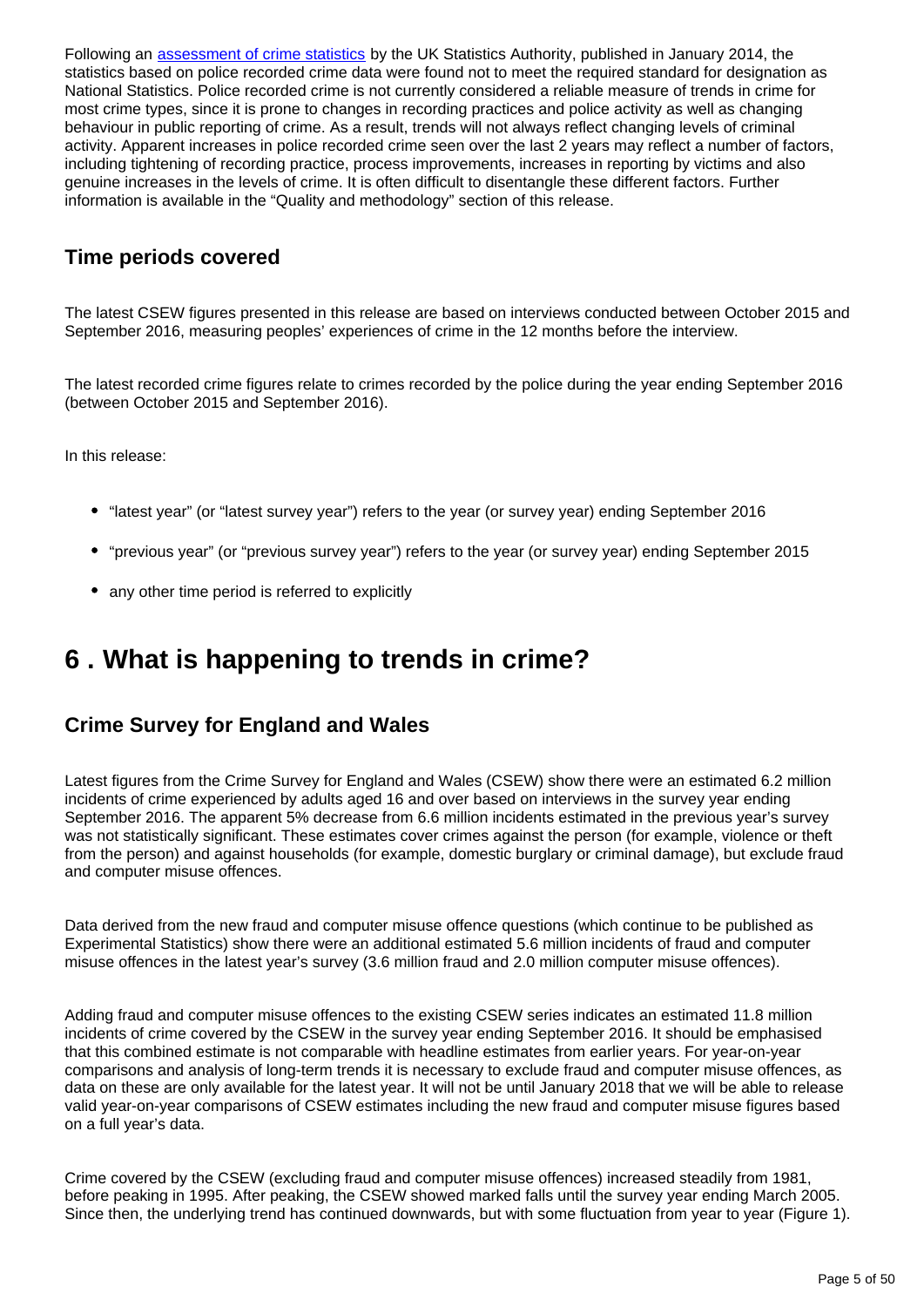These figures relate to a broad range of victim-based crimes experienced by the resident household population. However, they exclude some high harm (but lower-volume) offences such as homicide and sexual offences as well as crimes against children.

CSEW estimates of crimes experienced by children aged 10 to 15 (published in [Appendix tables](https://www.ons.gov.uk/peoplepopulationandcommunity/crimeandjustice/datasets/crimeinenglandandwalesappendixtables) A9, A10, A11 and A12) are not directly comparable with the main survey of adults, so are not included in the headline total. In the latest survey year, the CSEW estimated that around 12 in 100 children aged 10 to 15 were victims of at least 1 crime. A total of 780,000 crimes<sup>1</sup> were experienced by children; of this number, 52% were categorised as violent crimes<sup>2</sup> (404,000), 34% as thefts of personal property (265,000), 9% as criminal damage to personal property (67,000) and 6% as robbery (45,000). Given the small sample size for the 10-to-15-year old element of the CSEW, estimates can fluctuate over time, and as a result trends can be difficult to interpret. Detailed data are available from [Tables F21, F22 and F23](https://www.ons.gov.uk/peoplepopulationandcommunity/crimeandjustice/datasets/crimeinenglandandwalesbulletintables).



**Figure 1: Trends in Crime Survey for England and Wales and police recorded crime, year ending December 1981 to year ending September 2016**

Figures for the year ending September 2016 CSEW showed that an estimated 6.7 million adults aged 16 and over were a victim of at least 1 crime  $3$ . The likelihood of being a victim of CSEW crime (excluding fraud and computer misuse) has fallen considerably over time; around 15 in 100 adults were victims in the latest survey year compared with around 23 in 100 a decade ago (in the survey year ending March 2006) and around 40 in 100 in 1995 (the peak survey year).

Year ending March

The victimisation rate estimated by the CSEW when fraud and computer misuse offences are included indicates that around 22 in 100 adults were victims of a crime in the latest survey year.

### **Police recorded crime**

Year ending December

The police recorded 4.7 million offences<sup>4</sup> in the year ending September 2016, an increase of 8% compared with the previous year. Of the 44 forces (including the British Transport Police), 40 showed an annual increase. These increases need to be seen in the context of the renewed focus on the quality of crime recording by the police, in light of the inspections of forces by Her Majesty's Inspectorate of Constabulary (HMIC)<sup>5</sup>, the **Public** [Administration Select Committee \(PASC\) inquiry](http://www.publications.parliament.uk/pa/cm201314/cmselect/cmpubadm/760/760.pdf) into crime statistics and the [UK Statistics Authority's decision](http://www.statisticsauthority.gov.uk/assessment/assessment/assessment-reports/assessment-report-268---statistics-on-crime-in-england-and-wales.pdf) to remove the National Statistics designation from police recorded crime statistics. This renewed focus is thought to have led to improved compliance with the National Crime Recording Standard (NCRS), leading to a greater proportion of reported crimes being recorded by the police.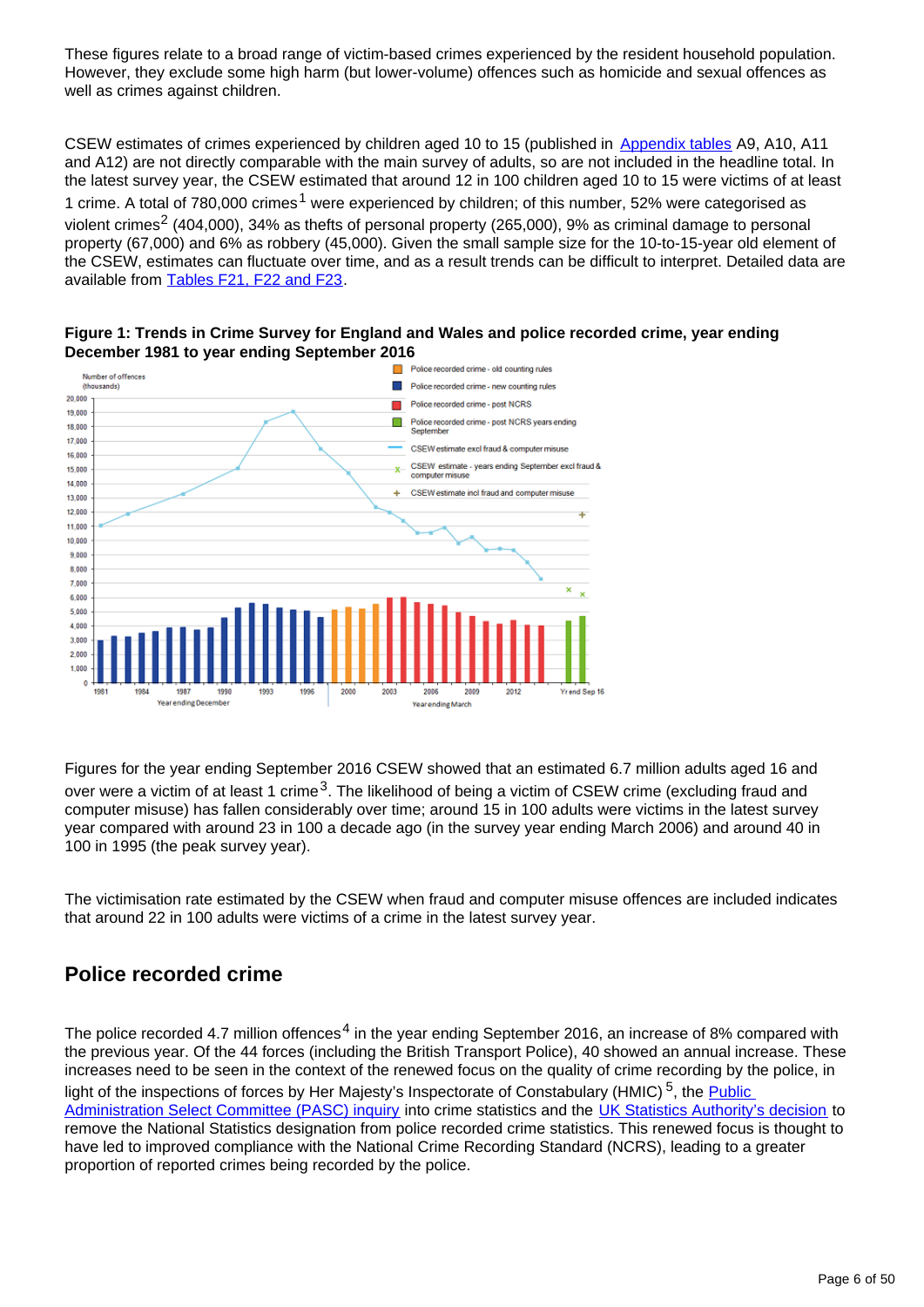In November 2015, HMIC wrote to all Chief Constables advising them that they would be commencing an unannounced programme of rolling inspections of crime recording on an ongoing basis. Reports on these inspections will be published on a rolling basis and can be found on the [HMIC website](https://www.justiceinspectorates.gov.uk/hmic/publications/rolling-cdi-programme-reports/).

Police recorded crime increased during most of the 1980s and then fell each year from 1992 to 1997. Expanded coverage of offences in the police recorded crime collection, following changes to the Home Office Counting Rules (HOCR) in 1998 and the introduction of the NCRS in April 2002, saw general increases in the number of crimes recorded by the police. Following these changes, there was a near continual decline in police recorded crime between the years ending March 2004 and March 2014; the only exception being the year ending March 2012, when there was an increase following the transfer of responsibility for recording fraud offences to Action Fraud from individual police forces. Since the year ending March 2014 onwards, total police recorded crime has increased. However, it is thought this is principally owing to the renewed focus on the quality of crime recording by the police, resulting from a tightening of recording practice and process improvements, rather than an actual increase in crime coming to their attention.

#### **Other related sources**

Neither the CSEW nor police recorded crime figures provide a total picture of crime. Other sources of information help to provide a fuller picture, including administrative data on anti-social behaviour (ASB) and non-notifiable offences. In addition the Commercial Victimisation Survey provides estimates of crime against business premises covered in its sample (the survey generally covers premises in 3 or 4 industrial sectors each year).

The CSEW showed that an estimated 29% of respondents reported experiencing or witnessing ASB in their local area in the latest survey year, similar to the 28% in the previous survey year. This estimate has remained at a similar level (between 27% and 30%) since the data were first collected in the survey year ending March 2012. Further information is available in **[Figures F10 and F11 and Tables F24 and F25](https://www.ons.gov.uk/peoplepopulationandcommunity/crimeandjustice/datasets/crimeinenglandandwalesbulletintables)**.

Police recorded crime also provides information on ASB; around 1.8 million incidents of ASB were recorded by the police (including the British Transport Police) in the latest year, a decrease of 2% compared with the previous year ([Figure F10\)](https://www.ons.gov.uk/peoplepopulationandcommunity/crimeandjustice/datasets/crimeinenglandandwalesbulletintables). These are incidents that may still be crimes in law, such as littering or dog fouling, but are not of a level of severity that would result in the recording of a notifiable offence. A review by HMIC in 2012 found that there was [a wide variation in the quality of decision-making associated with the recording of ASB](http://www.justiceinspectorates.gov.uk/hmic/publication/a-step-in-the-right-direction-the-policing-of-anti-social-behaviour/). As a result, ASB incident data should be interpreted with caution.

In the year ending March 2016 (the latest period for which data are available  $6$ ), there were 1.1 million convictions for non-notifiable offences<sup>7</sup> that were not covered in police recorded crime or the CSEW. This was an increase of 3% from the year ending March 2015, continuing a pattern of similar rises recorded from the year ending December 2014 onwards, and is largely driven by increases in the numbers of defendants prosecuted for motoring offences, failure to pay for a motor vehicle licence and TV licence evasion  $8$ . In addition, there were 20,000 Penalty Notices for Disorder (PND) issued in relation to non-notifiable offences for the year ending March 2016, a decrease of 25% from the year ending March 2015; the majority of these PNDs related to drunk and disorderly behaviour<sup>9</sup>.Further information is available in Tables F26a and F26b.

The CSEW does not cover crimes against businesses and police recorded crime can only provide a partial picture (as not all offences come to the attention of the police). The [Commercial Victimisation Survey](https://www.gov.uk/government/statistics/crime-against-businesses-findings-from-the-2015-commercial-victimisation-survey) provides estimates of crime against selected business premises <sup>10</sup> in England and Wales and gives some insight into the number of these crimes that go unreported to the police. However, it does not cover all industry sectors and the small sample sizes associated with individual sectors means that caution must be applied when comparing crime rates over time. In the survey year ending December 2015, businesses in the wholesale and retail sector experienced the highest levels of crime – an estimated 4.7 million incidents, a rate of around 12,000 incidents per 1,000 business premises, which is lower than the rate recorded for the previous year (13,000 incidents per 1,000 business premises in the year ending December 2014) ([Table F27](https://www.ons.gov.uk/peoplepopulationandcommunity/crimeandjustice/datasets/crimeinenglandandwalesbulletintables)).

### **Notes for: What is happening to trends in crime?**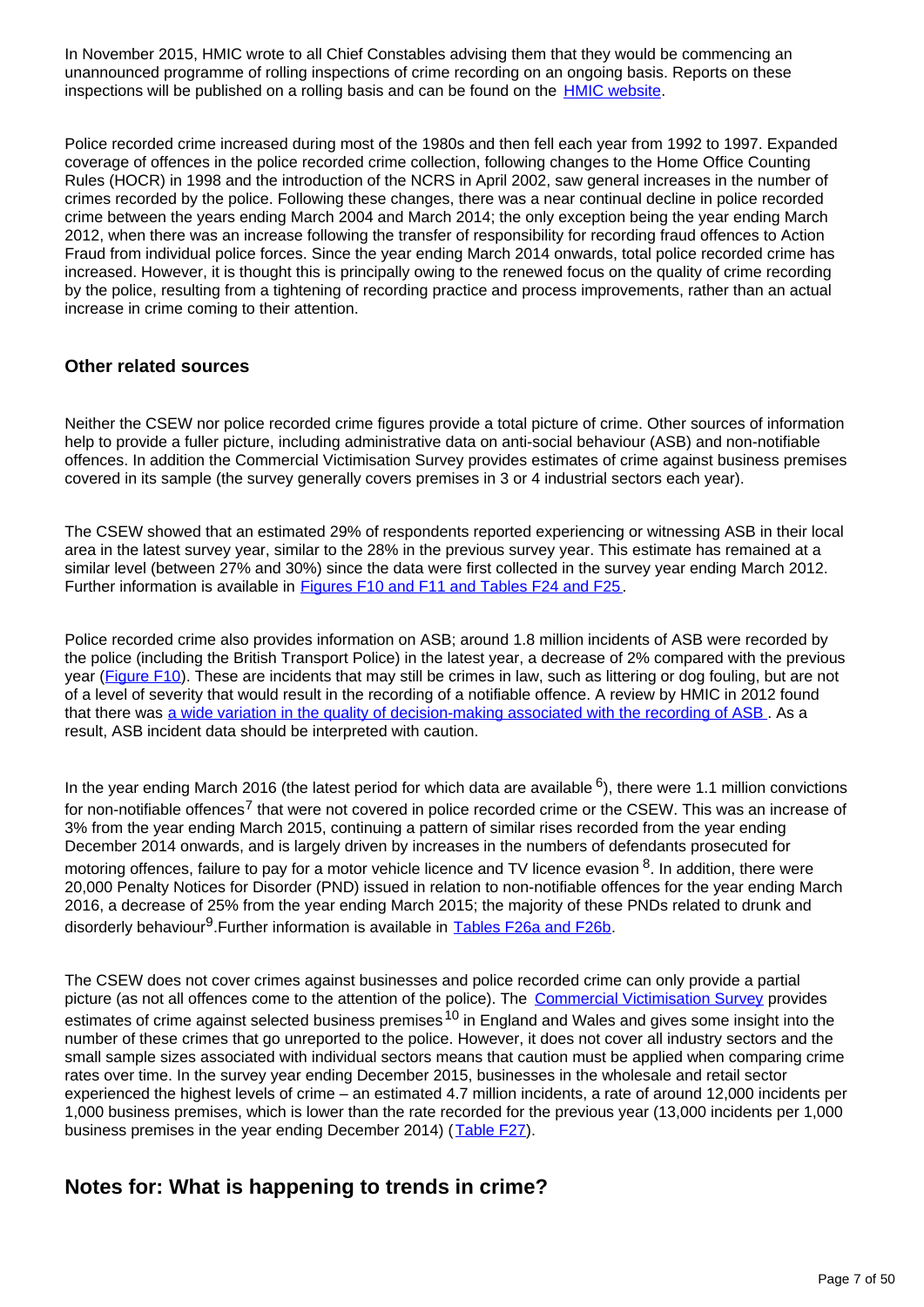- 1. The survey of children aged 10 to 15 only covers personal level crime (so excludes household level crime) and, as with the main survey, does not include sexual offences.
- 2. The majority (79%) of violent crimes experienced in the latest survey year resulted in minor or no injury, so in just over three-quarters of cases the violence is low level.
- 3. This estimate is higher than the estimated number of incidents given for the same time period. In calculating the number of victims of all CSEW crime, all adults resident in a household that had experienced one incident of crime against the household are counted as victims of the crime. Hence, the estimated number of adults who were victims of all CSEW crime is larger than that presented for the number of incidents.
- 4. The 4.7 million offences include fraud offences recorded by the police. Excluding fraud offences there were 4.1 million offences recorded by the police in the year ending September 2016, a 9% rise from last year.
- 5. Inspections included the 43 territorial police forces of England and Wales and excluded the British Transport Police.
- 6. Due to anomalies identified in the Non-Notifiable Convictions data no information has currently been published later than the year ending March 2016.
- 7. Non-notifiable offences are offences dealt with exclusively by magistrates' courts or by the police issuing of a Penalty Notice for Disorder or a Fixed Penalty Notice. Along with non-notifiable offences dealt with by the police (such as speeding), these include many offences that may be dealt with by other agencies – for example: prosecutions by TV Licensing; or the Driver and Vehicle Licensing Agency (DVLA) for vehicle registration offences.
- 8. Caution should be used when interpreting these provisional magistrates' court volumes, due to an apparent fall in the number of defendants proceeded against in extracts received for February and March 2016, which is being investigated.
- 9. A pilot scheme was implemented from early November 2014 in Leicestershire and Staffordshire police forces and from late November in West Yorkshire to reduce the types of out of court disposals available for adult offenders. In the pilot areas, the only out of court disposals available are community resolutions and conditional cautions.
- 10. This is a premises based survey; respondents were asked if the business at their current premises had experienced any of a range of crime types in the 12 months prior to interview.

## <span id="page-7-0"></span>**7 . How have trends for individual crime types changed?**

The Crime Survey for England and Wales (CSEW) showed that estimates for most individual offence categories did not show significant changes compared with the previous year, although the 9% decrease in total theft offences was statistically significant.

The latest decrease in total theft offences estimated by the CSEW reflects the long-term trend, with total theft offences now 69% lower than the peak in 1995 and at the lowest number recorded since the survey began in 1981. In the year ending September 2016, the 3.6 million theft offences estimated by the CSEW accounted for just under a third (30%) of all CSEW incidents including fraud and computer misuse.

The estimated number of "other household theft" incidents<sup>1</sup> in the latest survey year decreased to 617,000, down 16% (from 732,000 in the previous year) and is the main driver for the decrease in the total theft offence category. The estimated number of "bicycle theft" incidents in the latest survey year also decreased, down 23% to 282,000 (from 368,000 in the previous year) and continues the general downward trend seen for this offence category over the last 4 years.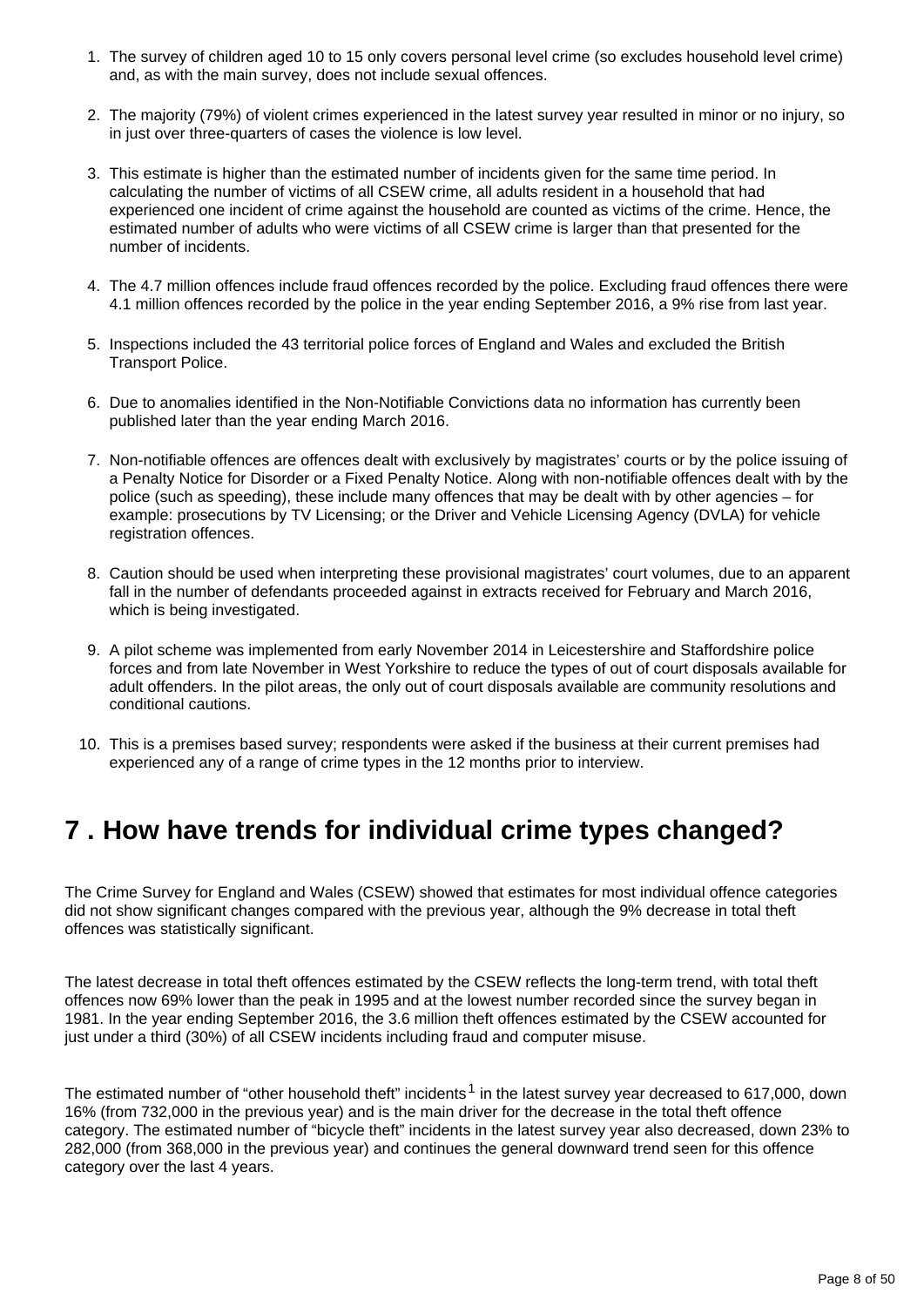This is the first time we have included fraud and computer misuse incidence rates, with the new estimate for fraud (8 in 100 adults) being measurably higher than the incidence rates for any other offence type measured by the CSEW. The incidence rate for computer misuse (4 in 100 adults) has been estimated at a similar level to that of criminal damage (5 in 100 adults) and vehicle-related theft (4 in 100 adults), whilst the robbery incidence rate estimated by the survey (less than 1 in 100 adults) falls substantially lower than incidence rates for all other offence types.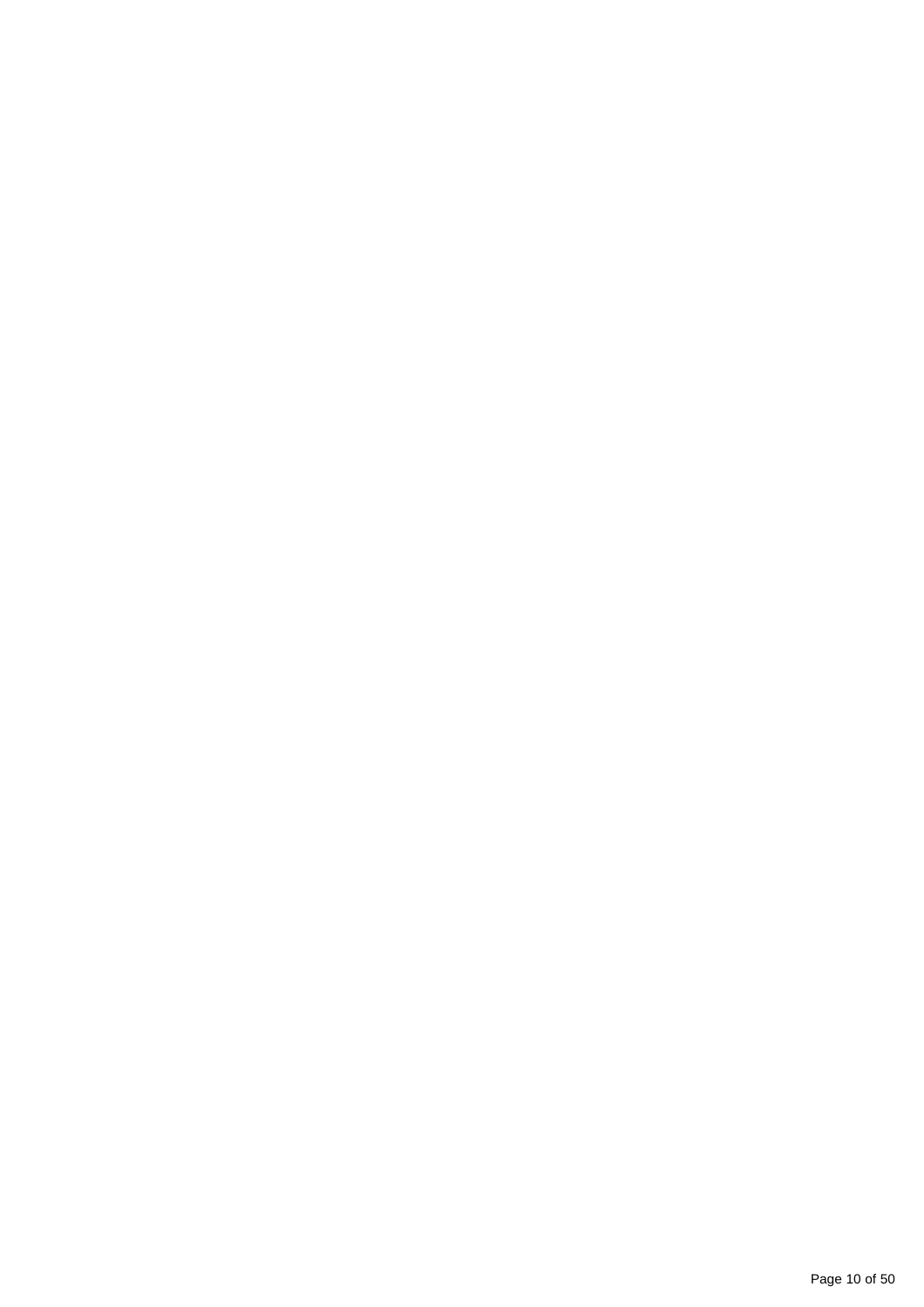**Table 1a: CSEW incidence rates and numbers of incidents for year ending September 2016 and percentage change<sup>1</sup>**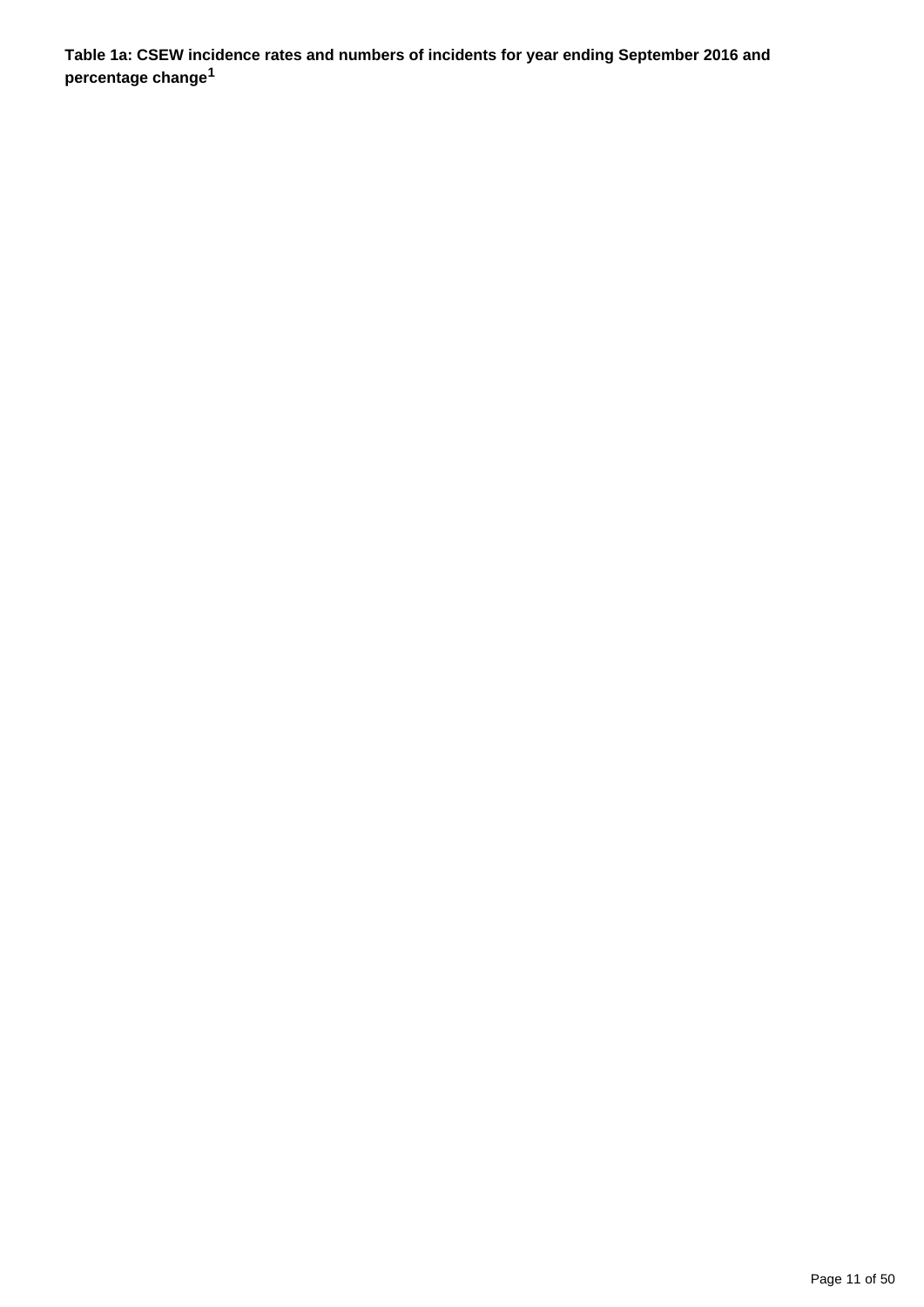England and Wales **Adults aged 16 and over/households** Adults aged 16 and over/households

|                                                                    |                                              |                                           | October 2015 to September 2016<br>compared with: |                                                                          |                          |                          |
|--------------------------------------------------------------------|----------------------------------------------|-------------------------------------------|--------------------------------------------------|--------------------------------------------------------------------------|--------------------------|--------------------------|
| Offence group <sup>2</sup>                                         | Oct '15 to Sep '16                           | Jan '95<br>to Dec<br>'95                  | Apr '05<br>to Mar<br>06                          | Apr '10<br>to Mar<br>'11                                                 | Oct '14<br>to Sep<br>'15 |                          |
|                                                                    | Rate per<br>1,000<br>population <sup>3</sup> | Number of<br>incidents<br>$-thousands)^4$ |                                                  | Number of incidents - percentage<br>change and significance <sup>5</sup> |                          |                          |
| Violence                                                           | 29                                           | 1,335                                     | $-65$ *                                          | $-33$ *                                                                  | $-30$ *                  | 4                        |
| with injury                                                        | 13                                           | 616                                       | $-73$ *                                          | $-43$ *                                                                  | $-43$ *                  | -8                       |
| without injury                                                     | 16                                           | 719                                       | $-54$ *                                          | $-20$ *                                                                  | $-12$                    | 16                       |
| Robbery                                                            | $\mathbf{3}$                                 | 142                                       | $-58$ *                                          | $-53$ *                                                                  | $-41$ *                  | 31                       |
| Theft offences <sup>6</sup>                                        | $\ddot{\phantom{1}}$                         | 3,552                                     | $-69$ *                                          | $-37$ *                                                                  | $-31$ *                  | $-9 *$                   |
| Theft from the person                                              | 8                                            | 366                                       | $-46$ *                                          | $-35$ *                                                                  | $-33$ *                  | $-16$                    |
| Other theft of personal property                                   | 17                                           | 769                                       | $-63$ *                                          | $-34$ *                                                                  | $-21$ *                  | $\overline{\mathcal{A}}$ |
| Unweighted base - number of adults                                 | 36,724                                       |                                           |                                                  |                                                                          |                          |                          |
| Fraud and computer misuse(ES) <sup>7,8</sup>                       | 121                                          | 5,583                                     |                                                  |                                                                          | н,                       | ٠.                       |
| Fraud                                                              | 79                                           | 3,617                                     | и,                                               |                                                                          | Ω,                       | ٠.                       |
| Bank and credit account fraud                                      | 53                                           | 2,452                                     |                                                  | Ω,                                                                       | ò.                       | ٠.                       |
| Non-investment fraud                                               | 20                                           | 939                                       | .,                                               | ٠.                                                                       | ò.                       | н,                       |
| Advance fee fraud                                                  | 3                                            | 118                                       | .,                                               |                                                                          | Ω,                       | ٠.                       |
| Other fraud                                                        | $\overline{2}$                               | 108                                       | . .                                              | Ω,                                                                       | ò.                       | ٠.                       |
| Computer misuse                                                    | 43                                           | 1,966                                     |                                                  | ٠.                                                                       | ٠.                       | .,                       |
| Computer virus                                                     | 28                                           | 1,300                                     |                                                  |                                                                          | ò.                       | ٠.                       |
| Unauthorised access to personal<br>information (including hacking) | 14                                           | 667                                       |                                                  |                                                                          |                          |                          |
| Unweighted base - number of adults                                 | 17,862                                       |                                           |                                                  |                                                                          |                          |                          |
| Domestic burglary                                                  | 28                                           | 686                                       | $-71$ *                                          | $-33$ *                                                                  | $-34$ *                  | -8                       |
| in a dwelling                                                      | 20                                           | 488                                       | $-72$ *                                          | $-32$ *                                                                  | $-34$ *                  | -6                       |
| in a non-connected building to a<br>dwelling                       | 8                                            | 198                                       | $-70$ *                                          | $-35$ *                                                                  | $-33$ *                  | $-11$                    |
| Other household theft                                              | 25                                           | 617                                       | $-61$ *                                          | $-24$ *                                                                  | $-34$ *                  | $-16$ *                  |
| Unweighted base - number of<br>households                          | 36,629                                       |                                           |                                                  |                                                                          |                          |                          |
| Vehicle-related theft                                              | 44                                           | 831                                       | $-81$ *                                          | $-50$ *                                                                  | $-29$ *                  | $-7$                     |
| Unweighted base - number of vehicle<br>owners                      | 29,333                                       |                                           |                                                  |                                                                          |                          |                          |
| Bicycle theft                                                      | 23                                           | 282                                       | $-57$ *                                          | $-33$ *                                                                  | $-45$ *                  | $-23$ *                  |
| Unweighted base - number of bicycle<br>owners                      | 17,394                                       |                                           |                                                  |                                                                          |                          |                          |
| Criminal damage                                                    | 49                                           | 1,199                                     | $-64$ *                                          | $-55$ *                                                                  | $-44$ *                  | $-5$                     |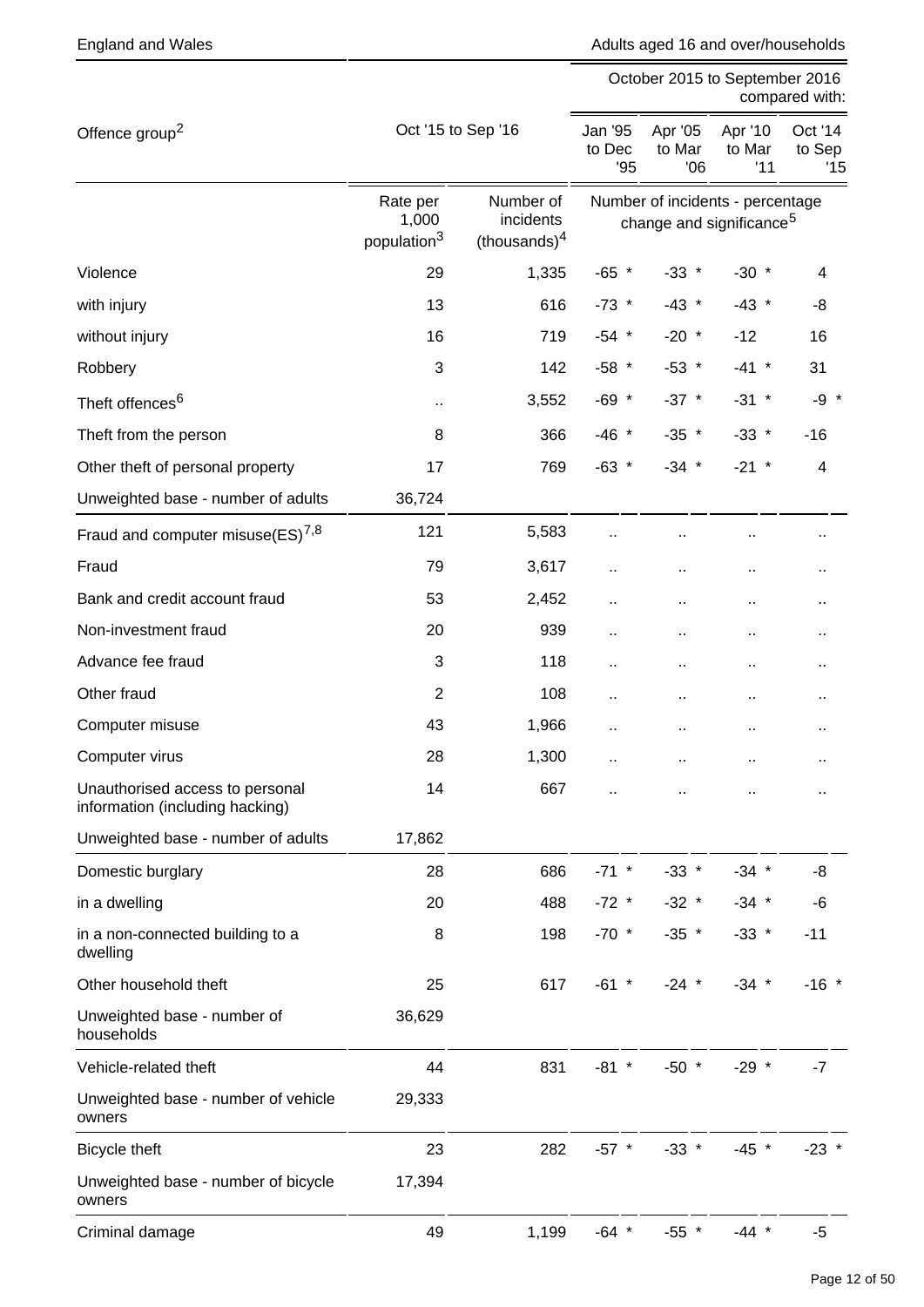| Unweighted base - number of<br>households                                    | 36.629               |        |        |                 |         |           |
|------------------------------------------------------------------------------|----------------------|--------|--------|-----------------|---------|-----------|
| ALL CSEW CRIME <sup>6</sup>                                                  | $\mathbf{r}$         | 6.228  |        | -67 * -41 *     | $-34$ * | -5        |
| ALL CSEW CRIME INCLUDING<br><b>FRAUD AND COMPUTER MISUSE</b><br>$(ES)^{7,8}$ | $\ddot{\phantom{a}}$ | 11.811 | $\sim$ | <b>Contract</b> | $\sim$  | $\ddotsc$ |

Source: Crime Survey for England and Wales, Office for National Statistics

Notes:

1. More detail on further years can be found in Appendix tables A1 and A2.

2. Section 5 of the User Guide provides more information about the crime types included in this table.

3. Rates for violence, robbery, theft from the person and other theft of personal property are quoted per 1,000 adults; rates for domestic burglary, other household theft, and criminal damage are quoted per 1,000 households; rates for vehicle-related theft and bicycle theft are quoted per 1,000 vehicle-owning and bicycleowning households respectively.

4. Data may not sum to totals shown due to rounding.

5. Statistically significant change at the 5% level is indicated by an asterisk.

6. It is not possible to construct a rate for all theft offences or CSEW crime because rates for household offences are based on rates per household, and those for personal offences on rates per adult, and the two cannot be combined.

7. Data on fraud and computer misuse are published as Experimental Statistics, which are in the testing phase and not yet fully developed. They are published in order to involve users and stakeholders in their development, and as a means to build in quality at an early stage.

8. New victimisation questions on fraud and computer misuse were incorporated into the Crime Survey for England and Wales (CSEW) from October 2015. Estimates are based on approximately 17,800 cases gathered in the previous twelve months. The questions are currently asked of half the survey sample to test for detrimental effects on the survey as a whole and help ensure that the historical time series is protected.

Table 1b provides an alternative measure of crime based upon prevalence rates (the number of victims expressed as a percentage of all households or adults) and numbers of victims. For individual crime types, the numbers of victims will be lower than the numbers of incidents, as people or households can experience repeat victimisation. It is possible that due to repeat victimisation, there will be some differences in short-term trends between the measures based on numbers of incidents and numbers of victims.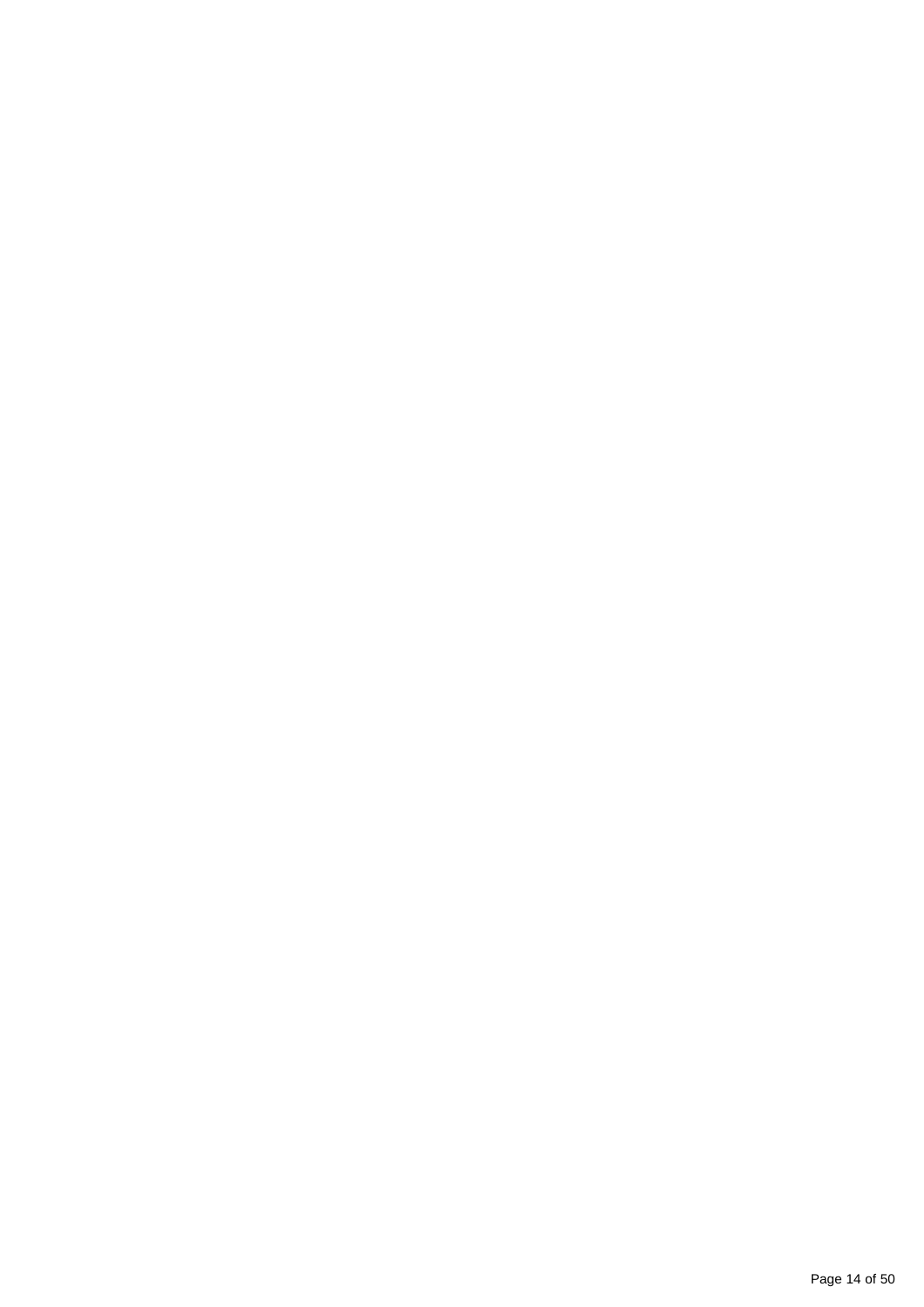**Table 1b: CSEW prevalence rates and numbers of victims for year ending September 2016 and percentage change<sup>1</sup>**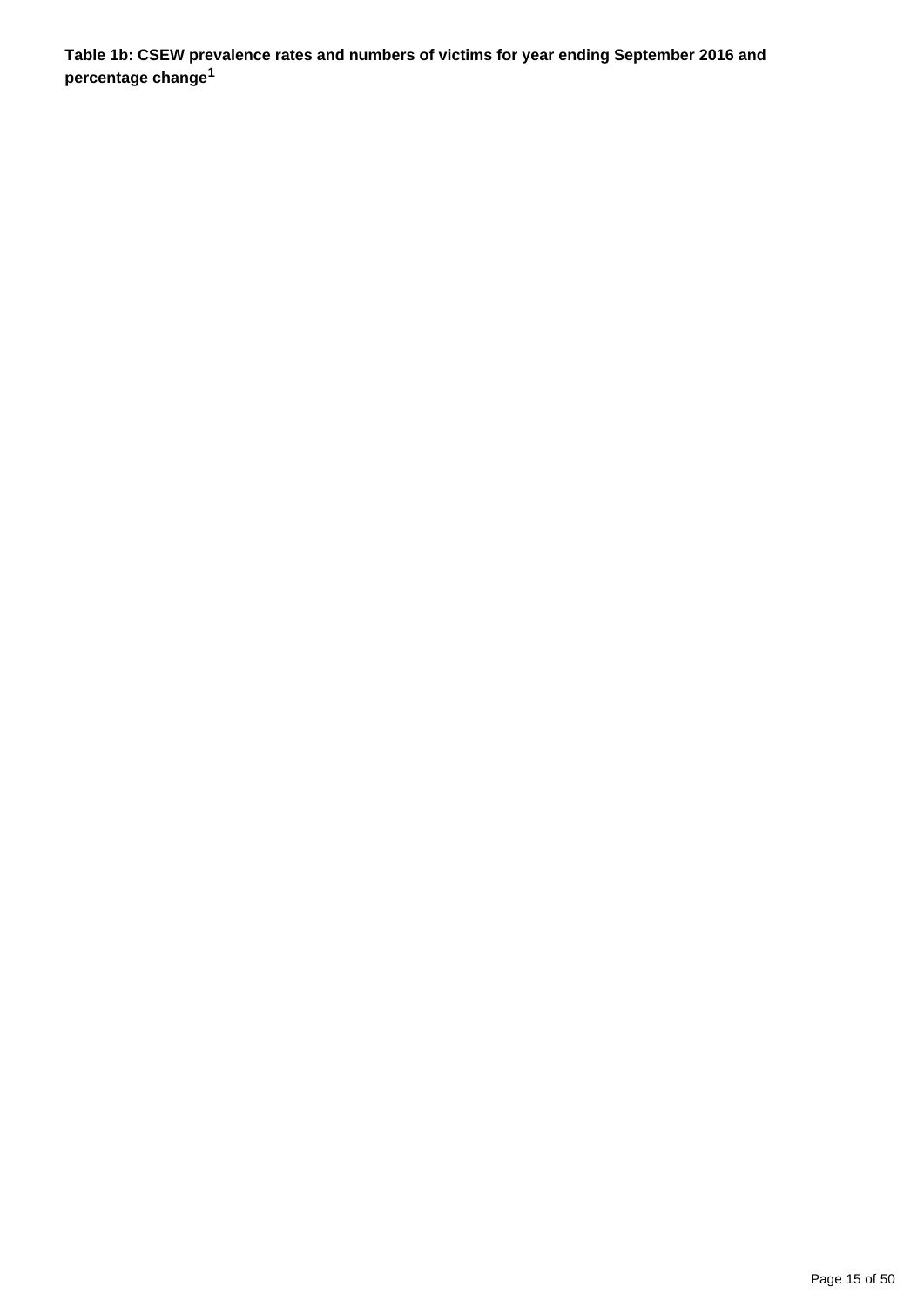|                                                                    |                                                     |                                         |                         | October 2015 to September 2016                                          |                          | compared with:           |
|--------------------------------------------------------------------|-----------------------------------------------------|-----------------------------------------|-------------------------|-------------------------------------------------------------------------|--------------------------|--------------------------|
| Offence group <sup>2</sup>                                         | Oct '15 to Sep '16                                  |                                         | Jan '95<br>to Dec<br>95 | Apr '05<br>to Mar<br>06                                                 | Apr '10<br>to Mar<br>'11 | Oct '14<br>to Sep<br>'15 |
|                                                                    | Percentage,<br>victims once or<br>more <sup>3</sup> | Number of<br>victims<br>(thousands) $4$ |                         | Numbers of victims - percentage<br>change and significance <sup>5</sup> |                          |                          |
| Violence                                                           | 1.8                                                 | 826                                     | $-57$ *                 | $-29$ *                                                                 | $-31$ *                  | $-2$                     |
| with injury                                                        | 0.9                                                 | 404                                     | $-67$ *                 | $-41$ *                                                                 | $-43$ *                  | $-11$                    |
| without injury                                                     | 1.0                                                 | 446                                     | $-48$ *                 | $-17$ *                                                                 | $-17$ *                  | $\overline{7}$           |
| Robbery                                                            | 0.3                                                 | 123                                     | $-56$ *                 | $-47$ *                                                                 | $-37$ *                  | 24                       |
| Theft offences <sup>6</sup>                                        | 10.0                                                | 4,619                                   | $-64$ *                 | $-30$ *                                                                 | $-29$ *                  | $-9 *$                   |
| Theft from the person                                              | 0.7                                                 | 341                                     | $-48$ *                 | $-33$ *                                                                 | $-32$ *                  | $-15$                    |
| Other theft of personal property                                   | 1.4                                                 | 664                                     | $-60$ *                 | $-34$ *                                                                 | $-21$ *                  | $\mathbf 1$              |
| Unweighted base - number of adults                                 | 36,724                                              |                                         |                         |                                                                         |                          |                          |
| Fraud and computer misuse $(ES)^{7,8}$                             | 9.4                                                 | 4,311                                   |                         |                                                                         | $\ddot{\phantom{1}}$     | .,                       |
| Fraud                                                              | 6.3                                                 | 2921                                    | П,                      |                                                                         | $\ddot{\phantom{1}}$     | .,                       |
| Bank and credit account fraud                                      | 4.3                                                 | 2001                                    | Ω,                      |                                                                         | $\ddot{\phantom{1}}$     | .,                       |
| Non-investment fraud                                               | 1.8                                                 | 820                                     | Ω,                      | Ω,                                                                      | $\ddot{\phantom{1}}$     | Ω.                       |
| Advance fee fraud                                                  | 0.2                                                 | 92                                      |                         | .,                                                                      | $\ddot{\phantom{1}}$     | .,                       |
| Other fraud                                                        | 0.2                                                 | 85                                      | Ω,                      | $\ddot{\phantom{a}}$                                                    | $\sim$                   | $\ddot{\phantom{1}}$     |
| Computer misuse                                                    | 3.4                                                 | 1583                                    | ä.                      |                                                                         | $\ddot{\phantom{a}}$     | .,                       |
| Computer virus                                                     | 2.3                                                 | 1064                                    |                         |                                                                         |                          |                          |
| Unauthorised access to personal<br>information (including hacking) | 1.2                                                 | 559                                     |                         |                                                                         |                          |                          |
| Unweighted base - number of adults                                 | 17,862                                              |                                         |                         |                                                                         |                          |                          |
| Domestic burglary                                                  | 2.2                                                 | 537                                     | $-70$ *                 | $-31$ *                                                                 | $-34$ *                  | -9                       |
| in a dwelling                                                      | 1.5                                                 | 378                                     | $-71$ *                 | $-32$ *                                                                 | $-36$ *                  | -8                       |
| in a non-connected building to a<br>dwelling                       | 0.7                                                 | 165                                     | $-70$ *                 | $-33$ *                                                                 | $-31$ *                  | $-12$                    |
| Other household theft                                              | 2.1                                                 | 508                                     | $-53$ *                 | $-16$ *                                                                 | $-31$ *                  | $-14$ *                  |
| Unweighted base - number of<br>households                          | 36,629                                              |                                         |                         |                                                                         |                          |                          |
| Vehicle-related theft                                              | 3.7                                                 | 708                                     | $-76$ *                 | $-46$ *                                                                 | $-27$ *                  | $-7$                     |
| Unweighted base - number of<br>vehicle owners                      | 29,333                                              |                                         |                         |                                                                         |                          |                          |
| Bicycle theft                                                      | 2.1                                                 | 255                                     | $-55$ *                 | $-29$ *                                                                 | $-41$ *                  | $-23$ *                  |
| Unweighted base - number of<br>bicycle owners                      | 17,394                                              |                                         |                         |                                                                         |                          |                          |
| Criminal damage                                                    | 3.7                                                 | 891                                     | $-58$ *                 | $-48$ *                                                                 | $-37$ *                  | $-2$                     |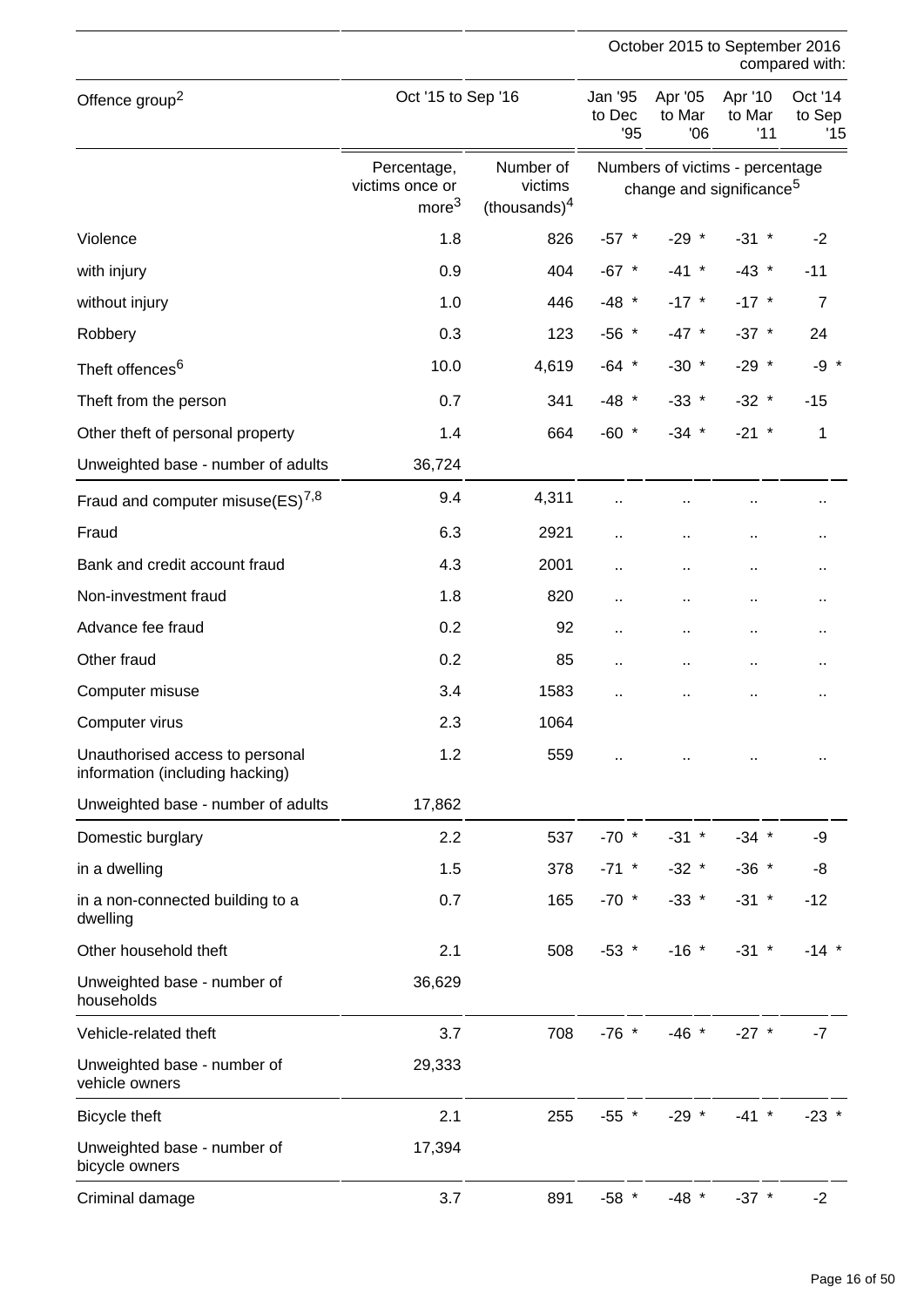| Unweighted base - number of<br>households                             | 36.629 |        |        |                     |         |          |
|-----------------------------------------------------------------------|--------|--------|--------|---------------------|---------|----------|
| ALL CSEW CRIME <sup>9</sup>                                           | 14.6   | 6.741  |        | $-58$ $*$ $-32$ $*$ | $-29$ * | -6 *     |
| ALL CSEW CRIME INCLUDING<br>FRAUD AND COMPUTER MISUSE<br>$(ES)^{7,8}$ | 22.0   | 10.131 | $\sim$ | $\cdots$            | $\sim$  | $\cdots$ |

Source: Crime Survey for England and Wales, Office for National Statistics

Notes:

1. More detail on further years can be found in Appendix tables A3 and A8.

2. Section 5 of the User Guide provides more information about the crime types included in this table.

3. Percentages for violence, robbery, theft from the person and other theft of personal property are quoted for adults; percentages for domestic burglary, other household theft, and criminal damage are quoted for households; percentages for vehicle-related theft and bicycle theft are quoted for vehicle-owning and bicycleowning households respectively.

4. Where applicable, numbers in sub-categories will not sum to totals, because adults/households may have been a victim of more than one crime.

5. Statistically significant change at the 5% level is indicated by an asterisk.

6. This is the estimated percentage/number of adults who have been a victim of at least one personal theft crime or have been resident in a household that was a victim of at least one household theft crime.

7. Data on fraud and computer misuse are published as Experimental Statistics, which are in the testing phase and not yet fully developed. They are published in order to involve users and stakeholders in their development, and as a means to build in quality at an early stage.

8. New victimisation questions on fraud and computer misuse were incorporated into the Crime Survey for England and Wales (CSEW) from October 2015. Estimates are based on approximately 17,800 cases gathered in the previous twelve months. The questions are currently asked of half the survey sample to test for detrimental effects on the survey as a whole and help ensure that the historical time series is protected.

9. This is the estimated percentage/number of adults who have been a victim of at least one personal crime or have been resident in a household that was a victim of at least one household crime.

As shown in Table 2, the 8% increase<sup>2</sup> in the number of police recorded crimes in the latest year compared with the previous year was largely driven by increases in violence against the person offences (up 22%, from 882,921 to 1,075,511) and public order offences (up 32%, from 181,306 to 239,674). There were also increases in criminal damage and arson offences (up 5%, from 520,327 to 548,674), theft offences (up 2%, from 1,748,715 to 1,784,598) and sexual offences (up 12%, from 99,615 to 112,021). Improvements in crime recording practices and processes by the police and an increase in the willingness of victims to come forward and report offences (particularly sexual offences, of which 25% were non-recent offences<sup>3</sup>) are thought to be the main drivers of these increases.

While total theft offences recorded by the police have remained broadly level, there have been increases in the number of vehicle offences (up 6% to 376,670), theft from the person (up 6% to 85,095) and shoplifting (up 5% to 349,296), with slight decreases being recorded for bicycle theft (down 2% to 87,470) and all other theft offences (down 1% to 484,019). While the number of burglaries remained stable in comparison with the previous year (0% change at 402,048) (Table 2), there was a small increase in the number of domestic burglary offences (up 3% to 198,706).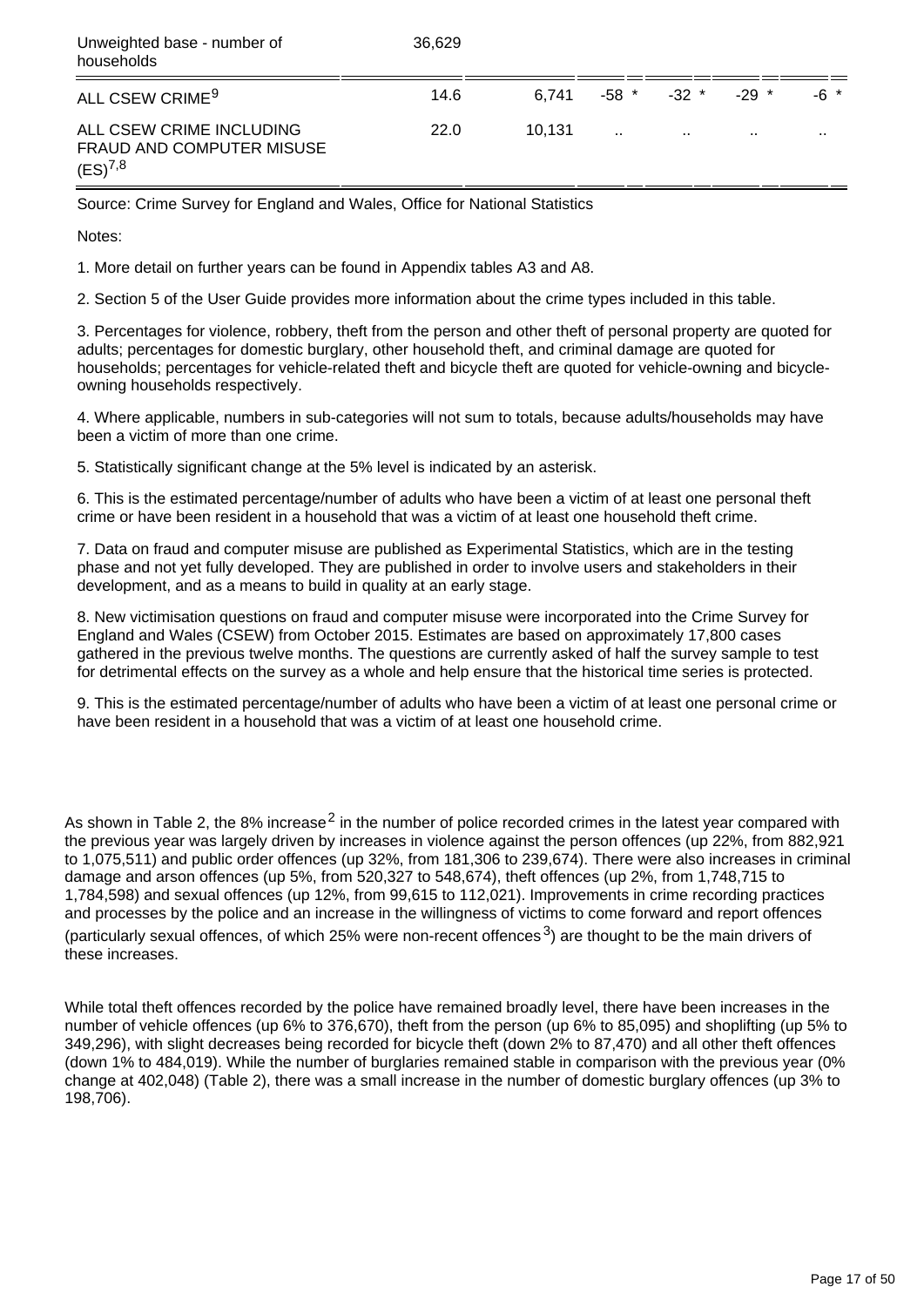There was a 3% increase in the number of fraud offences recorded by the National Fraud Intelligence Bureau (NFIB) in England and Wales (up to  $622,731<sup>4</sup>$ ) compared with the previous year. The increase was primarily due to the number of fraud offences referred by Cifas, which increased by 11,086 offences (4%), and by Financial Fraud Action UK, which increased by 9,093 offences (11%). In contrast, offences recorded by Action Fraud decreased by 1,698 offences (1%).

Figure 2 focuses on selected police recorded crime offences with notable changes in the latest year compared with the previous year.



#### **Figure 2: Selected police recorded crime offences in England and Wales: volumes and percentage change between year ending September 2015 and year ending September 2016**

#### **Source: Police recorded crime, Home Office**

**Notes:**

1. Police recorded crime data are not designated as National Statistics.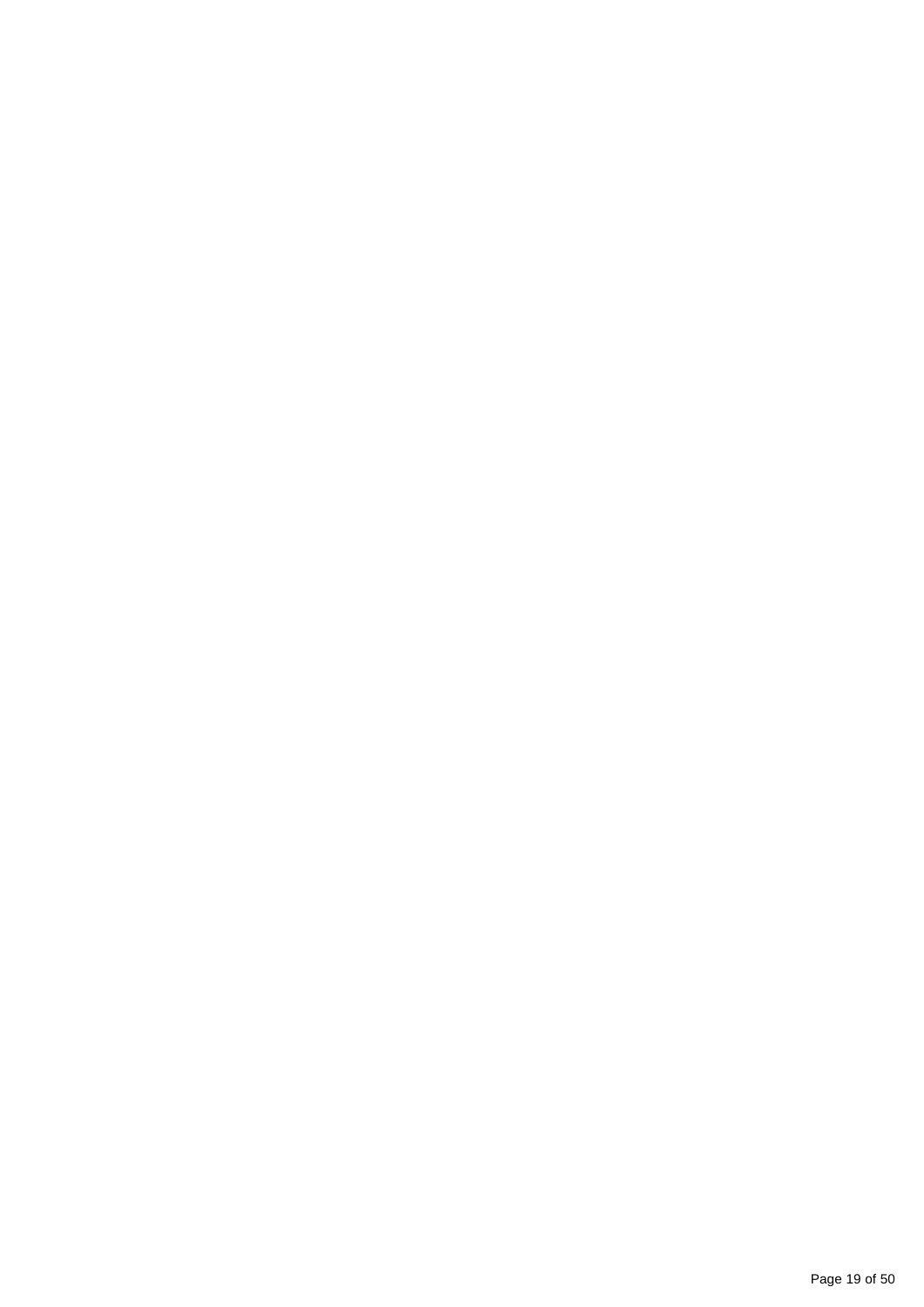**Table 2: Police recorded crimes - rate, number and percentage change for year ending September 2016 1,2,3**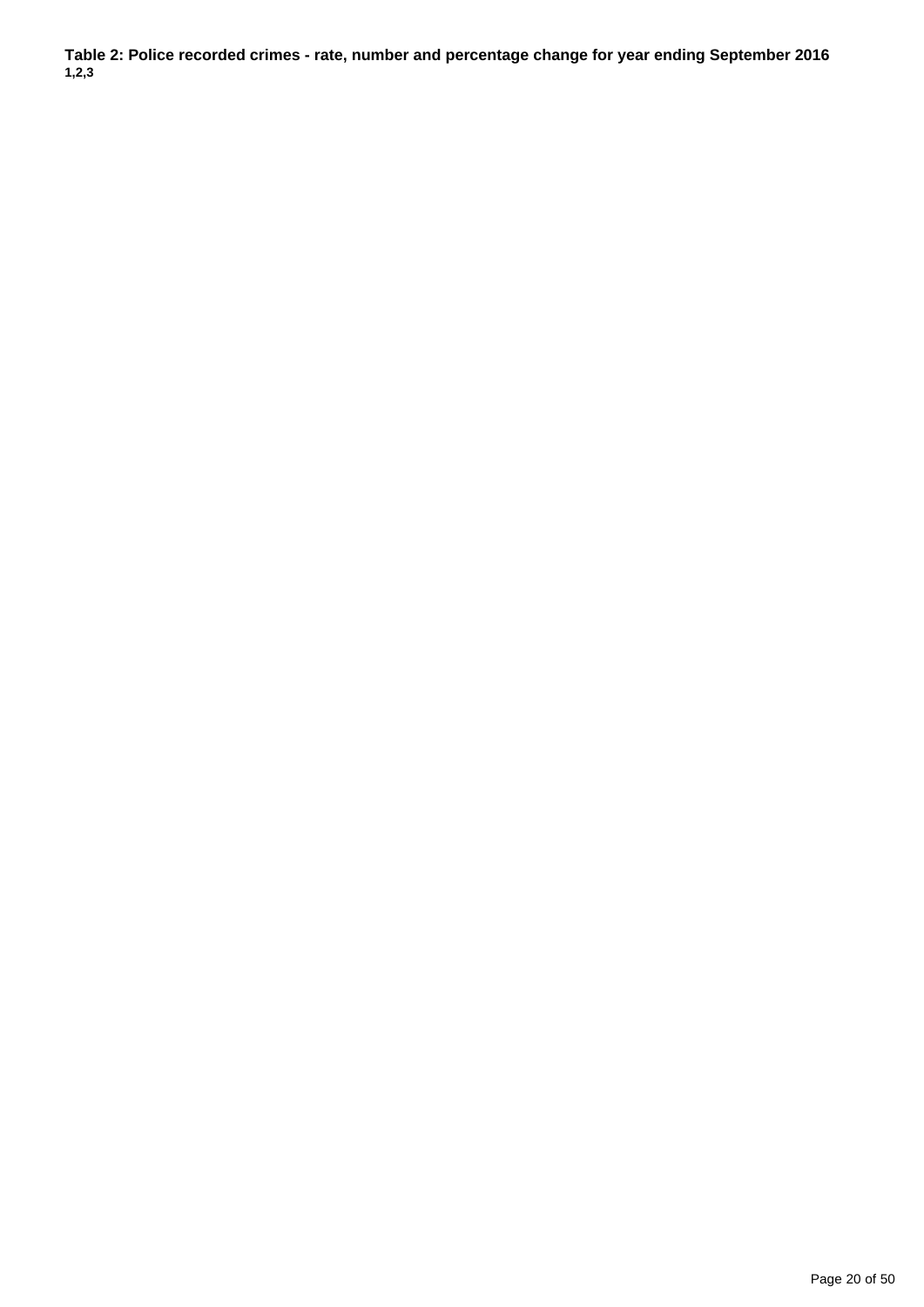| Offence group                         | Oct '15 to Sep '16           |                       | Oct '15 to Sep '16 compared with: |                                           |                       |
|---------------------------------------|------------------------------|-----------------------|-----------------------------------|-------------------------------------------|-----------------------|
|                                       | Rate per 1,000<br>population | Number of<br>offences | Apr '05 to<br>Mar '06             | Apr '10 to<br>Mar '11                     | Oct '14 to<br>Sep '15 |
|                                       |                              |                       |                                   | Number of offences - percentage<br>change |                       |
| <b>VICTIM-BASED CRIME</b>             | 62                           | 3,574,049             | $-27$                             | $-1$                                      | 8                     |
| Violence against the person offences  | 19                           | 1,075,511             | 28                                | 62                                        | 22                    |
| Homicide                              | $\mathbf 0$                  | 695                   | -9                                | 9                                         | 22                    |
| Violence with injury <sup>4</sup>     | 8                            | 449,844               | $-17$                             | 22                                        | 12                    |
| Violence without injury <sup>5</sup>  | 11                           | 624,972               | 112                               | 111                                       | 30                    |
| Sexual offences                       | $\overline{2}$               | 112,021               | 86                                | 108                                       | 12                    |
| Rape                                  | 1                            | 37,813                | 162                               | 138                                       | 13                    |
| Other sexual offences                 | 1                            | 74,208                | 62                                | 95                                        | 12                    |
| Robbery offences                      | 1                            | 53,245                | $-46$                             | $-30$                                     | 5                     |
| Robbery of business property          | $\mathbf 0$                  | 5,371                 | $-39$                             | $-31$                                     | $-1$                  |
| Robbery of personal property          | 1                            | 47,874                | $-46$                             | $-30$                                     | $\,6$                 |
| Theft offences                        | 31                           | 1,784,598             | $-35$                             | $-15$                                     | $\overline{2}$        |
| <b>Burglary</b>                       | $\overline{7}$               | 402,048               | $-38$                             | $-23$                                     | $-0$                  |
| Domestic burglary                     | 3                            | 198,706               | $-34$                             | $-23$                                     | 3                     |
| Non-domestic burglary                 | 4                            | 203,342               | $-41$                             | $-23$                                     | $-3$                  |
| Vehicle offences                      | 7                            | 376,670               | $-52$                             | $-16$                                     | $\,6$                 |
| Theft of a motor vehicle              | 2                            | 88,496                | -64                               | $-25$                                     | 13                    |
| Theft from a vehicle                  | $\overline{\mathcal{A}}$     | 241,382               | $-52$                             | $-23$                                     | $\boldsymbol{2}$      |
| Interfering with a motor vehicle      | 1                            | 46,792                | $-34$                             | 56                                        | 11                    |
| Theft from the person                 | 1                            | 85,095                | $-31$                             | -8                                        | $6\phantom{1}6$       |
| Bicycle theft                         | $\overline{2}$               | 87,470                | $-23$                             | $-20$                                     | $-2$                  |
| Shoplifting                           | 6                            | 349,296               | 18                                | 14                                        | 5                     |
| All other theft offences <sup>6</sup> | 8                            | 484,019               | $-37$                             | $-23$                                     | $-1$                  |
| Criminal damage and arson             | 9                            | 548,674               | $-53$                             | $-21$                                     | 5                     |
| OTHER CRIMES AGAINST SOCIETY          | 8                            | 476,395               | -8                                | $-1$                                      | 14                    |
| Drug offences                         | $\overline{2}$               | 141,714               | $-21$                             | $-39$                                     | $-10$                 |
| Trafficking of drugs                  | $\pmb{0}$                    | 25,175                | $-0$                              | $-22$                                     | $-5$                  |
| Possession of drugs                   | $\overline{2}$               | 116,539               | $-24$                             | $-42$                                     | $-11$                 |
| Possession of weapons offences        | 0                            | 27,904                | $-30$                             | 6                                         | 19                    |

England and Wales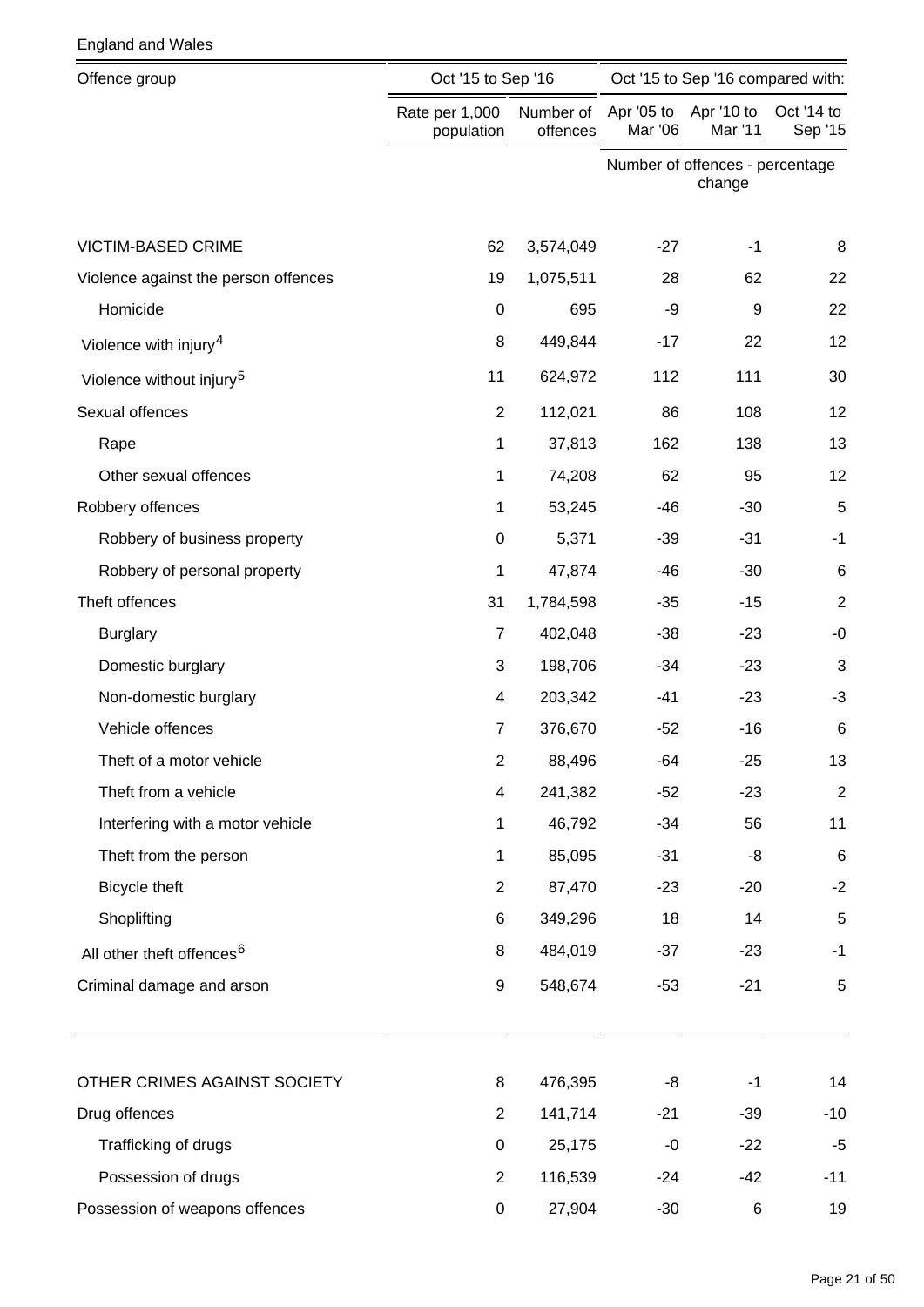| Public order offences                                                 | 4  | 239,674   | 8         | 38     | 32 |
|-----------------------------------------------------------------------|----|-----------|-----------|--------|----|
| Miscellaneous crimes against society                                  | 1  | 67,103    | $-10$     | 40     | 16 |
| TOTAL FRAUD OFFENCES <sup>7</sup>                                     | 11 | 622,731   | $\cdot$ . | $\sim$ | 3  |
| TOTAL RECORDED CRIME - ALL<br>OFFENCES INCLUDING FRAUD <sup>7,8</sup> | 81 | 4,673,175 | $-16$     | 13     | 8  |

Source: Police recorded crime, Home Office

Notes:

1. Police recorded crime data are not designated as National Statistics.

2. Police recorded crime statistics based on data from all 44 forces in England and Wales (including the British Transport Police).

3. Appendix tables A4 and A7 provide detailed footnotes and further years.

4. Includes attempted murder, intentional destruction of viable unborn child, causing death by dangerous driving/careless driving when under the influence of drink or drugs, more serious wounding or other act endangering life (including grievous bodily harm with and without intent), causing death by aggravated vehicle taking and less serious wounding offences.

5. Includes threat or conspiracy to murder, harassment, other offences against children and assault without injury (formerly common assault where there is no injury).

6. All other theft offences now includes all 'making off without payment' offences recorded since year ending March 2003. Making off without payment was previously included within the fraud offence group, but following a change in the classification for year ending March 2014, this change has been applied to previous years of data to give a consistent time series.

7. Total fraud offences cover crimes recorded by the National Fraud Intelligence Bureau via Action Fraud, Cifas and Financial Fraud Action UK. Action Fraud have taken over the recording of fraud offences on behalf of individual police forces. Percentage changes compared with earlier years are not presented, as fraud figures for year ending March 2006 and year ending March 2011 covered only those crimes recorded by individual police forces. Given the addition of new data sources, it is not possible to make direct comparsions with earlier years.

8. Since confirming their police recorded crime figures for publication, a small error has been found with Wiltshire's crime data. Therefore Wiltshire's total crime figures for the year ending September 2016 are currently underestimated by 490 offences. This affects various crime types and will be rectified next quarter.

Offences involving firearms<sup>5</sup> increased by 7% (to 5,478 offences in the latest year) compared with the previous year (5,104 offences). This was largely driven by a 12% increase in offences involving handguns and partly by a 17% increase in offences involving shotguns and a 5% increase in offences involving imitation weapons (such as BB guns<sup>6</sup>). Increases in some categories are thought to reflect improvements in turnaround time for forensic processes leading to better firearm identification than previously. The latest rise follows a general downward trend in firearm offences, which remains 51% below its peak around a decade ago.

Offences that involved a knife or sharp instrument<sup>7</sup> also showed an increase (11%, to 30,838 offences<sup>8</sup>) during the latest year. However, as with offences involving firearms, we have seen a general downward trend in this series over the longer-term, between the years ending March 2011 and March 2014, with the latest figures being 6% lower than those from around 5 years ago (year ending March 2011).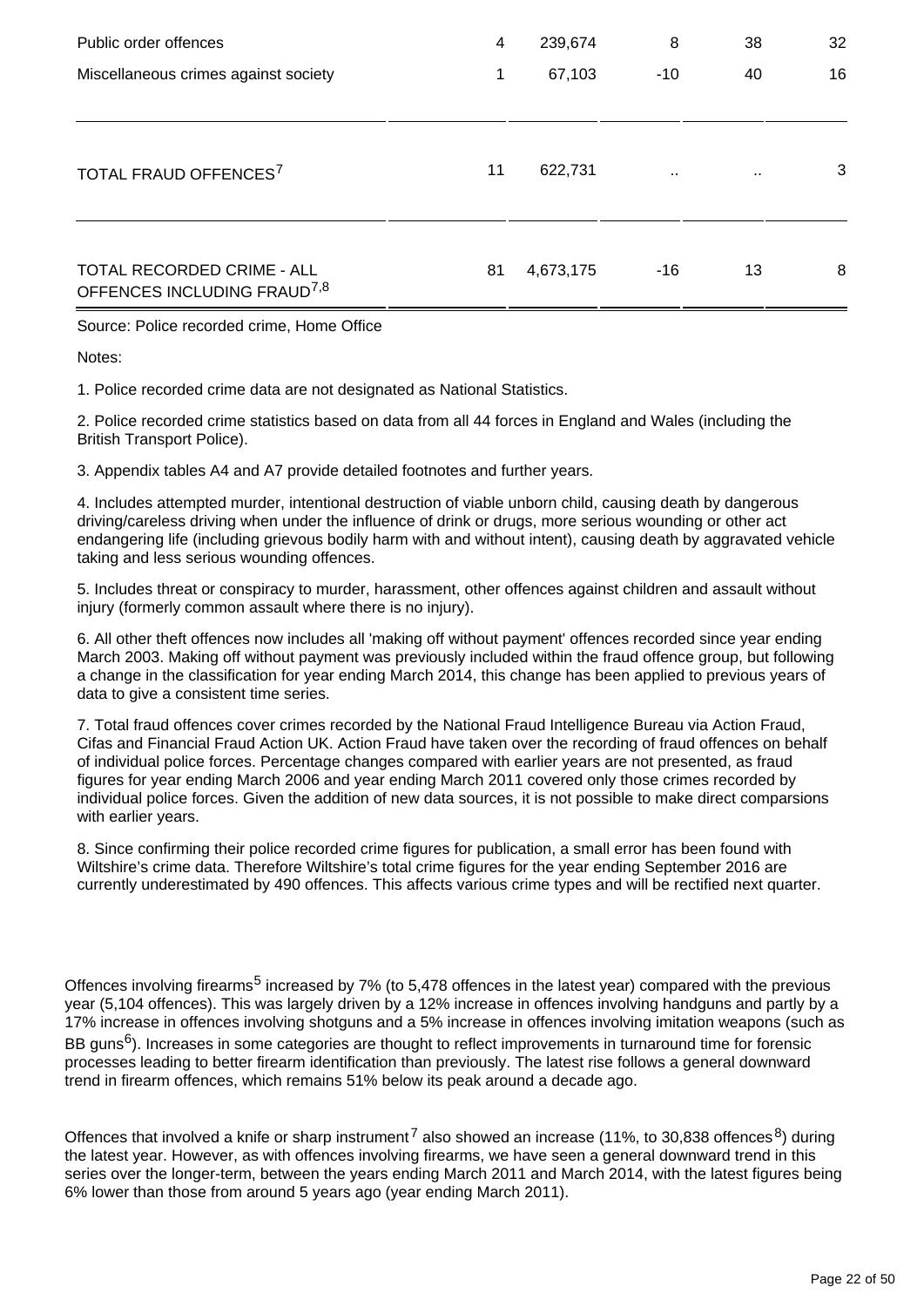More detailed commentary on trends in violent offences, sexual offences, offences involving weapons and fraud offences is included in subsequent sections of this release. In addition, we are in the process of producing a series of overview articles, each focusing on a specific crime type, that will provide information on long-term trends, victim profiles and the nature of incidents (where available). The first of these, an overview on fraud statistics, was published alongside the quarterly report "Crime in England and Wales: Year ending March 2016"; articles on other crime and justice topics will be published in due course. In the meantime, the quarterly report [Crime in England and Wales: Year ending September 2015](http://www.ons.gov.uk/peoplepopulationandcommunity/crimeandjustice/bulletins/crimeinenglandandwales/yearendingseptember2015) contains further commentary on each crime type.

### **Notes for: How have trends for individual crime types changed?**

- 1. "Other household theft" incidents includes "theft from a dwelling" and "theft from outside a dwelling".
- 2. This 8% increase in police recorded crime includes fraud offences recorded by the police. Excluding fraud offences there were 4.1 million offences recorded by the police in the year ending September 2016, a 9% rise from last year.
- 3. Non-recent offences are those that took place over 12 months before being reported.
- 4. This figure is taken from Table A4 and includes 2 fraud offences recorded by individual police forces (rather than via Action Fraud). The total fraud offences recorded in England and Wales reported in Table A5 differs slightly, as it excludes these 2 offences.
- 5. Firearms include shotguns; handguns; rifles; imitation weapons such as BB guns or soft air weapons; other weapons such as CS gas or pepper spray and stun guns; and unidentified weapons. These figures exclude conventional air weapons, such as air rifles.
- 6. A type of air gun that fires spherical projectiles.
- 7. Only selected violent offences can be broken down by whether a knife or sharp instrument was used. These are: homicide; attempted murder; threats to kill; assault with injury and assault with intent to cause serious harm; robbery; rape; and sexual assault.
- 8. Includes data from all police forces, including Thames Valley, who have reported that they had previously undercounted offences following the implementation of their new crime recording system; section 10 of this release has more information regarding this issue.

## <span id="page-22-0"></span>**8 . Latest violent crime figures continue to present a complex picture**

Violent crime covers a wide range of offences including minor assaults (such as pushing and shoving), harassment and abuse (that result in no physical harm) through to wounding and homicide. For the population and offences that it covers, the Crime Survey for England and Wales (CSEW) provides the better measure of trends in overall violent crime. The police recorded crime series is restricted to violent offences that have been reported to and recorded by the police. However, due to the renewed focus on the quality of crime recording by the police, this crime series is not currently believed to provide a reliable measure of trends, owing to the ensuing efforts of police forces to tighten recording practice and improve recording processes.

### **Main findings**

Over the longer-term, levels of violent crime estimated by the CSEW have shown substantial falls. These declines continued until 2014, after which estimates of violence from the CSEW have been fairly flat for the past 2 years.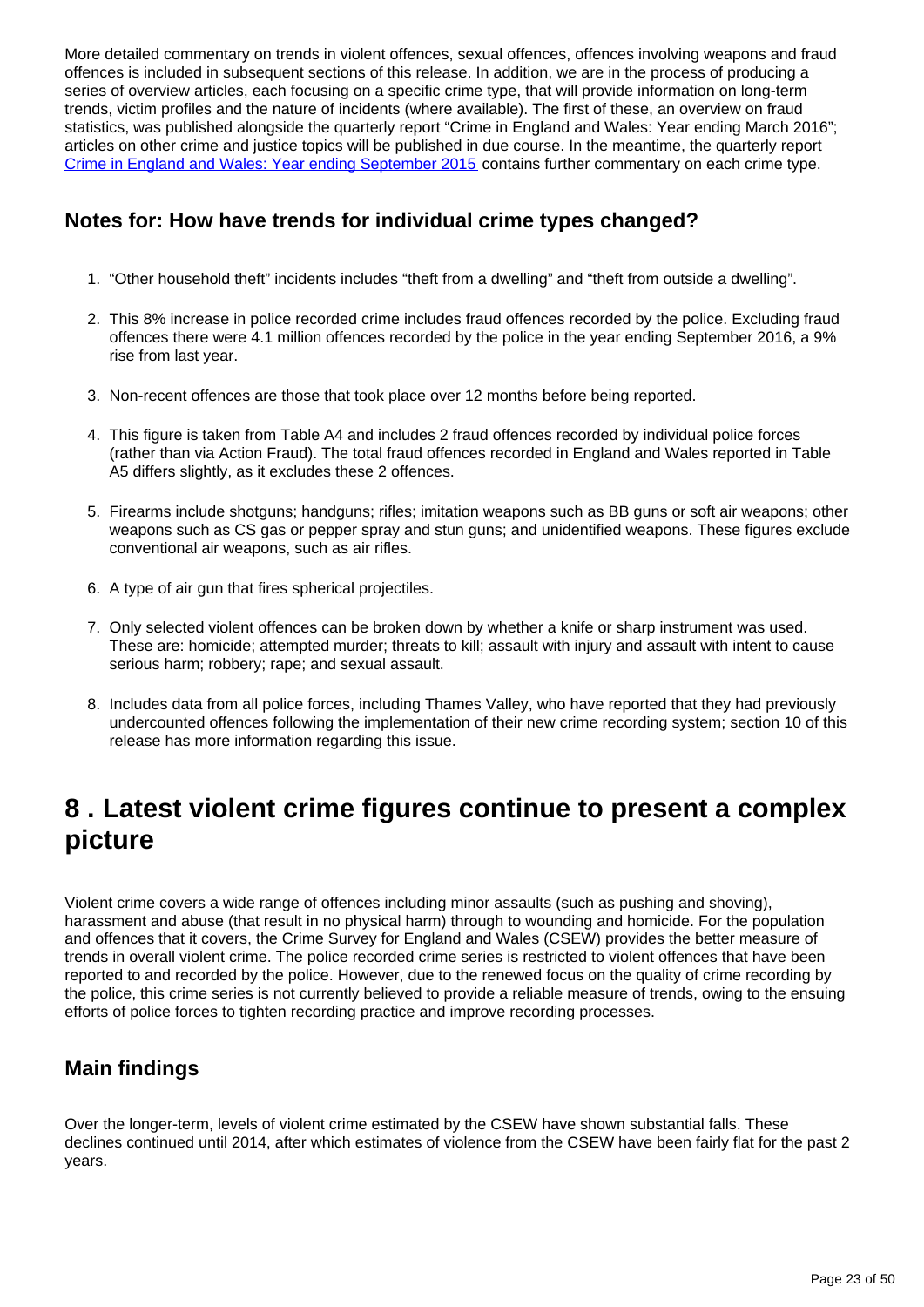CSEW findings for the latest survey year show no change in levels of violence compared with the previous survey year (the apparent 4% increase was not statistically significant). Similar trends have also been demonstrated in accident and emergency department violence-related attendances and NHS hospital admissions for assault.

Violence against the person offences recorded by the police rose by 22% in the latest year and recorded levels are now at the highest seen in a 12-month period since the introduction of the National Crime Recording Standard (NCRS) in April 2002.

Within the overall category of violence against the person, the expansion of the harassment category to include 2 additional offences<sup>1</sup> has accounted for around a third of the recent rise in violent crime. Improvements in crime recording practices as well as a possible rise in the proportion of violent crimes reported to the police (particularly in the case of domestic abuse) are also thought to have contributed to this rise. Alongside this, it is possible there have been small, but genuine, increases in some types of violent crime.

In the category of homicide, which also sits within violence against the person, the police recorded 695 offences in the latest year, 125 more than in the previous year (a 22% increase). However, this includes the 96 cases of manslaughter that resulted from the events in Hillsborough in 1989<sup>2</sup>. Excluding those 96 cases of manslaughter, the increase in police recorded homicides is much lower, at 5%.

### **Crime Survey for England and Wales**

CSEW violence includes incidents with and without injury and also covers attempted incidents.

Latest CSEW data showed there were an estimated 1.3 million incidents of violence experienced by adults aged 16 and over in the latest survey year; no change from the previous survey year (the apparent 4% rise was not statistically significant). The apparent 8% decrease in the sub-category of "violence with injury" and apparent 16% increase in the sub-category of "violence without injury" were also not statistically significant (Figure 3); both, however, can show year-on-year fluctuation.

The estimated number of CSEW violence incidents rose sharply through the early 1990s (peaking in 1995) and then fell steeply until the survey year ending March 2002. Violence declined between the survey year ending March 2002 and survey year ending March 2014, but the last 2 survey years indicate a fairly flat trend.

Around 2 in every 100 adults were a victim of CSEW violent crime in the latest survey year, compared with around 3 in 100 adults in the survey year ending March 2006 and 5 in 100 adults in 1995 (the peak year).

Estimates of violence against 10 to 15 year olds, as measured by the CSEW, can be found in [Table F22](https://www.ons.gov.uk/peoplepopulationandcommunity/crimeandjustice/datasets/crimeinenglandandwalesbulletintables).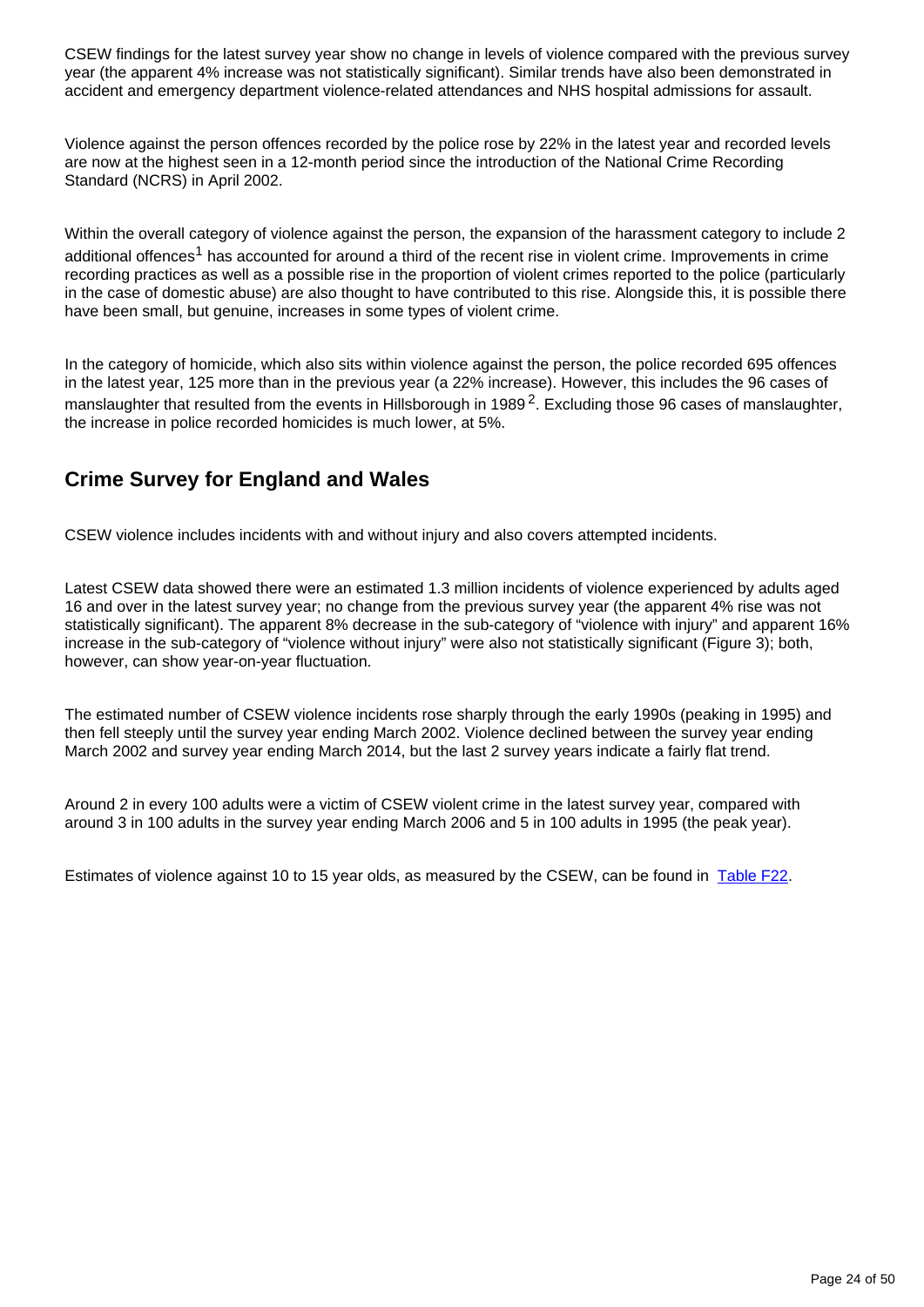#### **Figure 3: Trends in Crime Survey for England and Wales violence, year ending December 1981 to year ending September 2016**



#### **Source: Crime Survey for England and Wales, Office for National Statistics**

#### **Notes:**

1. Prior to the year ending March 2002, CSEW respondents were asked about their experience of crime in the previous calendar year, so year-labels identify the year in which the crime took place. Following the change to continuous interviewing, respondents' experience of crime relates to the full 12 months prior to interview (ie a moving reference period). Year-labels for the year ending March 2002 onwards identify the CSEW year of interview.

Trends in violent crime, as shown by the CSEW, are also reflected in the most recent evidence available from research conducted by the Violence and Society Research Group at Cardiff University. Findings from their annual survey, covering a sample of hospital emergency departments and walk-in centres in England and Wales, show that [serious violence-related attendances in 2015 were broadly similar to the level recorded in 2014](https://www.cardiff.ac.uk/__data/assets/pdf_file/0006/251673/NVSN-2015-annual-report.pdf) following a declining trend seen in earlier years. Admissions data for NHS hospitals in England  $3$  provide similar findings, with admissions for assault decreasing by less than 1% from the year ending March 2015 to the year ending March 2016.

#### **Police recorded crime**

Violent offences in police recorded data are referred to as "violence against the person" and include homicide, violence with injury and violence without injury<sup>4</sup>. As with the CSEW, both actual and attempted assaults are included in the figures. It should also be noted that the police recorded crime category of violence against the person also includes some offences, such as harassment and stalking, in which there is no physical assault involved.

Recent changes in recording practice make interpreting trends in violence against the person offences difficult. It is known that violent offences are more prone than some other offences to subjective judgement about whether or not to record a crime. The [Crime-recording: making the victim count](https://www.justiceinspectorates.gov.uk/hmic/publication/crime-recording-making-the-victim-count/) report, published by Her Majesty's Inspectorate of Constabulary (HMIC) on 18 November 2014, found that "violence against the person" offences had the highest under-recording rates across police forces in England and Wales. Nationally, an estimated 1 in 3 (33%) reports of violence that should have been logged as crimes were not recorded as such.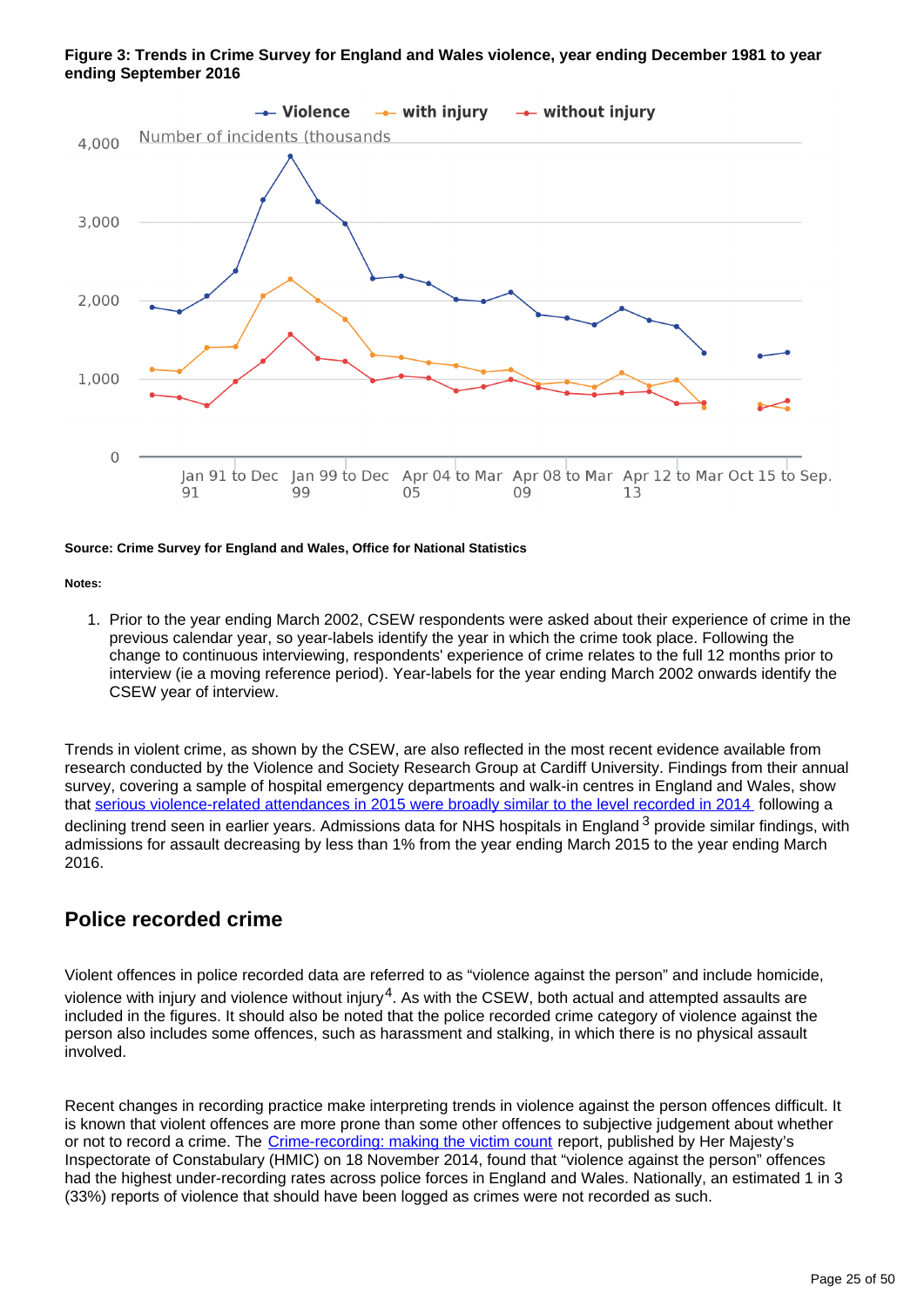There was a 22% increase in the number of violence against the person offences recorded by the police in the latest year (up to 1,075,511) compared with the previous year. Part of this increase is due to the expansion of the harassment category to include 2 additional notifiable offences. Improvements in crime recording practices are also thought to be a main driver of this increase as well as a potential increase in the proportion of victims reporting crimes to the police, particularly in cases of domestic abuse. It is also possible there have been small, but genuine, increases in some types of violent crime.

The "violence without injury" sub-category showed an increase of 30% over the same period (up to 624,972 offences), while the "violence with injury" sub-category showed a smaller increase of 12% (up to 449,844 offences).

The increase in "violence without injury" is partially due to a 66% rise in harassment offences in the latest year compared with the previous year (up to 187,025 from 112,754). The rise in harassment is almost entirely the result of the expansion of this category in April 2015 to include 2 additional notifiable offences<sup>5</sup> that were previously not included in the police recorded crime series. These are "Disclosure of private sexual photographs and films (including on the internet) with the intent to cause distress or anxiety" and "Sending letters (including emails) with intent to cause distress or anxiety" $6$ ; the latter is thought to account for 97% of these newly added offences<sup>7</sup>. It is estimated that these 2 additional notifiable offences made up a third of the overall 22% rise in violence against the person offences and just over two-fifths of the 30% increase in the "violence without injury" sub-category.

Taking out the 2 additional notifiable offences, based on data from 40 forces (from the Home Office Data Hub), the increase in harassment offences is estimated at around 13% (instead of 66%), the increase in "violence without injury" is estimated at around 18% (instead of 30%) and the increase in total violent offences is estimated at around 15% (instead of 22%).

Within "violence without injury" there is an increase in modern slavery offences, which have risen to 1,289 from the 326 recorded the previous year. This increase in modern slavery offences is in part due to an improved recording of modern slavery since the introduction of this new offence category in July 2015 $8$ . A recent report by the Independent Anti-Slavery Commissioner was critical of the **[ongoing under-recording of such offences](https://www.gov.uk/government/uploads/system/uploads/attachment_data/file/559571/IASC_Annual_Report_WebReadyFinal.pdf)** noting that whilst 884 $9$  modern slavery offences were recorded in the year ending March 2016, there was over 3 times that number of referrals (3,146) to the National Referral Mechanism over the same period and that the number of recorded offences may still not fully reflect the true extent of modern slavery in England and Wales.

The increase in the "violence with injury" sub-category includes a 23% rise in the number of attempted murder offences (a volume increase of 141) in the latest year; these figures may also have been influenced by improvements in crime recording. Attempted murder rose in 30 of the 44 police forces (including the British Transport Police) in England and Wales, in the year ending September 2016. Prior to the recent improvements in recording practices, it is possible that some police officers may have been applying Crown Prosecution Service charging standards (guidelines on what charges should be brought against suspects) when deciding what type of crime to record rather than basing the decision on the Home Office Counting Rules (HOCR), which require offences to be recorded in line with the criminal offence committed. Attempted murder is an important example of this potential issue, as offences may have previously been recorded (and charged) as another type of violent crime that is easier to prove in court, such as "assault with intent to cause serious harm".

All but 1 police force recorded a rise in violence in the latest year compared with the previous year; Nottinghamshire Police recorded a 2% decrease. In percentage terms, the largest increase was reported by Northumbria Police, which recorded an additional 14,462 offences compared with the previous year (an increase of 95%, up to 29,617). Other large percentage increases included Durham Constabulary (up 73% to 12,235 offences), West Yorkshire Police (up 48%, to 58,153 offences), and Avon and Somerset Constabulary (up 45%, to 35,272 offences) ([Tables P1 and P3](https://www.ons.gov.uk/peoplepopulationandcommunity/crimeandjustice/datasets/policeforceareadatatables)).

Action taken by police forces to improve their compliance with the NCRS is likely to have resulted in the increase in the number of offences recorded  $10$ . It is thought that recording improvements are more likely to affect relatively less serious violent offences and could explain the larger increase in the sub-category "violence without injury" compared with "violence with injury".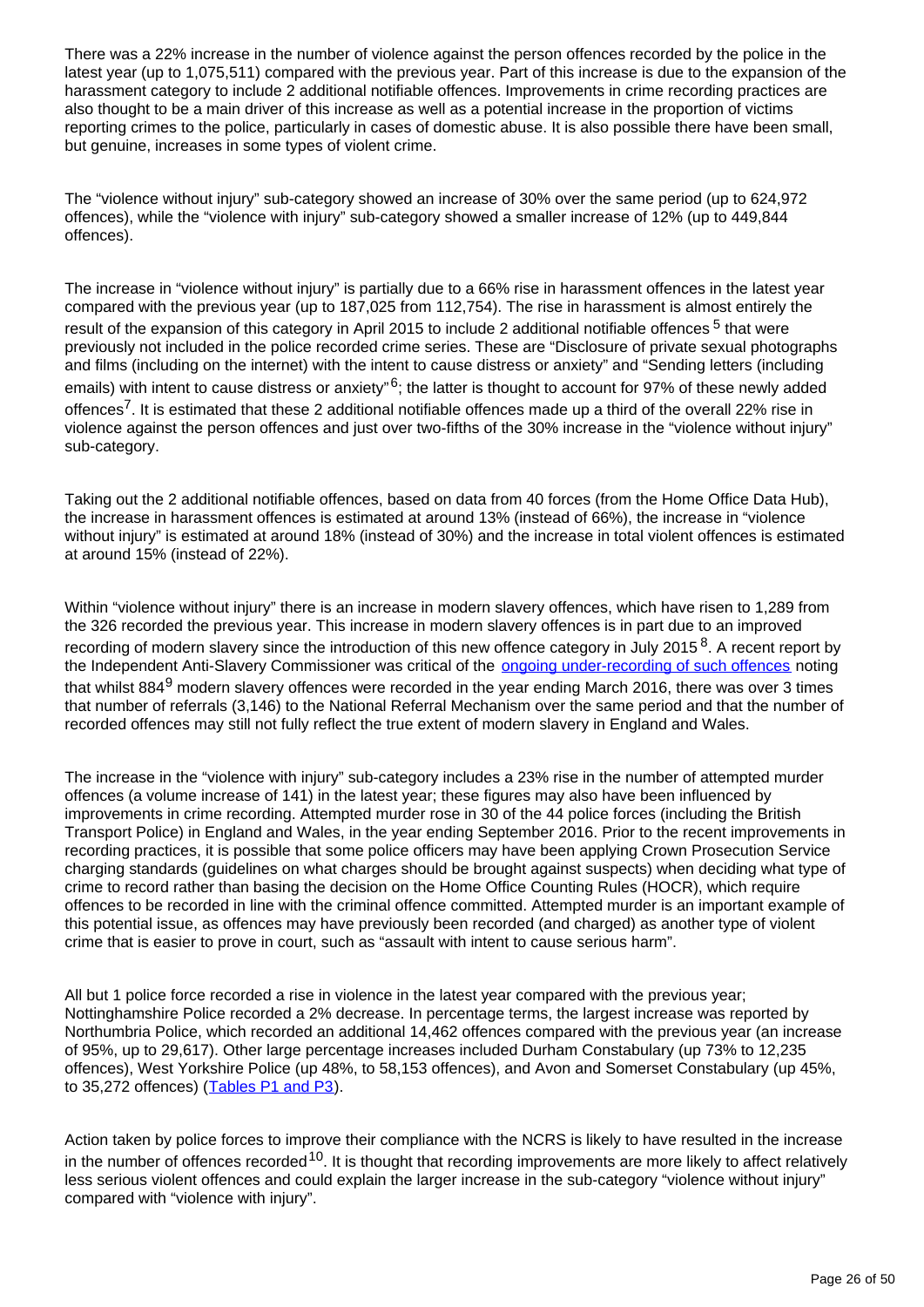A number of forces have indicated that the rise in recorded violence is a result of a greater proportion of reports of crime being recorded rather than a genuine rise in violent crime. For example, data from the Metropolitan Police Service showed that while police recorded violence against the person increased by 10% in the latest year, the number of "calls for service" (for example, emergency and non-emergency calls from members of the public) relating to [violent crime increased by less than 1%](http://data.london.gov.uk/dataset/metropolitan-police-service-recorded-crime-figures-and-associated-data) over the same period.

### **Domestic abuse**

Another possible factor behind the rise in police recorded violent offences is an increase in the reporting of domestic abuse and the subsequent recording of these offences by the police. In 2015, an HMIC report detailed the [improvements in the police response to domestic abuse](http://www.justiceinspectorates.gov.uk/hmic/publications/increasingly-everyones-business-a-progress-report-on-the-police-response-to-domestic-abuse/) that had taken place across England and Wales. It concluded that recent increases in the number of domestic abuse-related crimes were due, in part, to police forces improving their recording of domestic abuse incidents as crimes and to forces actively encouraging victims to come forward to report these crimes.

The Home Office has been collecting information from the police, since April 2015, on whether recorded offences are related to domestic abuse. Crimes should be "flagged" as being domestic abuse-related by the police if the offence meets the government definition of domestic violence and abuse  $11$ . Data for the year ending September 2016 showed that violence against the person offences were the most likely to be flagged, with 32% of such offences flagged as domestic abuse-related. The offence group with the next highest proportion of offences flagged was sexual offences (13%) (Figure 4).

#### **Figure 4: Proportion of offences recorded by the police in England and Wales which were flagged as domestic abuse-related, selected offence groups, year ending September 2016**



#### **Source: Police recorded crime, Home Office**

#### **Notes:**

- 1. Police recorded crime data are not designated as National Statistics.
- 2. Data are provisional and have not been reconciled with police forces.

At present, fewer than 2 years of data on offences flagged by the police as being domestic abuse-related are available and it is therefore not possible to compare levels of change over 2 years.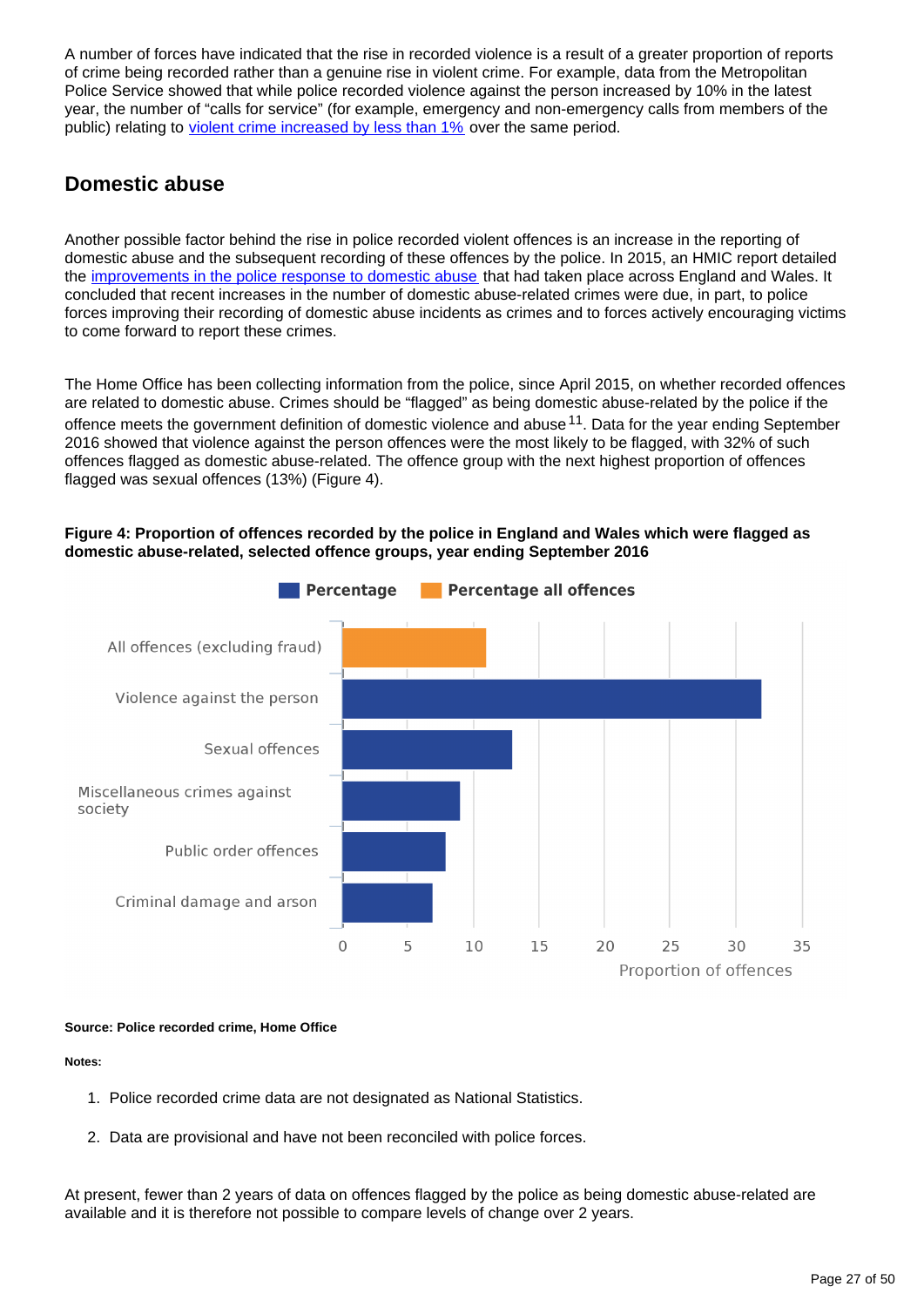However, since the year ending March 2005, the CSEW has included a self-completion questionnaire module on intimate violence, for persons aged 16 to 59 only, which provides a measure of the proportion of people who have been victims of domestic abuse in this age group over time.

Most recent estimates from this self-completion section of the CSEW for the year ending March 2016 (published in the [Domestic abuse in England and Wales, year ending March 2016](https://www.ons.gov.uk/peoplepopulationandcommunity/crimeandjustice/bulletins/domesticabuseinenglandandwales/yearendingmarch2016) release) showed that the proportion of all adults aged 16 to 59 who had been victims of domestic abuse in the last year (including attempted offences) had remained the same as for the previous survey year (year ending March 2015; both 6.1%). Prior to this, changes in prevalence from year to year have been small and not statistically significant, although the cumulative effect of these changes over a number of years has resulted in a statistically significantly lower prevalence for the year ending March 2016 (6.1%) compared with the year ending March 2012 (7.0%), indicating a longer-term underlying downward trend ([Table S41\)](https://www.ons.gov.uk/peoplepopulationandcommunity/crimeandjustice/datasets/crimeinenglandandwalesannualsupplementarytables).

Data from the year ending March 2016 survey year showed that women, and especially younger women, were more likely to be victims of domestic abuse than other demographic groups, for example, 11.9% of women aged 16 to 19 were victims, for the time period year ending March 2014 to year ending March 2016. In comparison, 6.1% of all adults and 6.9% of men aged 16 to 19 were victims of domestic abuse for the same time period.

#### **Homicide**

Unlike many other offences in the "violence against the person" category, the quality of recording of homicides is thought to be good.

The police recorded 695 homicides in the latest year, 125 more (22% increase) than in the previous year (Tables  $F$ 3a and  $F$ 3b)<sup>12</sup>. However, the 695 homicides recorded in the year ending September 2016 include the 96 cases of manslaughter that resulted from events in Hillsborough in 1989; excluding these cases the number of homicides increased by 5%.

Historically, the number of homicides increased from around 300 per year in the early 1960s to over 800 per year in the early years of this century, which was at a faster rate than population growth over that period. Over the past decade, the volume of homicides has generally decreased while the population of England and Wales has continued to grow. The rate of homicide has fallen by just under a third (30%) between the year ending March 2006 and the year ending March 2016, from 14 homicides per million of the population to 10 homicides per million. For the latest year (year ending September 2016) the rate is 12 homicides per million. Excluding the 96 Hillsborough cases, the rate remains at 10 homicides per million population.

There is more detailed information on trends and the circumstances of violence in Focus on Violent Crime and [Sexual Offences: Year ending March 2015.](http://www.ons.gov.uk/peoplepopulationandcommunity/crimeandjustice/compendium/focusonviolentcrimeandsexualoffences/yearendingmarch2015) Information on violent crimes such as modern slavery, and female genital mutilation (FGM) is available in the "Violent crime" section of the [Crime in England and Wales: Year](http://www.ons.gov.uk/peoplepopulationandcommunity/crimeandjustice/bulletins/crimeinenglandandwales/yearendingseptember2015)  [ending September 2015](http://www.ons.gov.uk/peoplepopulationandcommunity/crimeandjustice/bulletins/crimeinenglandandwales/yearendingseptember2015) release.

### **Hate crime**

Hate crime is not a notifiable offence in itself but covers any offence which is perceived, by the victim or any other person, as having been motivated (entirely or partially) by a hostility or prejudice to a personal characteristic or perceived personal characteristic, such as ethnicity or religion. Hate crime is therefore not listed as a separate offence and does not appear as a distinct category within recorded crime figures but counted separately where the notifiable offence has been "flagged" as a hate crime  $^{13}$ .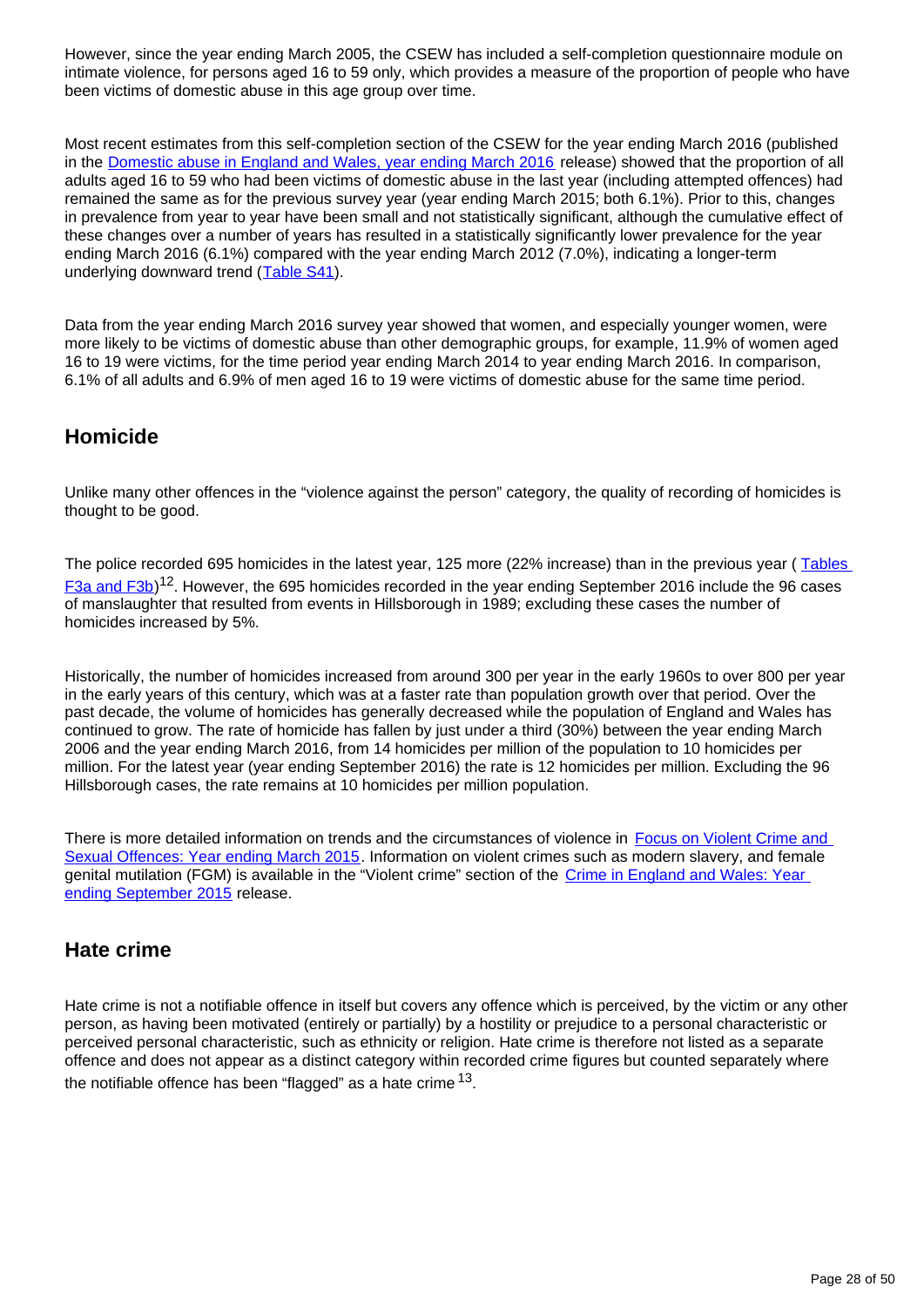The latest figures relating to "hate crime" were published by the Home Office on 13 October 2016. According to [Hate Crime, England and Wales, 2015/16](https://www.gov.uk/government/statistics/hate-crime-england-and-wales-2015-to-2016) there were 62,518 crimes recorded by the police in the year to March 2016 in which 1 or more hate crime strands were deemed to be a motivating factor. This was an increase of 19% compared with the 52,465<sup>14</sup> hate crimes recorded in the year ending March 2015, with over three-quarters (79%) of the latest figure recorded as race hate crimes. As discussed earlier in this section, part of the increase may be the result of action taken by police forces to improve their compliance with the National Crime Recording Standard (NCRS), especially for violence against the person and public order offences. This, together with a greater awareness of hate crime and improved willingness of victims to come forward, is likely to be a factor in the increase in hate crimes recorded by the police in the year ending March 2016 compared with the previous year.

Although the Home Office publication covers hate crimes recorded by the police between 1 April 2015 and 31 March 2016, an annex to the publication examines levels of hate crime (specifically racially or religiously aggravated offences) around the EU referendum on 23 June 2016. The annex showed a sharp increase in the number of racially or religiously aggravated offences recorded by the police following the EU referendum, before falling back to pre-referendum levels. The number of racially or religiously aggravated offences recorded by the police in July 2016 was 41% higher than in July 2015.

#### **Notes for: Latest violent crime figures continue to present a complex picture**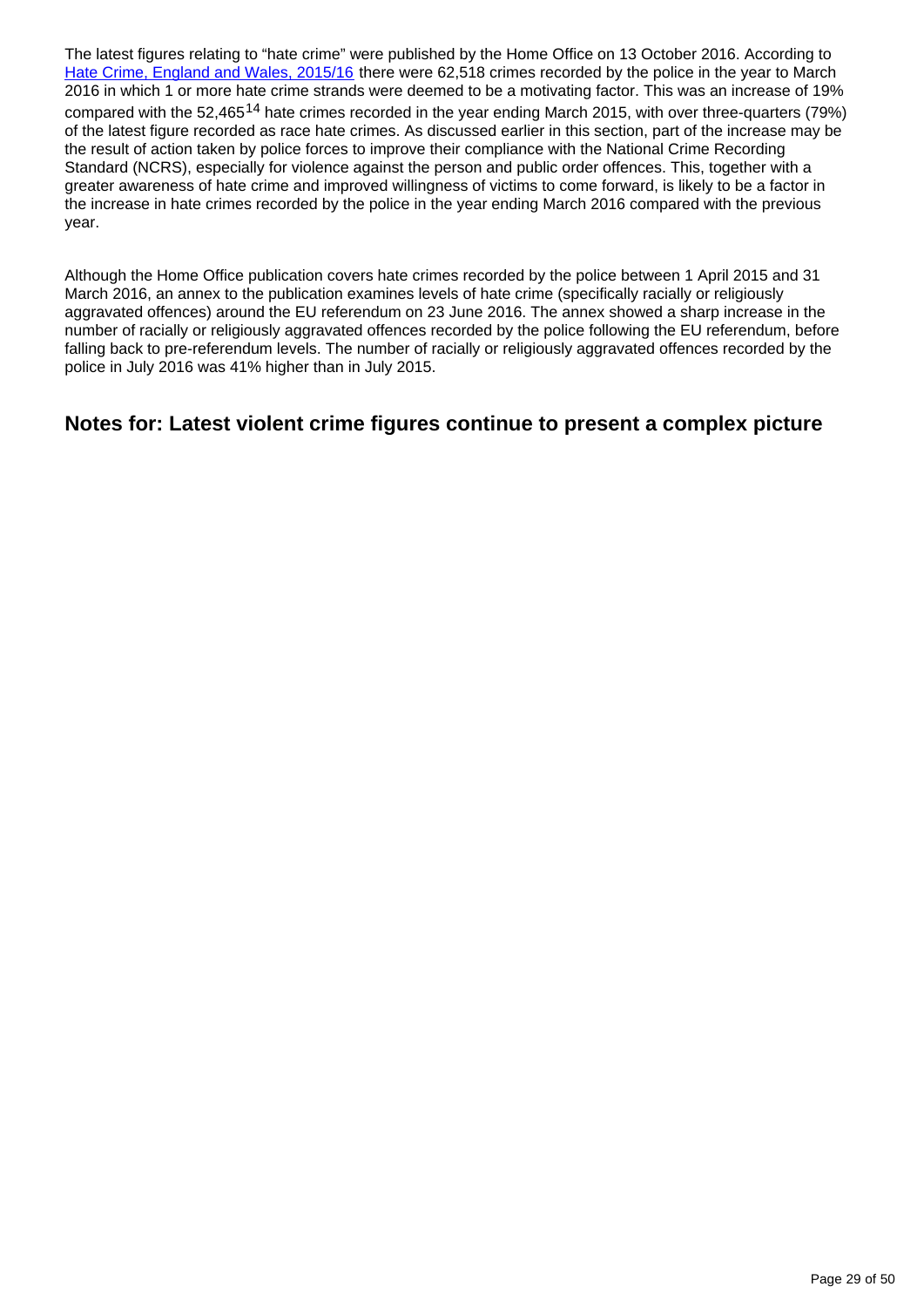- 1. "Disclosure of private sexual photographs and films with the intent to cause distress or anxiety" and "Sending letters with intent to cause distress or anxiety".
- 2. The 96 offences of manslaughter were recorded in the year ending June 2016 figures, and not in 1989, due to the result of the recent [inquest](http://hillsboroughinquests.independent.gov.uk/) into the events
- 3. [NHS Hospital Episode Statistics, Admitted Patient Care England, 2014-15;](http://content.digital.nhs.uk/catalogue/PUB19124) [NHS Hospital Admitted](http://www.content.digital.nhs.uk/catalogue/PUB22378)  [Patient Care Activity, 2015-16](http://www.content.digital.nhs.uk/catalogue/PUB22378). Assault admissions exclude sexual assault but include assault codes X85- Y04 and Y08-Y09.
- 4. There are some closely-related offences in the police recorded crime series, such as public order offences, that have no identifiable victim and are contained within the "Other crimes against society" category.
- 5. The 2 additional harassment offences are included within all 4 quarters (12 months data) for the latest year (ending September 2016) while the comparator year data (ending September 2015) only includes these additional offences in two quarters. In future quarterly releases, the comparator year will begin to include the additional harassment offences in more quarters and we therefore expect to see the extent of the increase in the "violence without injury" subcategory lessen.
- 6. In addition to letters, this offence also covers electronic communications such as emails, text messages and those sent via social media.
- 7. Based on data from 40 forces supplied via the Home Office Data Hub
- 8. This new offence category includes offences previously included under other offence types. More information can be found in the attached notes to [Appendix table A4](https://www.ons.gov.uk/peoplepopulationandcommunity/crimeandjustice/datasets/crimeinenglandandwalesappendixtables).
- 9. Figures for the year ending March 2016 have been revised slightly since publication of the report from 884 modern slavery offences to 880.
- 10. The inspections took place over the period December 2013 to August 2014.
- 11. Any incident or pattern of incidents of controlling, coercive or threatening behaviour, violence or abuse between those aged 16 or over who are, or have been, intimate partners or family members regardless of gender or sexuality.
- 12. Homicide includes the offences of murder, manslaughter, corporate manslaughter and infanticide. Figures from the Homicide Index for the time period April 2014 to March 2015, which take account of further police investigations and court outcomes, were published in Focus on Violent Crime and Sexual Offences: Year [ending March 2015](http://www.ons.gov.uk/ons/rel/crime-stats/crime-statistics/focus-on-violent-crime-and-sexual-offences--2014-to-2015/index.html) on 11 February 2016.
- 13. The five monitored strands are: disability, gender identity, race, religion/faith and sexual orientation.
- 14. Figure differs to that previously published (52,528) due to small changes in the volume of crimes identified by forces as hate crimes.

## <span id="page-29-0"></span>**9 . CSEW sexual offences unchanged and rise in police recorded offences slowing**

### **Main findings**

The most recent estimates from the self-completion questionnaire module in the CSEW on intimate violence (for the year ending March 2016) showed that the proportion of adults aged 16 to 59 who had been victims of sexual assaults in the last year (including attempted offences) had not statistically significantly changed between the year ending March 2016 (2.0%, equivalent to 645,000 victims) and the year ending March 2015 (1.7%).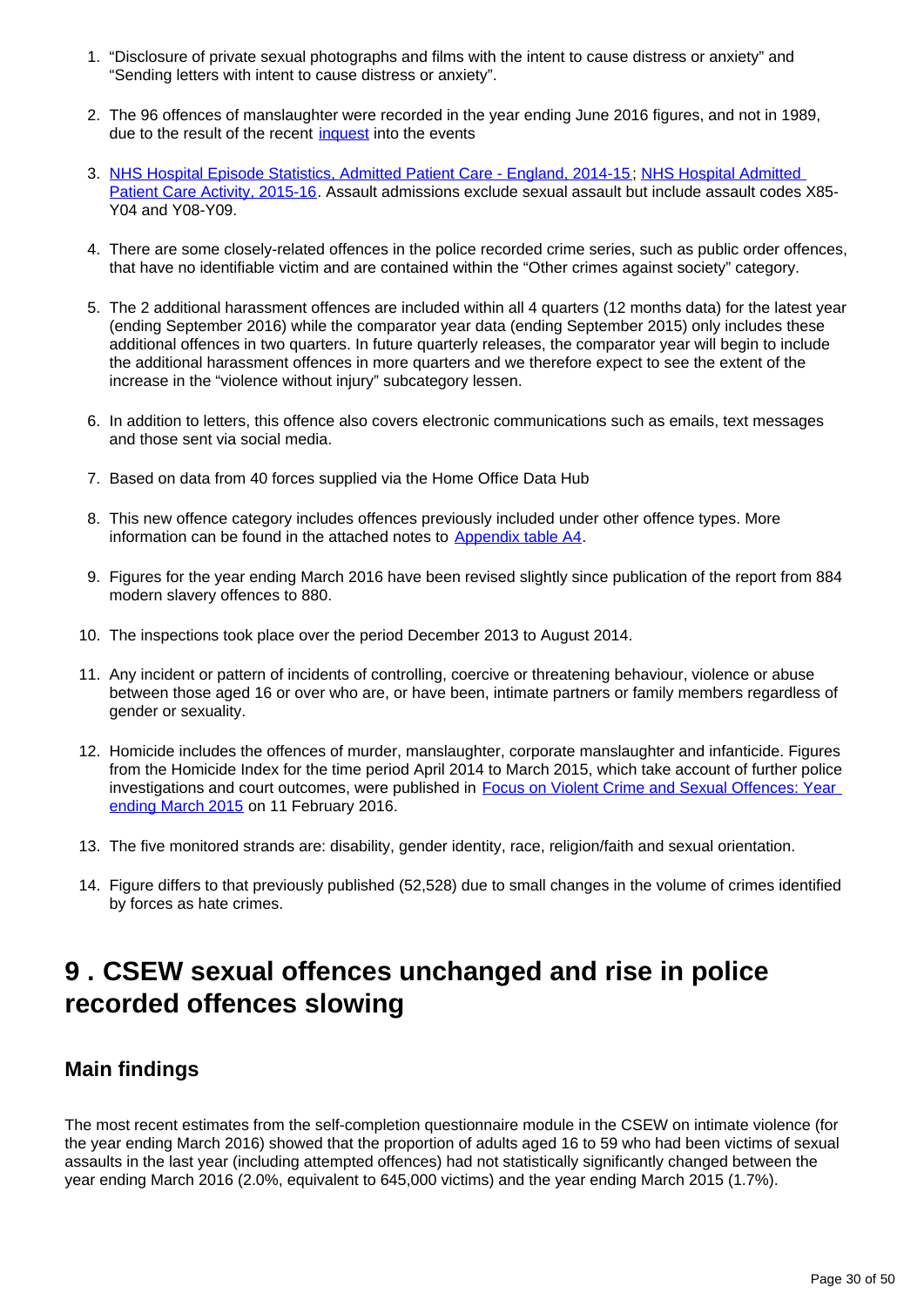There was an increase of 12% in sexual offences recorded by the police in the latest year (up to 112,021 offences) compared with the previous year. It is not thought that police recorded crime data currently provide a reliable indication of trends in sexual offences. The increases are believed to have resulted in part from an improvement in the recording of sexual offences by the police, with police forces also reporting an increased willingness of victims to come forward and report these crimes.

### **Crime Survey for England and Wales**

Due to the small number of sexual offences identified in the face-to-face interview section of the CSEW, estimates of the volume of incidents are prone to fluctuation and therefore not included in the main CSEW estimate of crime. Since the year ending March 2005, the CSEW has included a self-completion module on intimate violence, for persons aged 16 to 59 only, which provides an improved measure of the proportion of people in this age group who have been victims of sexual offences. The upper age limit of 59 for the selfcompletion module may be increased or removed entirely from April 2017 following [new development work](https://www.ons.gov.uk/peoplepopulationandcommunity/crimeandjustice/methodologies/improvingcrimestatisticsforenglandandwalesprogressupdate).

The most recent headline estimates from this self-completion section of the CSEW, from the year ending March 2016 (published in the [Domestic abuse in England and Wales, year ending March 2016](https://www.ons.gov.uk/peoplepopulationandcommunity/crimeandjustice/bulletins/domesticabuseinenglandandwales/yearendingmarch2016) release) showed that the proportion of all adults aged 16 to 59 who had been victims of sexual assaults in the last year (including attempted offences) had not significantly changed between the latest survey year (2.0%) and the previous survey year (1.7%). These figures have remained at around 2.0% since the survey year ending March 2009, albeit with some year-on-year fluctuation ([Table S41](https://www.ons.gov.uk/peoplepopulationandcommunity/crimeandjustice/datasets/crimeinenglandandwalesannualsupplementarytables)).

Data from the year ending March 2016 survey year showed that women and especially younger women, were more likely to be victims of domestic abuse than other demographic groups (for example, 11.9% of women aged 16 to 19 were victims, for the time period year ending March 2014 to year ending March 2016). In comparison, 6.1% of all adults and 6.9% of men aged 16 to 19 were victims of domestic abuse for the same time period.

Detailed findings from the self-completion module for the previous CSEW year are available in Focus on Violent [Crime and Sexual Offences: Year ending March 2015](http://www.ons.gov.uk/peoplepopulationandcommunity/crimeandjustice/compendium/focusonviolentcrimeandsexualoffences/yearendingmarch2015); detailed findings for the latest CSEW year are planned for release in the "Year ending March 2016" edition on 9 February 2017.

### **Police recorded crime**

There was an increase of 12% in the number of sexual offences recorded by the police in the latest year compared with the previous year (up to 112,021; [Tables F6a and F6b\)](https://www.ons.gov.uk/peoplepopulationandcommunity/crimeandjustice/datasets/crimeinenglandandwalesbulletintables). Sexual offences have reached the highest volume recorded since the introduction of the National Crime Recording Standard (NCRS) in April 2002. The rate of year-on-year increases, however, is slowing; it was 14% in the year ending June 2016 and the latest increase is considerably less steep than the increase seen in the year ending September 2015 (36%).

Police recorded rape increased by 13% (to 37,813 offences) compared with the previous year, while other sexual offences increased by 12% (to 74,208). Offence categories that directly relate to sexual offences against children <sup>1</sup> contributed just under a third (31%) to the total increase in the number of sexual offences recorded by the police.

Between the year ending March 2008 and the year ending March 2013, the trend in sexual offences was broadly flat with small increases recorded in some years. Since the year ending March 2013, police recorded sexual offences have risen consistently. In the year ending March 2014, the increases were generally driven by a rise in the recording of non-recent offences (those that took place more than 12 months before being recorded by the police), whereas the increases seen throughout the previous and latest years (particularly the most recent quarters) have been largely due to a rise in current offences (those that took place within 12 months of being recorded by the police) $2$ .

Overall, the increases are believed to have resulted from both an improvement in the recording of sexual offences by the police and an increased willingness of victims to come forward and report these crimes to the police and hence we feel these data do not currently provide a reliable indication of trends in sexual offences.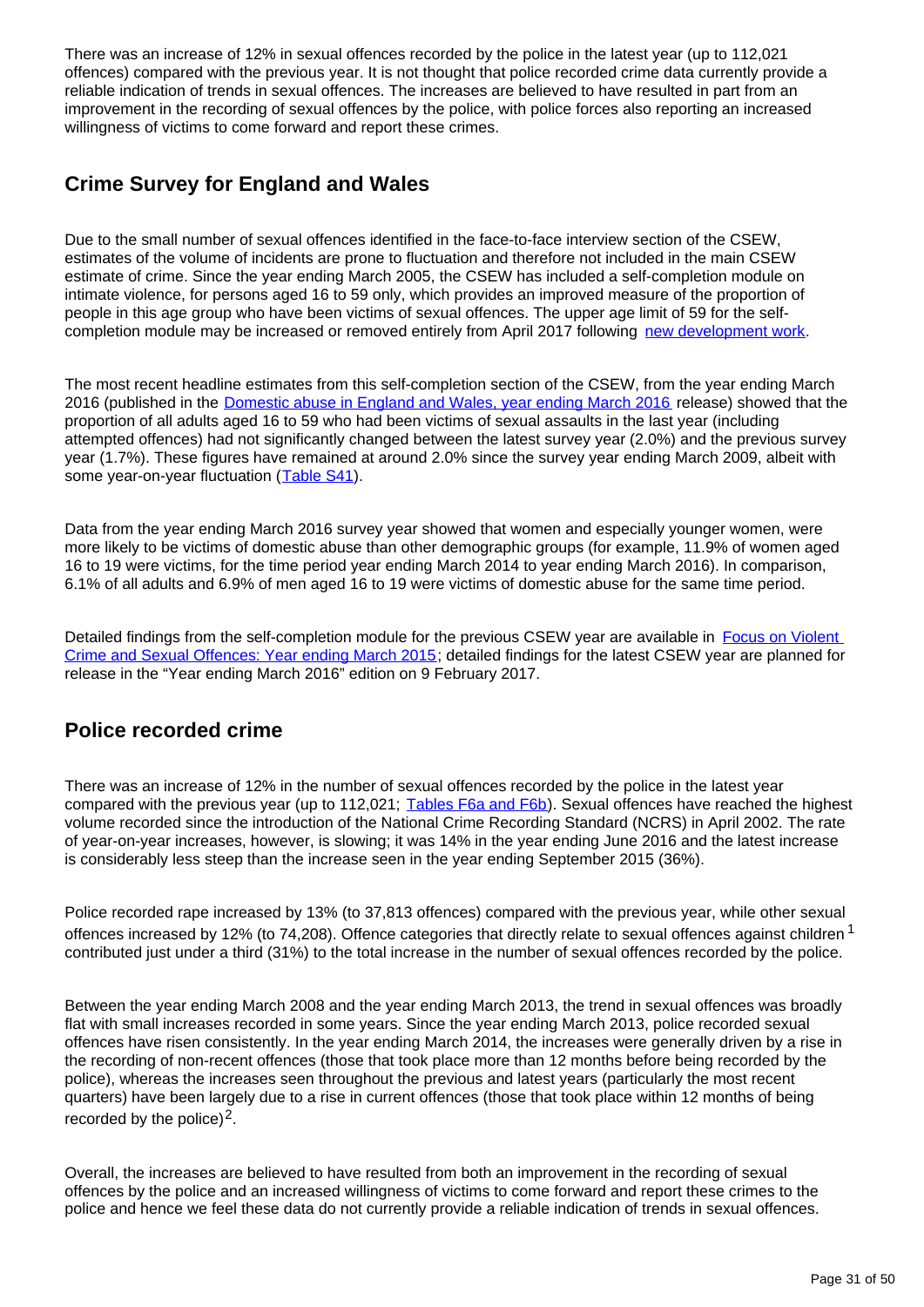The [Crime-recording: making the victim count](https://www.justiceinspectorates.gov.uk/hmic/publication/crime-recording-making-the-victim-count/) report, published by Her Majesty's Inspectorate of Constabulary (HMIC) in late 2014, found that sexual offences had been substantially under-recorded (by 26% nationally) and led to police forces reviewing and improving their recording processes  $3$ . Additionally the high-profile coverage of sexual offences and the police response to reports of non-recent sexual offending (for example, through Operation Yewtree which began in 2012) are likely to have had an effect on the willingness of victims to come forward and report offences of this nature.

More recently this includes the high-profile coverage of historical child sexual offence allegations by former footballers which are currently being investigated (with the BBC reporting that a dedicated NSPCC sexual abuse [helpline received 860 calls within its first 3 days](http://www.bbc.co.uk/sport/football/38211167)). Whilst these allegations surfaced after the time period that is being reported in this year ending September 2016 bulletin and would not have affected the sexual offences figures for the latest year, such high profile reporting is likely to have an ongoing influence on the victims' willingness to come forward.

Police recorded sexual offences represent a small proportion of all victim-based crime (excluding fraud; 3.1% in the latest year) and therefore changes do not impact on the overall victim-based police recorded crime trend. Figure 5 illustrates that there have been almost continual year-on-year increases in the proportion of police recorded victim-based crime comprising sexual offences since the year ending March 2003 (1.0%), with the only exception being the year ending March 2007 (1.2%). These increases have become more pronounced over the last 4 years (more than doubling over this period, from 1.5% in the year ending March 2012 to 3.1% in the latest survey year).

#### **Figure 5: Police recorded sexual offences as a proportion of victim-based crime in England and Wales, year ending March 2003 to year ending September 2016**



#### **Source: Police recorded crime, Home Office**

#### **Notes:**

1. Police recorded crime data are not designated as National Statistics.

More information on interpreting longer-term trends in these offences can be found in An Overview of Sexual [Offending in England and Wales](http://www.ons.gov.uk/ons/external-links/other-government-departments/moj/moj--sexual-offending-in-e-w.html) and [Focus on Violent Crime and Sexual Offences: Year ending March 2015](http://www.ons.gov.uk/peoplepopulationandcommunity/crimeandjustice/compendium/focusonviolentcrimeandsexualoffences/yearendingmarch2015) .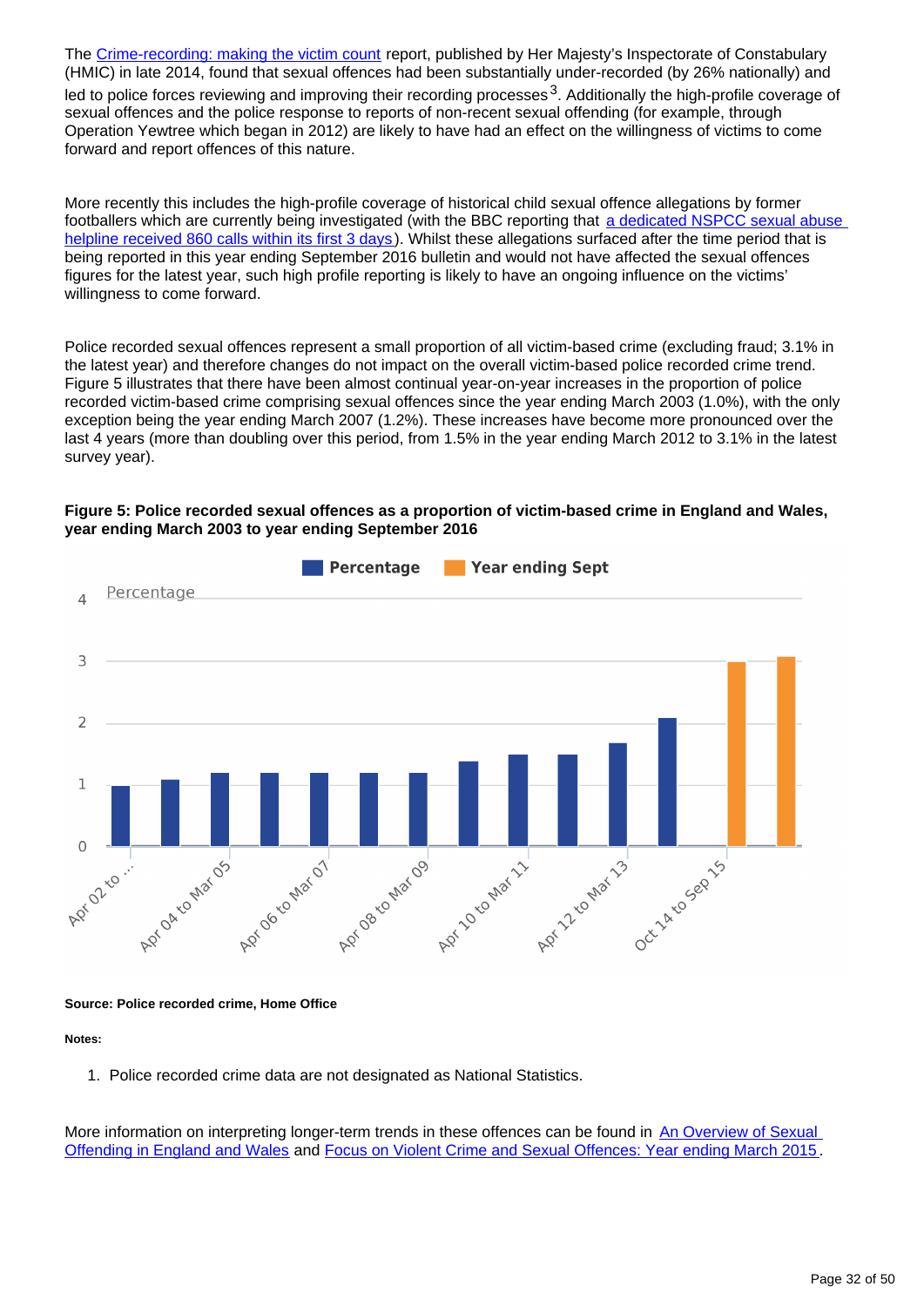### **Notes for: CSEW sexual offences unchanged and rise in police recorded offences slowing**

- 1. This includes "Rape of a male / female child under 16", "Rape of a male / female child under 13", "Sexual assault on a male / female child under 13", "Sexual activity involving a child under 13 / under 16" and "Abuse of children through sexual exploitation".
- 2. Based on findings from the Home Office Data Hub; these were discussed in detail in Crime in England and Wales, period ending March 2014.
- 3. More information can be found in Crime in England and Wales: Year ending September 2015.

## <span id="page-32-0"></span>**10 . Police recorded offences involving weapons rise**

Some of the more serious offences in the police recorded crime data (violence against the person, robbery and sexual offences) can be broken down by whether or not a knife or sharp instrument was involved  $^1$ .

Data are also available for police recorded crimes involving the use of firearms (that is, if a firearm is fired, used as a blunt instrument, or used as a threat).

As offences involving the use of weapons are relatively low in volume, the Crime Survey for England and Wales (CSEW) is not able to provide reliable estimates for numbers of such incidents.

### **Main findings**

In the latest year, the police recorded an 11% increase in offences involving a knife or sharp instrument, compared with the previous year. While it is difficult to be certain what has driven this rise as these figures can be influenced by a wide range of factors, the available evidence suggests improvements in recording practices as well as an actual rise in knife crime are both likely to have contributed.

Offences involving firearms in the latest year also increased, by 7% compared with the previous year.

### **Offences involving knives or sharp instruments<sup>2</sup>**

In the latest year, the police recorded 30,838 offences involving a knife or sharp instrument, an 11% increase  $3$ compared with the previous year (27,739, Table 3). The past 2 years have seen a rise in the number of offences involving a knife or sharp instrument recorded. However, there was a general downward trend in this series recorded between the year ending March 2011 and year ending March 2014, with the latest figures being 6% lower than in the year ending March 2011.

The majority of the offence groups for which data are collected showed increases, including a 14% increase in "attempted murder" and a 35% increase in "threats to kill" involving a knife or sharp instrument. The category of "assault with injury and assault with intent to cause serious harm" showed the largest rise in terms of volume of offences (from 14,310 to 16,143, up 13%).

The majority of police forces (35 of the 44) recorded a rise in offences involving knives and sharp instruments compared with the previous year. The largest contributor to the total rise was the Metropolitan Police (accounting for 15% of the increase). Data for police force areas are published in the Home Office's knife crime open data  $table<sup>4</sup>$  $table<sup>4</sup>$ .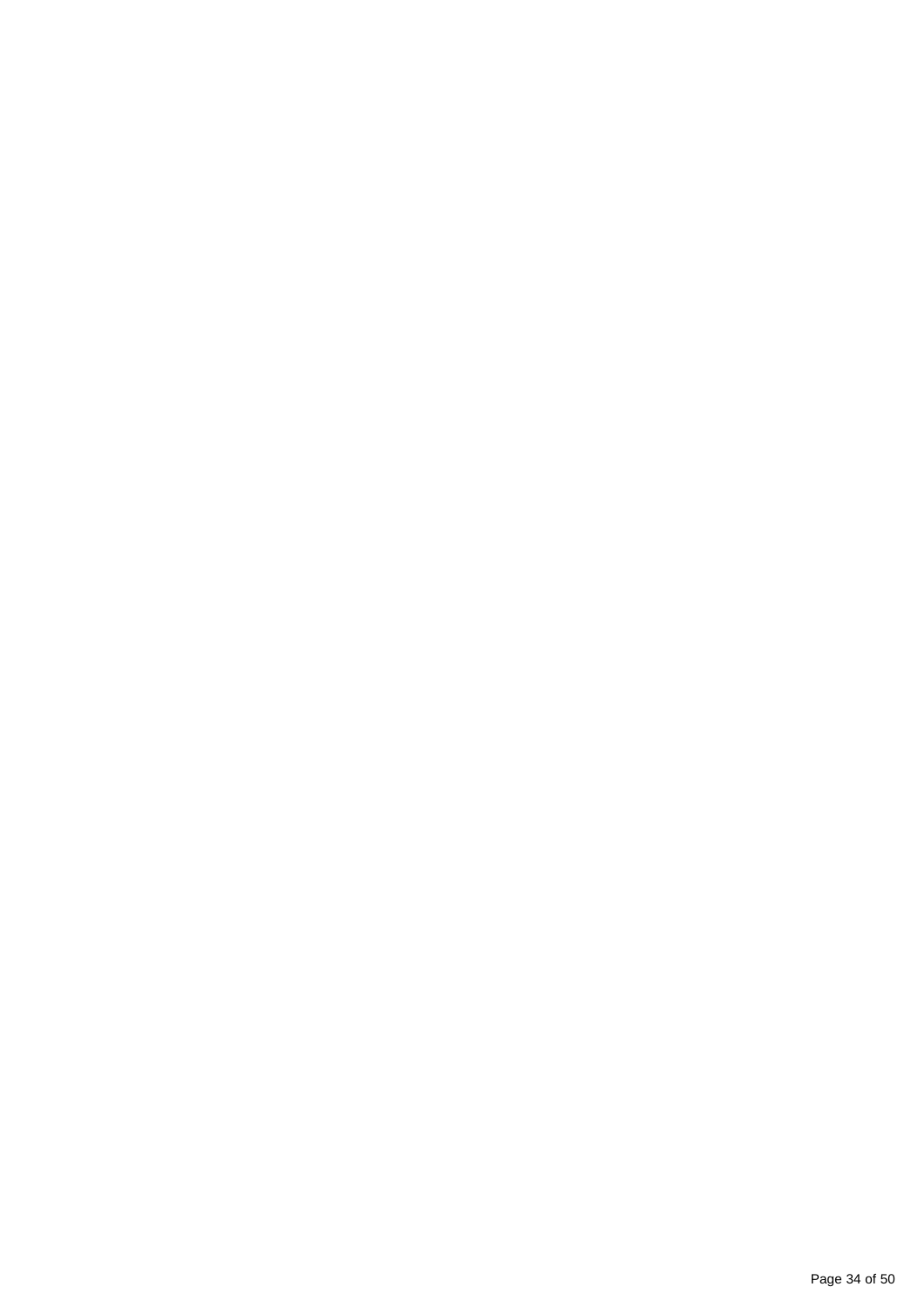**Table 3: Selected violent and sexual offences involving a knife or sharp instrument recorded by the police, year ending March 2011 to year ending September 2016 and percentage change 1,2,3,4,5,6**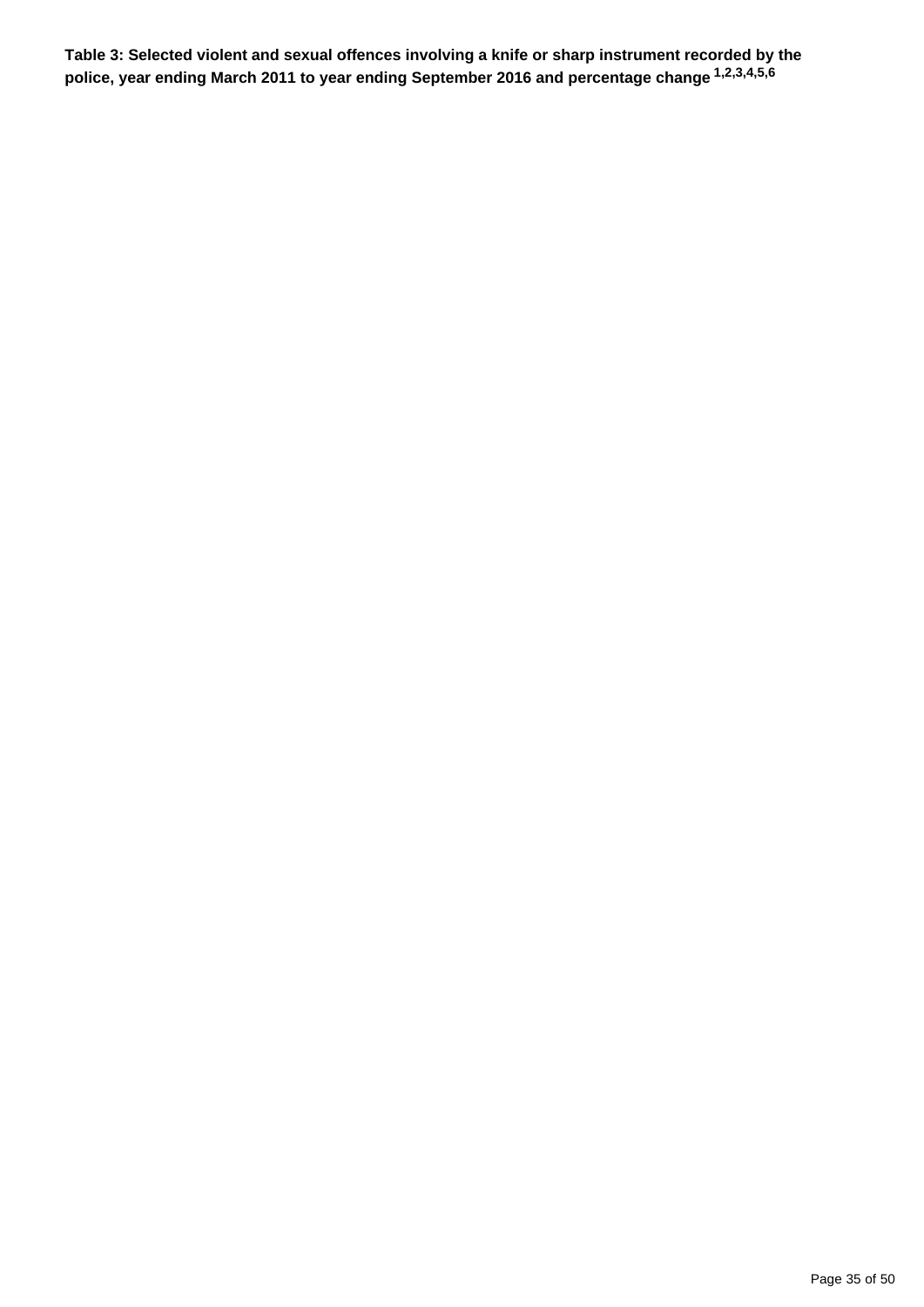#### England and Wales

|                                                                                      | to Mar<br>'11 | to Mar<br>'12 | to Mar<br>'13                         | to Mar<br>'14 | Apr '10 Apr '11 Apr '12 Apr '13 Oct '14 Oct '15<br>to Sep<br>'15 | to Sep<br>'16 | Oct '15 to Sep '16<br>compared with<br>previous year |
|--------------------------------------------------------------------------------------|---------------|---------------|---------------------------------------|---------------|------------------------------------------------------------------|---------------|------------------------------------------------------|
|                                                                                      |               |               | sharp instrument                      |               | Number of selected offences involving a knife or                 |               | Percentage change                                    |
| Attempted murder                                                                     | 240           | 246           | 198                                   | 248           | 309                                                              | 352           | 14                                                   |
| Threats to kill                                                                      | 1,462         | 1,183         | 1,188                                 | 1,317         | 1,880                                                            | 2,529         | 35                                                   |
| Assault with injury and assault<br>with intent to cause serious<br>harm <sup>7</sup> | 13,941        | 12,621        | 11,343                                | 11,551        | 14,310                                                           | 16,143        | 13                                                   |
| Robbery                                                                              | 16,438        | 16,417        |                                       | 13,194 11,910 | 10,569                                                           | 11,133        | 5                                                    |
| Rape                                                                                 | 258           | 237           | 190                                   | 261           | 353                                                              | 342           | $-3$                                                 |
| Sexual assault <sup>8</sup>                                                          | 93            | 72            | 88                                    | 97            | 124                                                              | 134           | 8                                                    |
| Total selected offences                                                              | 32,432        |               | 30,776 26,201                         | 25,384        | 27,545                                                           | 30,633        | 11                                                   |
| Homicide <sup>9</sup>                                                                | 237           | 211           | 195                                   | 204           | 194                                                              | 205           | $\,6$                                                |
| Total selected offences<br>including homicide                                        | 32,669        | 30,987        | 26,396                                | 25,588        | 27,739                                                           | 30,838        | 11                                                   |
|                                                                                      |               |               | involving a knife or sharp instrument |               | Rate per million population - selected offences                  |               |                                                      |
| <b>Total selected offences</b><br>including homicide                                 | 587           | 552           | 467                                   | 449           | 483                                                              | 533           |                                                      |

Source: Police recorded crime, Home Office

1. Police recorded crime data are not designated as National Statistics.

2. Police recorded crime statistics based on data from all 44 forces in England and Wales (including the British Transport Police).

3. Police recorded knife and sharp instrument offences data are submitted via an additional special collection. Proportions of offences involving the use of a knife or sharp instrument presented in this table are calculated based on figures submitted in this special collection. Other offences exist that are not shown in this table that may include the use of a knife or sharp instrument.

4. Data from Surrey Police include unbroken bottle and glass offences, which are outside the scope of this special collection; however, it is not thought that offences of this kind constitute a large enough number to impact on the national figure.

5. Numbers differ from those previously published due to Sussex Police revising their figures to exclude unbroken bottles.

6. An audit of Thames Valley Police into the recording of knife and sharp instrument offences since the introduction of their new recording system in April 2014 has revealed that they were previously under-counting these offences. Data for the year ending March 2016 have been revised, but data for the year ending March 2015 have not; it is likely that the percentage changes presented are slightly higher than they would be once the year ending March 2015 data are revised.

7. Changes to offence codes in April 2012 mean the category of assault with injury and assault with intent to cause serious harm is not directly comparable with previous years. Appendix table A4 contains more details.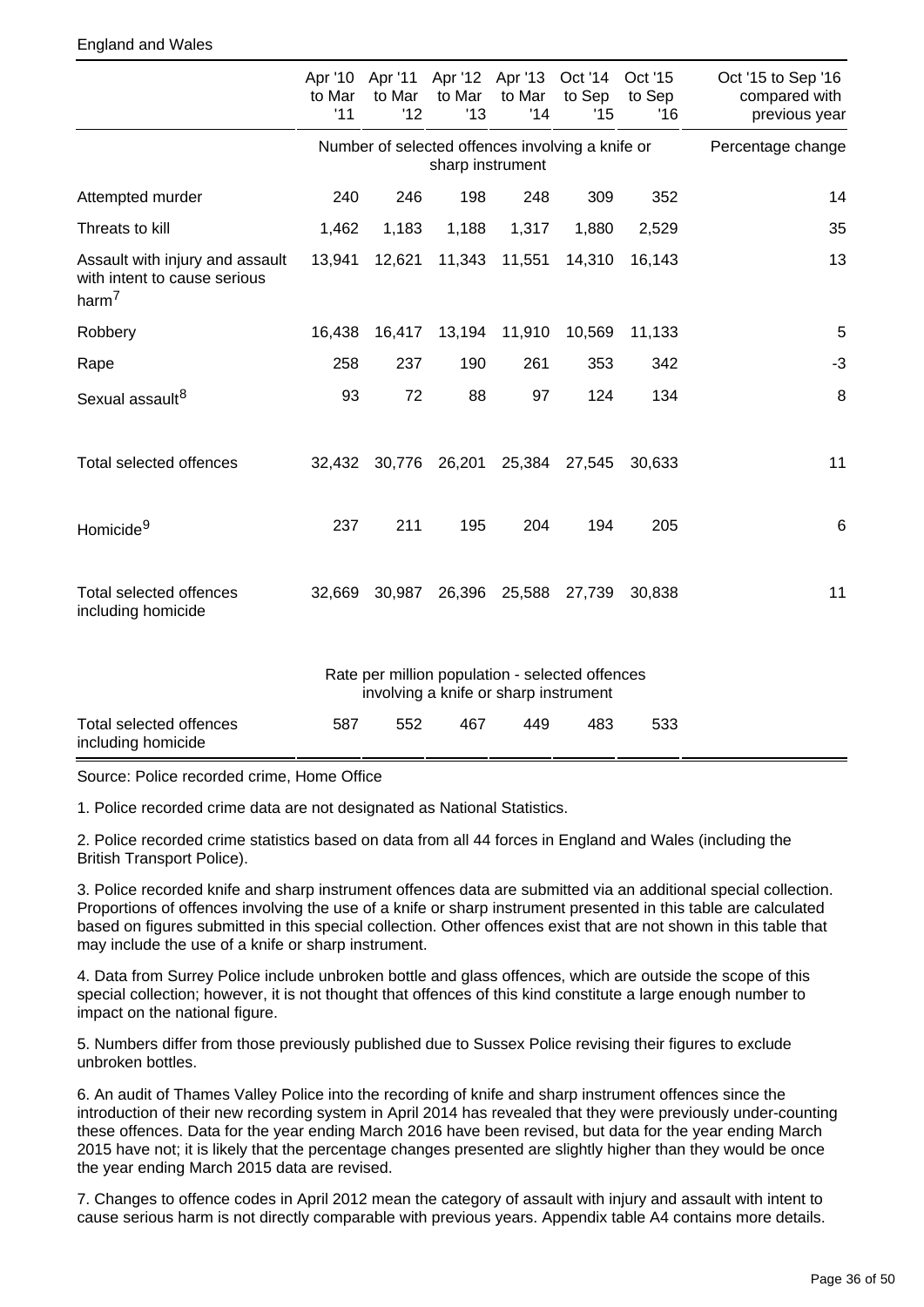8. Sexual assault includes indecent assault on a male/female and sexual assault on a male/female (all ages).

9. Homicide offences are those currently recorded by the police as at 1 December 2016 and are subject to revision as cases are dealt with by the police and by the courts, or as further information becomes available. They include the offences of murder, manslaughter, infantIcide and, as of year ending March 2013, corporate manslaughter. These figures are taken from the detailed record level Homicide Index (rather than the main police collection for which forces are only required to provide an overall count of homicides, used in Appendix table A4). There may therefore be differences in the total homicides figure used to calculate these proportions and the homicide figure presented in Appendix table A4.

In the last 2 years, there has been a reversal of the previously downward trend in the knife offence series, though the pattern varies by offence type. There is anecdotal evidence to suggest that increases in some violent offences may have been influenced by improved compliance with recording standards. In particular some offences previously were more likely to be recorded according to the Crown Prosecution Service (CPS) charging standard rather than the Home Office Counting Rules and the National Crime Recording Standard (NCRS). For example, they might have been recorded (and charged) as another type of violent crime that is easier to prove in court, such as "assault with intent to cause serious harm". It is possible that the latest 14% increase in attempted murders involving a knife or sharp instrument may have been influenced by these improvements.

While in the past offences involving a knife were generally not thought to be prone to changes in recording practices, some forces have suggested that recording practice improvements may have been a factor driving the recent increases.

However, there has also been some indication, particularly in relation to the more serious offences involving an injury to the victim, that the latest rise may represent a real change to the downward trend seen in recent years. Evidence of such a rise can be seen in admissions data for NHS hospitals in England  $5$ , which showed a 13% increase in admissions for assault by a sharp object, from 3,590 in the year ending March 2015 to 4,054 in the year ending March 2016. More recent data from the London Ambulance Service (for the year ending July 2016, compared with the year ending July 2015) also shows a 3% rise in ambulance calls for service resulting from assaults involving a knife injury $^6$ .

Police recorded "possession of an article with a blade or point" offences also rose by 16% to 12,345 offences in the latest year. This rise is consistent with increases seen over the last 3 years, but levels remain below those seen a decade ago. This figure can often be influenced by increases in targeted police action in relation to knife crime, which is most likely to occur at times when rises in offences involving knives are seen.

Taking everything into account, it suggests the picture is a complex one, with rises in offences involving knives reflecting both improvements in recording practices but also a genuine rise in knife crime in some areas. We will continue to work with police forces and others to understand these trends.

Further analysis on offences involving knives or sharp instruments has been published in Focus on Violent Crime [and Sexual Offences: Year ending March 2015.](http://www.ons.gov.uk/peoplepopulationandcommunity/crimeandjustice/compendium/focusonviolentcrimeandsexualoffences/yearendingmarch2015)

### **Offences involving firearms**

Similar to the breakdown of offences involving knives or sharp instruments, statistics are available for police recorded crimes involving the use of firearms<sup>7</sup>. Firearms are taken to be involved in an offence if they are fired, used as a blunt instrument against a person, or used as a threat. Focus on Violent Crime and Sexual Offences: [Year ending March 2015](http://www.ons.gov.uk/peoplepopulationandcommunity/crimeandjustice/compendium/focusonviolentcrimeandsexualoffences/yearendingmarch2015) has more detailed information on trends and the circumstances of offences involving firearms, including figures based on a broader definition of the types of firearm involved  $^8$ .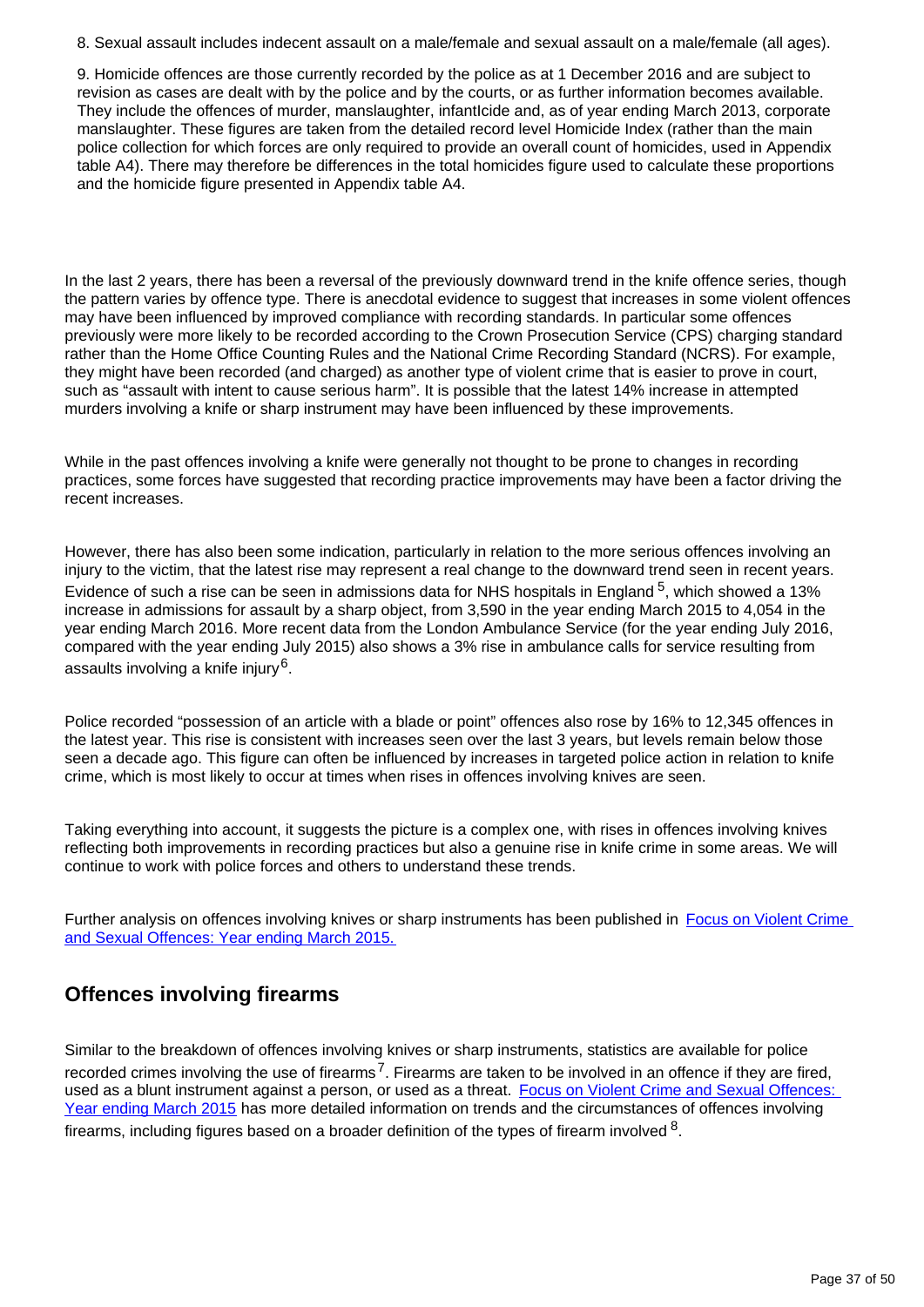Offences involving firearms in the latest year increased by 7% (to 5,478 offences) compared with the previous year. This was mainly driven by a 12% increase in offences involving handguns (rising from 2,120 to 2,365), and partly by a 17% increase in offences involving shotguns (from 402 to 469) and a 5% increase in offences involving imitation weapons (such as BB guns  $9$ ; from 1,345 to 1,408) $^{10}$ .

The recent increase in offences involving handguns is driven by increases in a small number of mainly urban forces and follows a long-term downward trend, with the number of these offences down by 57% since the year ending March 2003. It is thought the recent increase in handgun offences in part reflects improvements in turnaround time for forensic processes leading to better firearm identification than previously. This can be seen in a corresponding fall in the number of offences involving unidentified firearms, which fell by 6% (from 755 to 706) ( [Table F8\)](https://www.ons.gov.uk/peoplepopulationandcommunity/crimeandjustice/datasets/crimeinenglandandwalesbulletintables).

The recent increase in overall firearm offences also comes after a general downward trend, with the overall level being 51% below its peak (in the year ending March 2006; Figure 6).

Recent increases have also been reflected in admissions data for NHS hospitals in England  $11$ , which showed increases in all 3 measured firearm discharge categories<sup>12</sup> and an overall increase of 27% in admissions resulting from assault by firearm discharge, from 86 admissions in the year ending March 2015 to 109 admissions in the year ending March 2016. Data from the London Ambulance Service showed a more modest rise of 4% from 123 to 128 ambulance calls for service resulting from assaults involving a gun injury (for the year ending July 2016, compared with the year July 2015; this overlaps with the first 10 months of the crime figures reported in this bulletin)<sup>13</sup>. Given the small numbers involved and the nature of these data they will only reflect trends in a small sub-set of the most serious offences.

#### **Figure 6: Trends in police recorded crime in England and Wales involving the use of firearms, year ending March 2003 to year ending September 2016**



#### **Notes for: Police recorded offences involving weapons rise**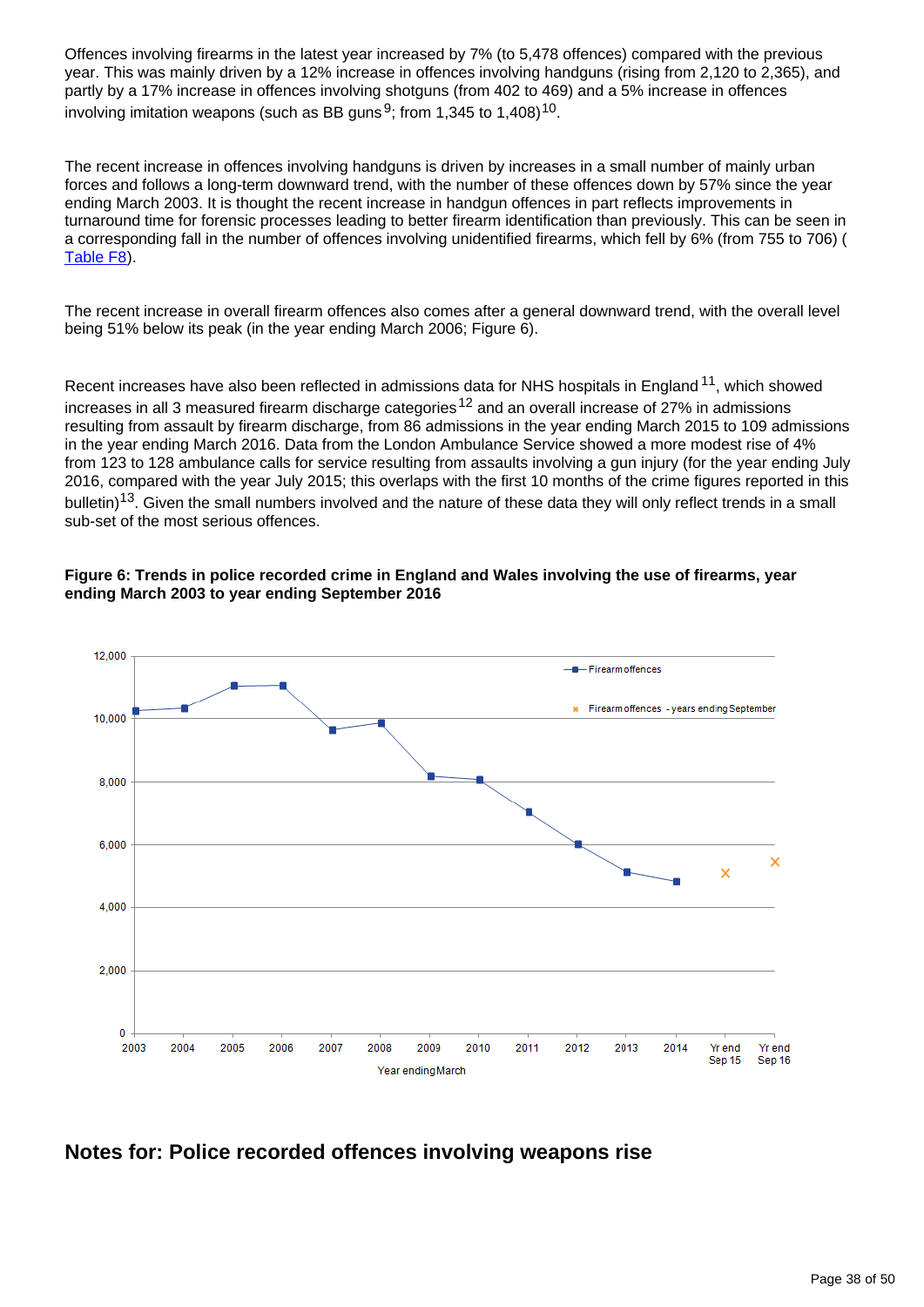- 1. These are: homicide; attempted murder; threats to kill; assault with injury and assault with intent to cause serious harm; robbery; rape; and sexual assault.
- 2. A sharp instrument is any object that pierces the skin (or in the case of a threat, is capable of piercing the skin), for example a broken bottle.
- 3. An audit into the recording of knife and sharp instrument offences by Thames Valley Police has revealed that they had been under-counting these offences since the introduction of their new recording system in April 2014. Data for year ending March 2016 were revised, but data for the previous year (ending March 2015) were not.
- 4. This source excludes homicides committed using a knife or sharp instrument.
- 5. [NHS Hospital Episode Statistics, Admitted Patient Care England, 2014-15;](http://content.digital.nhs.uk/catalogue/PUB19124) [NHS Hospital Admitted](http://www.content.digital.nhs.uk/catalogue/PUB22378)  [Patient Care Activity, 2015-16](http://www.content.digital.nhs.uk/catalogue/PUB22378)
- 6. [Monthly Ambulance Service Incidents, Ward, July 2016,](https://data.london.gov.uk/dataset/monthly-ambulance-service-incidents-ward) contains details of London Ambulance Service incidents, between August 2015 and July 2016, by type of injury.
- 7. Firearms include shotguns; handguns; rifles; imitation weapons such as BB guns or soft air weapons; other weapons such as CS gas or pepper spray and stun guns; and unidentified weapons. These figures exclude conventional air weapons, such as air rifles.
- 8. The broader definition of firearms includes conventional air weapons, such as air rifles.
- 9. A type of air gun that fires spherical projectiles.
- 10. It is not always possible to identify the type of firearm used. The police will record which type of weapon has been used in an offence given the evidence available (such as descriptions given by victims or witnesses). Some imitation weapons are so realistic that they are indistinguishable from a real firearm. In the absence of sufficient information to classify the firearm the police will record the weapon as an "unidentified firearm".
- 11. [NHS Hospital Episode Statistics, Admitted Patient Care England, 2014-15;](http://content.digital.nhs.uk/catalogue/PUB19124) NHS Hospital Admitted [Patient Care Activity, 2015-16](http://www.content.digital.nhs.uk/catalogue/PUB22378)
- 12. Firearm discharge admissions categories are: "assault by handgun discharge", "assault by rifle, shotgun and larger firearm discharge" and "assault by other and unspecified firearm discharge".
- 13. [Monthly Ambulance Service Incidents, Ward, July 2016,](https://data.london.gov.uk/dataset/monthly-ambulance-service-incidents-ward) contains details of London Ambulance Service incidents, between August 2015 and July 2016, by type of injury.

## <span id="page-38-0"></span>**11 . What's happening to trends in fraud?**

The extent of fraud is difficult to measure because it is a deceptive crime; victimisation is often indiscriminate, covering organisations as well as individuals. Some victims of fraud may be unaware they have been a victim of crime, or that any fraudulent activity has occurred for some time after the event. Others might be unwilling to see themselves as victims or reluctant to report the offence to the authorities, feeling embarrassed that they have fallen victim. The level of fraud reported via administrative sources is thought to significantly understate the true level of such crime.

While the Crime Survey for England and Wales (CSEW) estimates will include crimes that have not been reported to the authorities, being a household survey, the CSEW only seeks to capture fraud where an individual has been a victim. Compared with victims of other crime types it is also more likely that some victims of fraud, especially very elderly and vulnerable victims who may have suffered significant financial losses, may not have the confidence to allow an interviewer into their home to conduct an interview.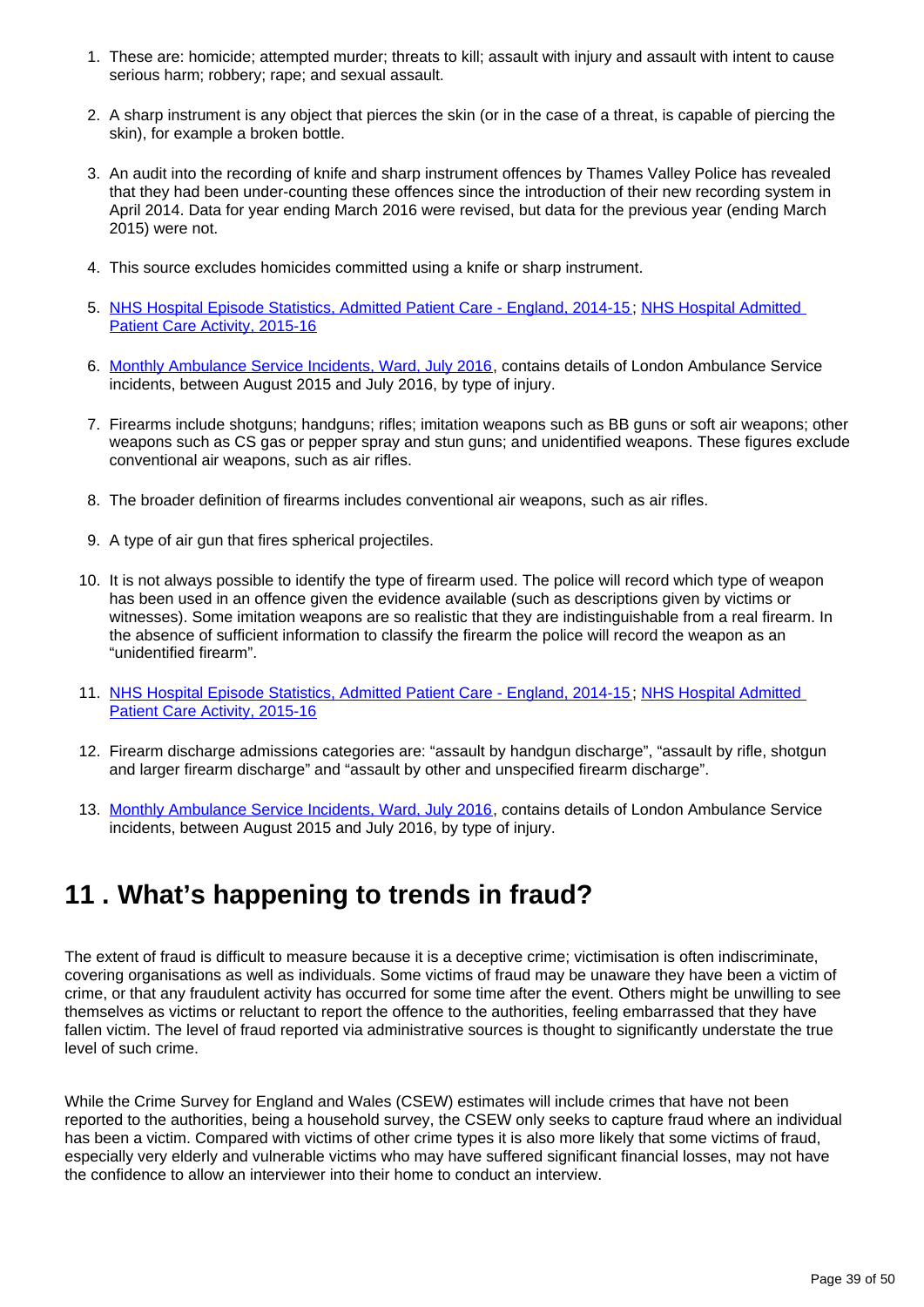### **Main findings**

Based on Experimental Statistics from new CSEW fraud and computer misuse questions, adults aged 16 and over experienced an estimated 5.6 million fraud and computer misuse incidents in the 12 months prior to interview; 3.6 million of these were fraud incidents and 2.0 million were computer misuse incidents.

In the latest year, there was a 3% increase in the number of fraud offences recorded by the police in England and Wales (up to  $622.731<sup>1</sup>$  offences) compared with the previous year.

Other industry data<sup>2</sup> from Financial Fraud Action UK showed 1.9 million cases of frauds on UK-issued cards, cheque fraud and remote banking fraud (internet, telephone and mobile banking), an increase of 39% from the previous year. The vast majority of such cases were not referred to the police due to there being insufficient intelligence value to aid in investigating and detecting fraud.

### **Crime Survey for England and Wales**

New questions on fraud and computer misuse were introduced onto half of the survey sample from October 2015 and are published as **[Experimental Statistics](https://www.ons.gov.uk/methodology/methodologytopicsandstatisticalconcepts/guidetoexperimentalstatistics)**<sup>3</sup>. Previously fraud and computer misuse estimates had been reported on separately but are now incorporated for the first time within headline CSEW estimates since they are based on a full year's data. Year-on-year trends will not be available until January 2018.

Based on new questions, adults aged 16 and over experienced an estimated 3.6 million incidents of fraud (Table 4), with just over half of these (53%; 1.9 million incidents) being cyber-related  $4$ .

The most common types of fraud experienced were "Bank and credit account" fraud (2.5 million incidents; 68% of the total), followed by "Non-investment" fraud – such as fraud related to online shopping or fraudulent computer service calls (0.9 million incidents; 26% of the total).

In addition, adults experienced an estimated 2.0 million computer misuse incidents; around two-thirds (66%; 1.3 million incidents) of these were computer virus-related and around one-third (34%; 0.7 million incidents) were related to unauthorised access to personal information (including hacking).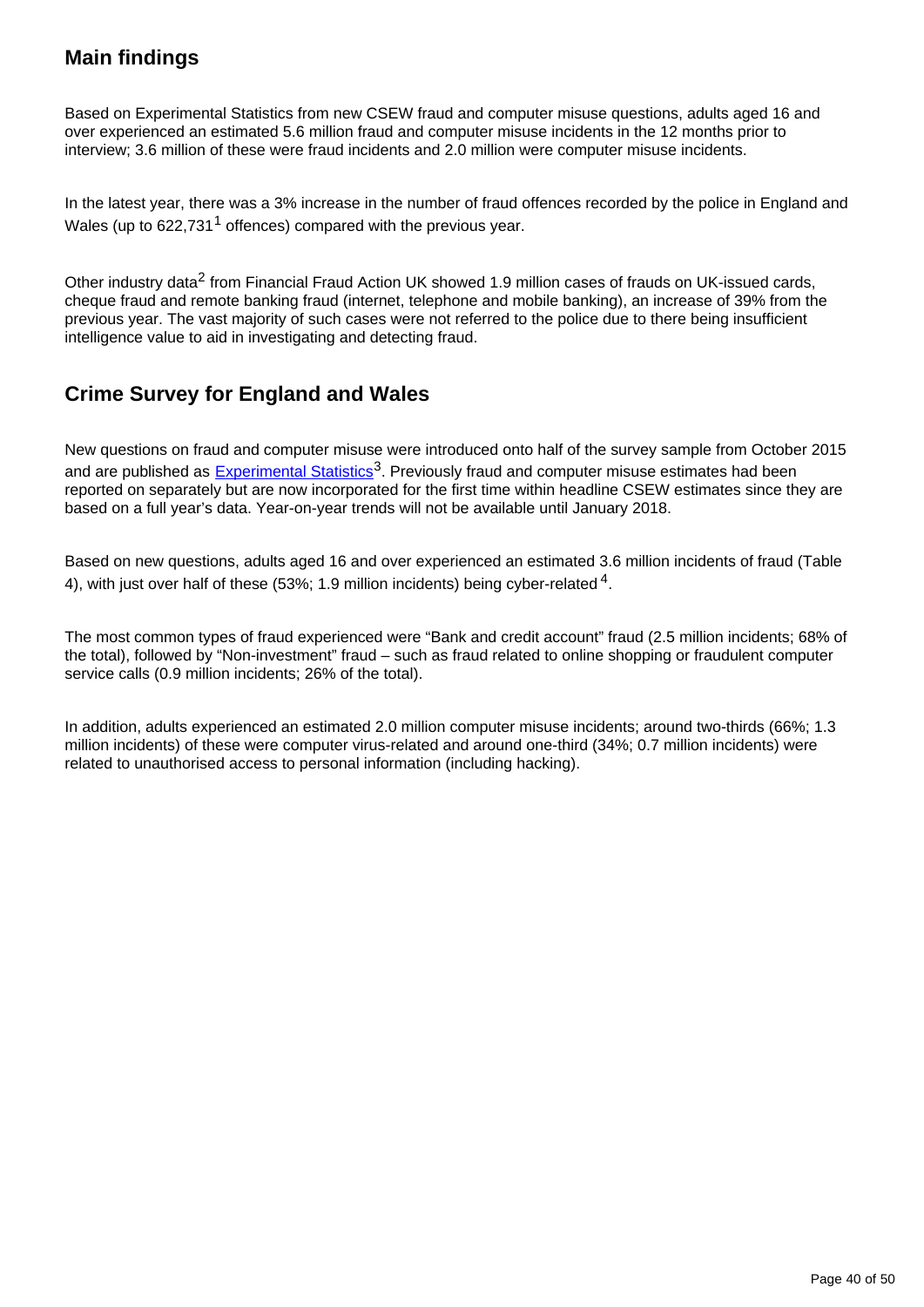#### **Table 4: CSEW fraud and computer misuse – numbers of incidents for year ending September 2016 (Experimental Statistics)1,2**

| Offence group                                                   | Number of incidents (thousands) |
|-----------------------------------------------------------------|---------------------------------|
| Fraud                                                           | 3,617                           |
| Bank and credit account fraud                                   | 2,452                           |
| Non-investment fraud                                            | 939                             |
| Advance fee fraud                                               | 118                             |
| Other fraud                                                     | 108                             |
| Computer misuse                                                 | 1,966                           |
| Computer virus                                                  | 1,300                           |
| Unauthorised access to personal information (including hacking) | 667                             |
| Unweighted base - number of adults                              | 17,862                          |

Source: Crime Survey for England and Wales, Office for National Statistics

Notes:

1. Experimental Statistics are those which are in the testing phase and not yet fully developed. They are published in order to involve users and stakeholders in their development, and as a means to build in quality at an early stage.

2. New victimisation questions on fraud and computer misuse were incorporated into the CSEW from October 2015. Initial estimates are based on the approximately 17,800 cases gathered betweeen October 2015 and September 2016. The questions are currently asked of half the survey sample to test for detrimental effects on the survey as a whole and help to ensure that the historical time series is protected.

Further findings from the new CSEW fraud and computer misuse questions are presented in Tables E1 to E8, which have been updated to reflect the full year's worth of data available for the year ending September 2016. These include the following.

There was typically less variation for fraud than other types of crime in the rate of victimisation across different groups in society, although some personal and household characteristics were associated with being a victim of fraud, for example, those in higher income households and individuals in managerial and professional occupations. This differs from other crime types such as violence and property crimes <sup>5</sup> (Experimental tables E3 and E4).

The large majority of victims of fraud had been a victim only once (85%), with repeat victimisation (within the same 12 month crime reference period) more common among victims of bank and credit account fraud (14%) than non-investment fraud (9%) (Experimental table E5).

Two-thirds of fraud incidents involved initial loss of money or goods to the victim (66%), independent of any reimbursement received<sup>6</sup>. This equates to an estimated 2.4 million offences, compared with 1.2 million incidents of fraud involving no loss (Experimental table E1).

Where money was taken or stolen from the victim, in just under two-thirds of incidents the victim lost less than £250 (61%) (Experimental table E2).

Incidents of bank and credit account fraud were more likely to result in initial loss to the victim (73%, equivalent to 1.8 million) than other types of fraud. In the majority of these incidents, the victim received a full reimbursement, typically from their financial services provider (83%).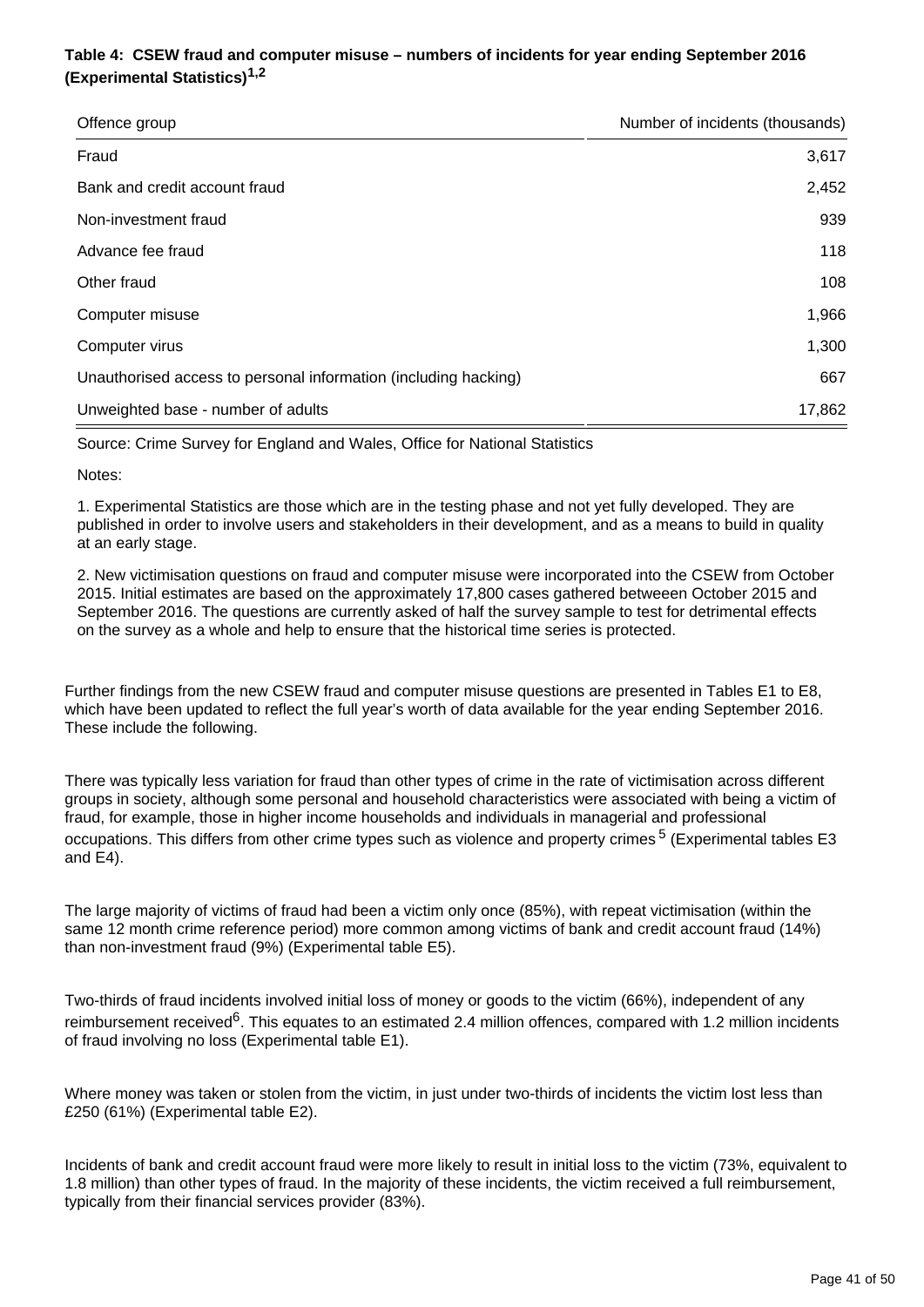The extent of cyber crime<sup>7</sup> varied by type of offence, with three-quarters of non-investment frauds indicated by victims to have involved the use of the internet in some way (75%), compared with less than half of all bank and credit account frauds (45%) (Experimental table E8).

Additional [User Guide tables](https://www.ons.gov.uk/peoplepopulationandcommunity/crimeandjustice/methodologies/crimeandjusticemethodology#user-guides) (UG3a, UG4a, UG5a and UG6a) provide 95% confidence intervals around fraud and computer misuse estimates, for incidents of crime and victimisation by age and sex, for the year ending September 2016.

In addition to these new data covering a wide spectrum of fraud, for the last decade, the survey has included a supplementary module of questions on plastic card (bank and credit card) fraud, which continue to be produced.

The results from this supplementary module show a statistically significant increase in the percentage of plastic card owners who were victims of card fraud in the previous year, increasing from 4.5% in the year to September 2015 to 5.3% in the year to September 2016. This follows a relatively stable trend in levels of plastic card fraud measured by this module over the last few years. The current estimate is now at the same level as the estimate for the year ending March 2011 (Figure 7). Data from these questions provide an indication of whether an individual has been a victim of plastic card fraud, but do not provide any information on the number of times this occurred or the scale of any loss that may have been experienced. The significant rise recorded by this supplementary module is consistent with rises in industry data referred by Financial Fraud Action UK (FFA UK) and Cifas, which is discussed further in the next section.



**Figure 7: Proportion of Crime Survey for England and Wales plastic card users who had been a victim of plastic card fraud in the last year, year ending March 2006 to year ending September 2016**

At this early stage, the existing estimates from the supplementary module on plastic card fraud and from the new Experimental Statistics on bank and credit account fraud (4.3% of all adults, equivalent to 4.7% of plastic card owners) appear broadly similar. Given that these types of offence comprise just over two-thirds (68%) of the new fraud estimate, trends in plastic card fraud from the supplementary module give an indication of recent trends in fraud in the absence of a back series from the new questions.

#### **Recorded fraud offences**

The police recorded crime series incorporates offences reported to Action Fraud (the national fraud and cybercrime reporting centre) as well as those reported to the National Fraud Intelligence Bureau (NFIB) by 2 industry bodies: Cifas and FFA UK. The volume of such incidents referred to NFIB is substantially lower than the estimates from the new CSEW fraud and computer misuse questions. However, while the survey provides a better indication of the threat of such crimes, it will tend to be dominated by lower-harm cases than the administrative data, which will tend to be focused on cases at the more serious end of the spectrum.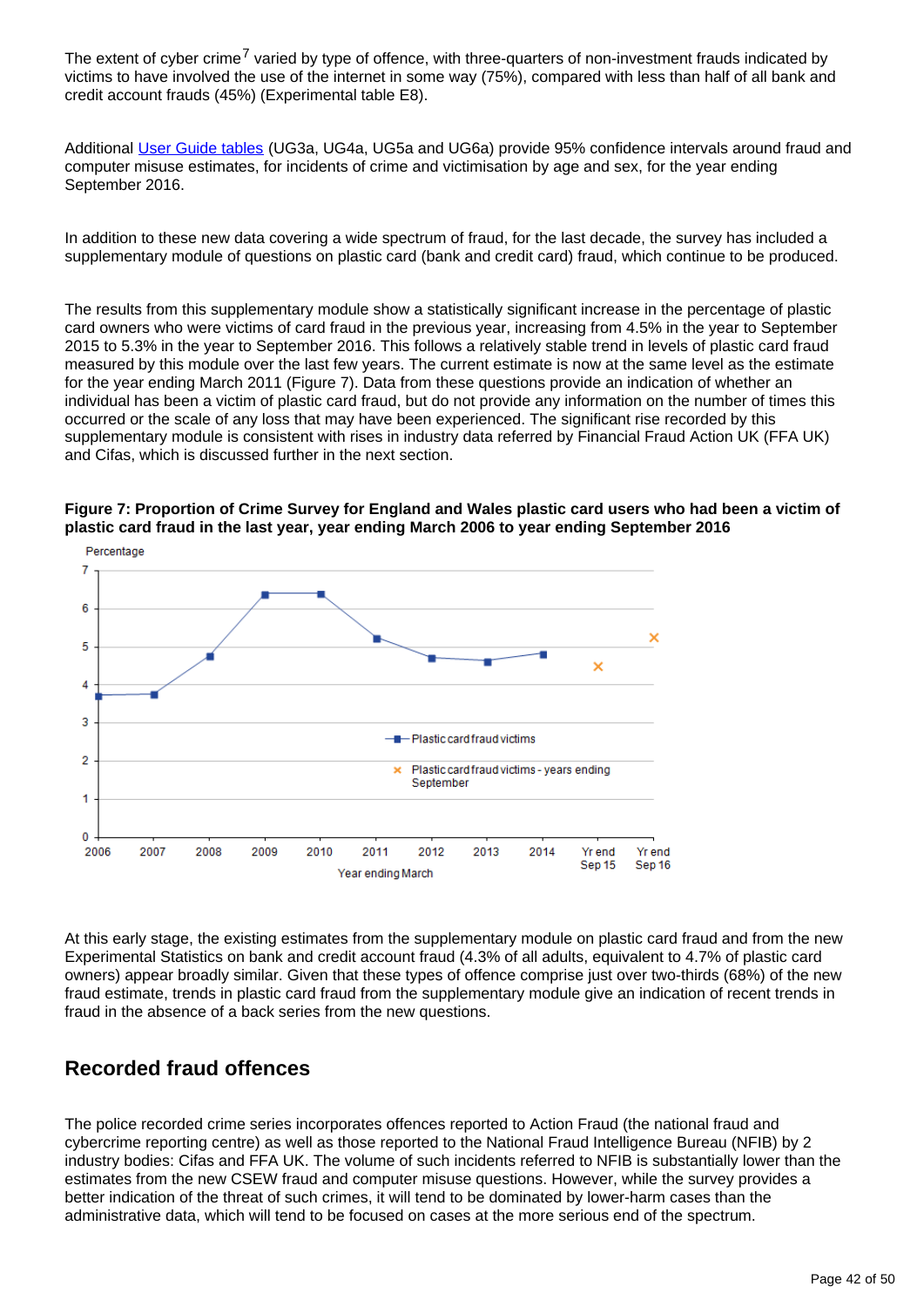In the latest year, there was a 3% increase in the number of fraud offences recorded in England and Wales (up to 622,731<sup>8</sup> offences) compared with the previous year ( $\overline{I}$ ables 18a and 18b); this was largely owing to offences referred by Cifas, which increased by 4% (up to 294,740), and to offences referred by FFA UK, which increased by 11% (up to 95,159). In contrast, fraud offences recorded by Action Fraud decreased by 1% (down to 232,832) compared with the previous year.

Victims of fraud may report incidents to Action Fraud via an online reporting tool or via a telephone helpline. In July 2015, the company that was contracted to provide the call centre service went into administration. This led to an immediate downscaling of the call centre operation. A new contractor, who was due to take over the Action Fraud call centre in April 2016, was asked to take over operations early in August 2015. Following the previous call centre service contractor going into administration in July 2015, Action Fraud recorded lower than normal monthly volumes of fraud offences between the period of July 2015 to April 2016. Subsequent to this period, figures started to return to levels seen prior to the contractual issues.

As volumes have recovered in recent months and because some of the lower volume months now form part of the comparator year (year to September 2015), the size of the decrease in Action Fraud recorded offences has fallen to 1% compared with the decrease of 6% seen in last quarter's bulletin. Latest trends will have been influenced by the changes in the operation of the Action Fraud call centre and thus figures should be interpreted with caution. We expect the effect on the Action Fraud data will continue over the next few quarters.

One of the largest increases in the separate categories of fraud referred to the NFIB in the latest year was seen in "Banking and credit industry" fraud (up 8% to 368,060). This was caused by the volume increase in offences reported to the NFIB by all 3 reporting bodies: Cifas, FFA UK, and Action Fraud. Cifas increased by 8% to 244,116 offences, followed by FFA UK, up 11% to 95,159 offences and Action Fraud, up 9% to 28,785. The 8% rise reported by Cifas is lower than the rate of increase reported in recent quarters since a spike in "Cheque, plastic card and online bank account fraud (not PSP)" recorded in summer 2015 has now fallen into the comparator year; the spike being the result of a sudden (and continuing) rise in the number of fraudulent bank accounts being opened using stolen identities of innocent parties. Offences reported to the NFIB via FFA UK also saw a noticeable increase of 11% compared to the previous year. The major part of this increase results from bulk reporting of new intelligence feeds by FFA UK members in October 2015 increasing the volumes reported to NFIB.

Several major categories of fraud saw decreases in the latest year; for example, "Insurance fraud" fell by 13% for the year ending September 2016 following a period of increase. This reduction is largely due to a decrease in the number of such offences reported by Cifas, although it is too early to say at this stage if this is a genuine reduction or simply the recording activity of Cifas members.

Other decreases were seen for "Advance fee payments" fraud, which fell by 17% (equivalent to 6,822 offences), "Telecom industry fraud (misuse of contracts<sup>9</sup>)", which fell by 10% (equivalent to 4,763 offences), "Noninvestment fraud", which fell by 4% (equivalent to 3,989 offences) and "Computer misuse crime", which fell by 10% (equivalent to 1,568 offences) compared with the previous year.

The fall in several of these fraud types, including "Advance fee payments", "Financial investments" fraud and "Non-investment fraud" is in contrast with the increase that was last recorded in these categories in the year ending September 2015. Data on these types of fraud come solely from reports to Action Fraud and therefore the changes seen may be related to the reduction in the capacity of the Action Fraud call centre since August 2015 rather than a real change in the level of these frauds.

A full breakdown of the types of fraud offences referred to the NFIB by Action Fraud, Cifas and FFA UK in the latest year is presented in [Table A5.](https://www.ons.gov.uk/peoplepopulationandcommunity/crimeandjustice/datasets/crimeinenglandandwalesappendixtables)

Concerning offences recorded by Action Fraud, unlike other crime types (for which recorded crime data are submitted by individual police forces) subnational breakdowns have only been available from the year ending March 2016. This reflects both Action Fraud's role as the national reporting centre for fraud and the fact that such offences often cross geographical boundaries and can be difficult to pin down to geographic territories.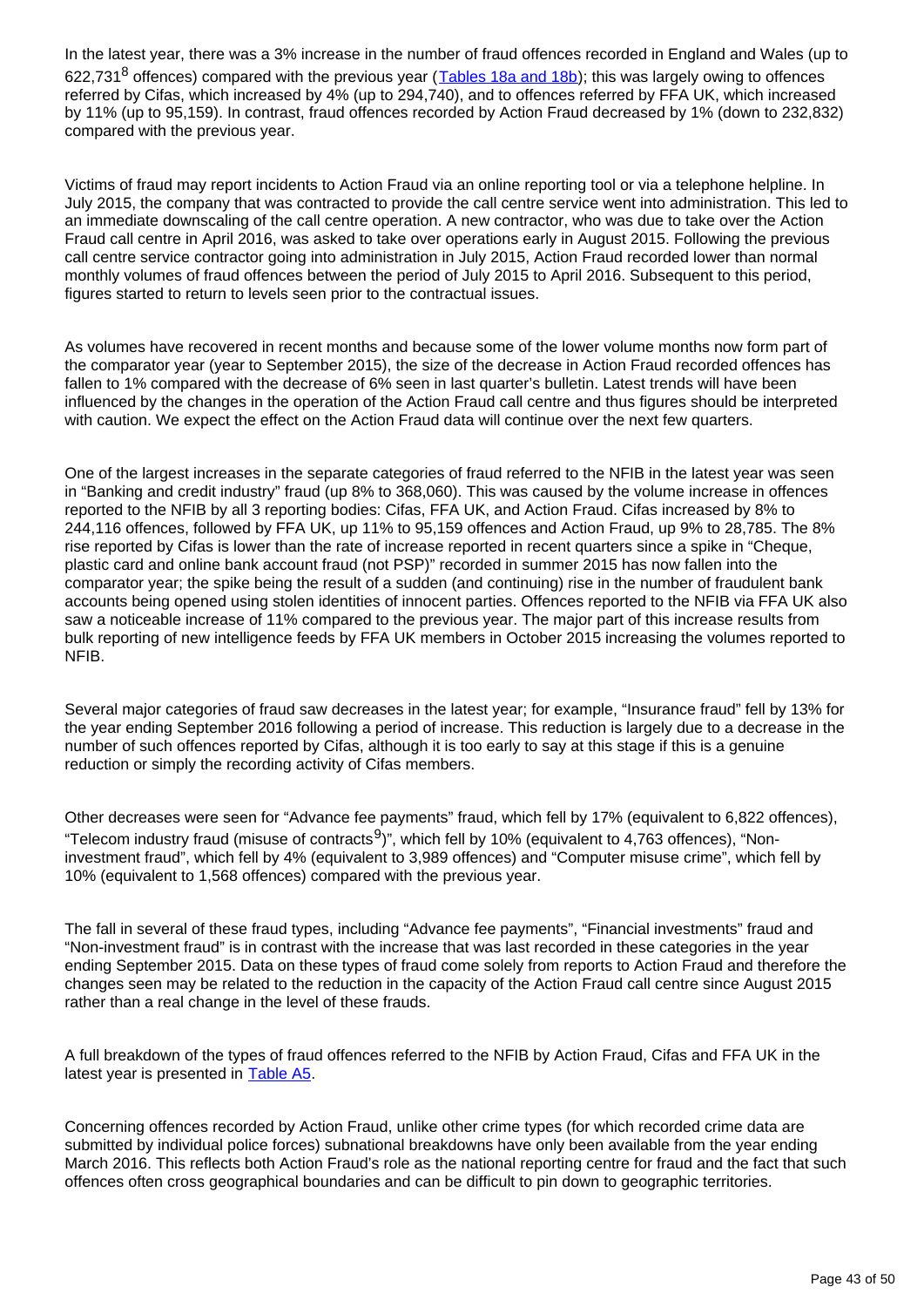Following work conducted by the Home Office and Action Fraud, a police force area breakdown of Action Fraud data based on where the individual victim resides, or in the cases of businesses where the business is located, has now been produced. These data are published as Experimental Statistics and presented in [Table E9](https://www.ons.gov.uk/peoplepopulationandcommunity/crimeandjustice/datasets/crimeinenglandandwalesexperimentaltables). In contrast with most other crimes, the latest data show there was generally less variation in rates of fraud by police force area, although rates for forces in southern England were slightly higher than those among forces in Wales or northern England.

Further details on the different categories of fraud and how data on them are collected are available in Section 5.4 of the [User Guide](http://www.ons.gov.uk/peoplepopulationandcommunity/crimeandjustice/methodologies/crimeandjusticemethodology).

#### **Card and bank account fraud not reported to the police**

Data referred to the NFIB by Cifas and FFA UK are known to exclude a significant volume of card and bank account fraud. Cifas do not collect information on some types of plastic card fraud, including "Remote purchase" frauds (those frauds where the cardholder and card are not present at the point of sale, such as use of the card online, over the phone or by mail order), fraud resulting from cards being lost or stolen, or ATM fraud. While

FFA UK does collect this information, it only refers crimes to the NFIB in cases where there is intelligence value for the police to aid in investigating and detecting fraud. FFA UK does, however, collect information from its members on a broader range of bank account and plastic card frauds than those referred to the NFIB using a system referred to as CAMIS and data from this source are shown in [Table F20](https://www.ons.gov.uk/peoplepopulationandcommunity/crimeandjustice/datasets/crimeinenglandandwalesbulletintables)<sup>10</sup>. While these figures are at UK level only, they offer a broader picture of the scale of bank account and plastic card fraud. It is important to note that these data also include those cases referred by FFA UK to the NFIB (presented in [Table F18a\)](https://www.ons.gov.uk/peoplepopulationandcommunity/crimeandjustice/datasets/crimeinenglandandwalesbulletintables) and many of them will also be included in the CSEW; for example, individual account holders whose bank has also referred the incident to the NFIB.

In the latest year, FFA UK reported 1.9 million cases of frauds on UK-issued cards, cheque fraud and remote banking fraud (internet, telephone and mobile banking)<sup>11</sup>, an increase of 39% from the previous year. This compares with the 11% increase in the level of these frauds that were reported by FFA UK to the NFIB. The cases reported to the NFIB are those with intelligence value to the police and are less likely to include incidences of "Remote purchase" fraud, which was one of the main drivers in the overall increase in FFA UK data from CAMIS.

The FFA UK [January to June 2016 fraud update](https://www.financialfraudaction.org.uk/wp-content/uploads/2016/07/October-2016-fraud-figures-bulletin-final.pdf) attributed recent rises to "the growth of impersonation and deception scams and complex online attacks" where the methods target customers' personal and financial details, including card data, to facilitate fraud" including remote purchase fraud. The report also comments on the increase in fraud relating to lost and stolen cards suggesting that "intelligence from FFA UK members suggests there have been more incidents at ATMs, through distraction thefts and entrapment. Courier scams, in which a scammer visits the victim's house to collect either cash or a bank card, also continue to play a role".

In general, the FFA UK figures have been consistent with those shown by the CSEW trend in plastic card fraud, with levels peaking around 2008 to 2010, followed by falls in subsequent years that were likely to be related to the introduction of chip card technology.

While the latest CSEW rise in the prevalence of plastic card fraud (from 4.5% to 5.3%) is statistically significant and mirrors the latest rise in plastic card fraud observed in FFA UK data from CAMIS, the prevalence of plastic card fraud measured by the survey is similar to that seen 5 years ago (5.3% in year ending March 2011), compared with a 93% increase across the same time period for plastic card fraud recorded via CAMIS.

Further information on trends in payment industry fraud based on industry data collated by FFA UK is available in [Fraud the Facts 2016](https://www.financialfraudaction.org.uk/wp-content/uploads/2016/07/Fraud-the-Facts-A5-final.pdf).

### **Notes for: What's happening to trends in fraud?**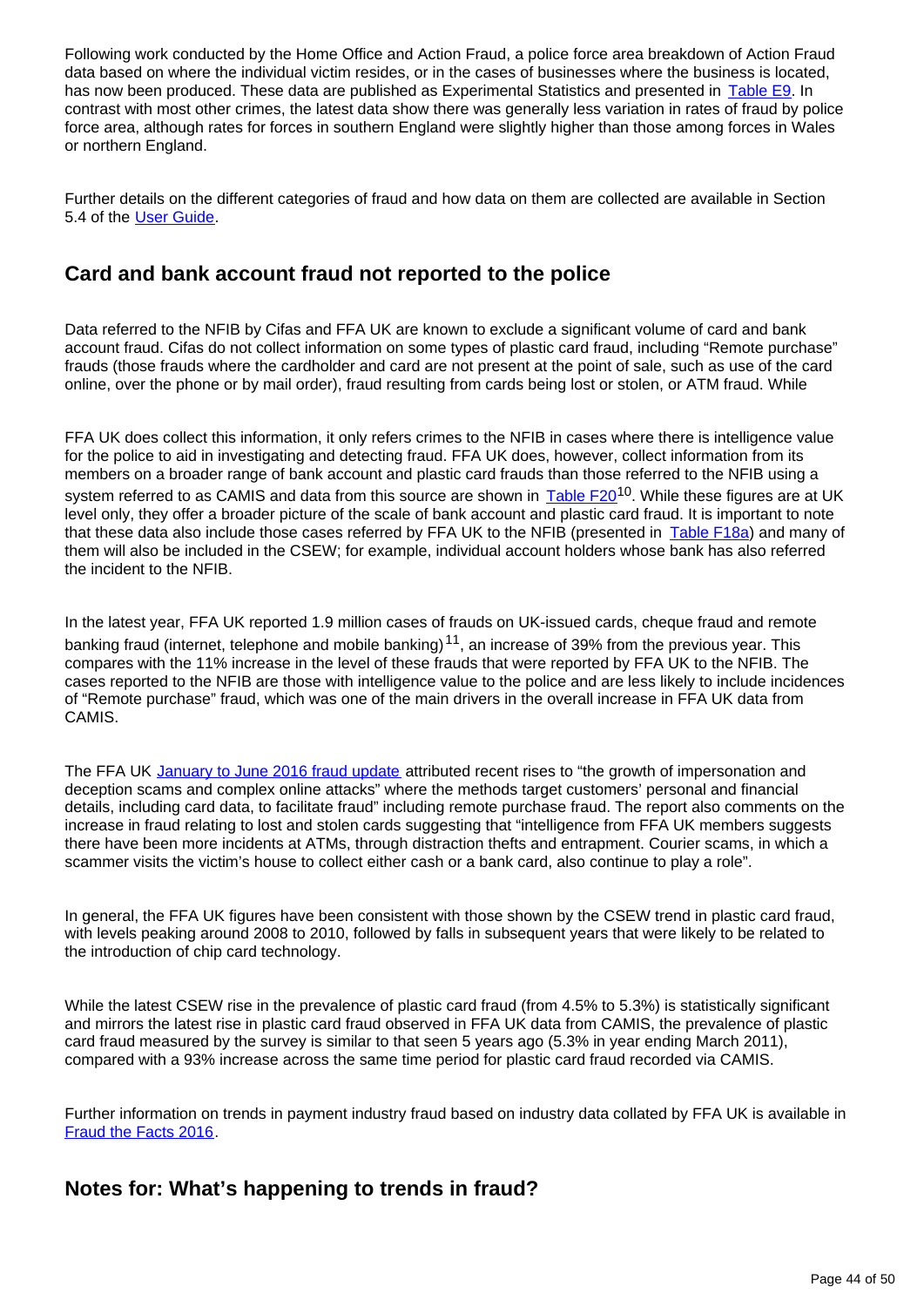- 1. This figure is taken from [Table A4](https://www.ons.gov.uk/peoplepopulationandcommunity/crimeandjustice/datasets/crimeinenglandandwalesappendixtables) and includes 2 fraud offences recorded by the police. This differs slightly from the total recorded fraud offences reported in [Table A5](https://www.ons.gov.uk/peoplepopulationandcommunity/crimeandjustice/datasets/crimeinenglandandwalesappendixtables), which exclude these 2 offences.
- 2. This refers to information that FFA UK collects from its members on a broader range of bank account and plastic card frauds than those referred to the NFIB, using a system referred to as CAMIS. Data from this source are shown in [Table F20.](https://www.ons.gov.uk/peoplepopulationandcommunity/crimeandjustice/datasets/crimeinenglandandwalesbulletintables)
- 3. These data build upon the findings from the field trial of the newly developed survey questions which can be found in the methodological note: CSEW Fraud and Cyber-crime development: Field trial – October [2015](http://www.ons.gov.uk/peoplepopulationandcommunity/crimeandjustice/methodologies/crimeandjusticemethodology#methodological-notes). These findings should not be directly compared with the published experimental statistics as methodological refinements were made following the trial.
- 4. Based on whether the internet or any type of online activity was related to any aspect of the offence.
- 5. Some of the characteristics may be closely associated with each other, so caution is needed in the interpretation of the effect of these different characteristics when viewed in isolation (for example employment and household income are closely related).
- 6. This refers to both money taken or stolen by the fraudster as well as any additional costs or charges as a consequence of the fraud, for example, bank charges, repair costs, replacement costs, etc.
- 7. Cyber crimes defined by the CSEW represent cases where the internet or any type of online activity was related to any aspect of the offence.
- 8. This figure is taken from [Table A4](https://www.ons.gov.uk/peoplepopulationandcommunity/crimeandjustice/datasets/crimeinenglandandwalesappendixtables) and includes 2 fraud offences recorded by the police. The total fraud offences recorded in England and Wales reported in [Table A5](https://www.ons.gov.uk/peoplepopulationandcommunity/crimeandjustice/datasets/crimeinenglandandwalesappendixtables) differs slightly, as it excludes these 2 offences.
- 9. Frauds within the telecoms sector that are reported to Cifas are subject to a lot of fluctuation as they use a batch reporting system whereby they submit multiple reports in one go, which can refer to incidents occurring over a period of time.
- 10. FFA UK publish data on the volume of incidents of frauds on all payment types (including "Remote purchase"), alongside data on financial fraud losses by the value of losses to customers. Latest figures for 2015 are available in their report 2015: Financial Fraud Figures published in March 2016.
- 11. It is important to note that number of cases relates to the number of accounts defrauded, rather than the number of victims.

## <span id="page-44-0"></span>**12 . Quality and methodology**

#### **Data sources – coverage and coherence: Crime Survey for England and Wales**

The Crime Survey for England and Wales (CSEW; previously known as the British Crime Survey) is a face-toface survey in which people resident in households in England and Wales are asked about their experiences of crime in the 12 months prior to the interview. It covers both children aged 10 to 15 and adults aged 16 and over, but does not cover those living in communal establishments (such as care homes, student halls of residence and prisons), or crimes against commercial or public sector bodies.

The CSEW is able to capture a broad range of victim-based crimes  $1$  experienced by those interviewed, not just those that have been reported to, and recorded by, the police. It covers a broad range of victim-based crimes experienced by the resident household population. However, there are some serious, but relatively low-volume offences, such as homicide and sexual offences, which are not included in its main estimates. Although, at the end of the main interview there is a self-completion element (via a tablet computer), where adults aged 16 to 59 are asked about their experience of domestic abuse and sexual violence, and these results are reported separately<sup>2</sup>.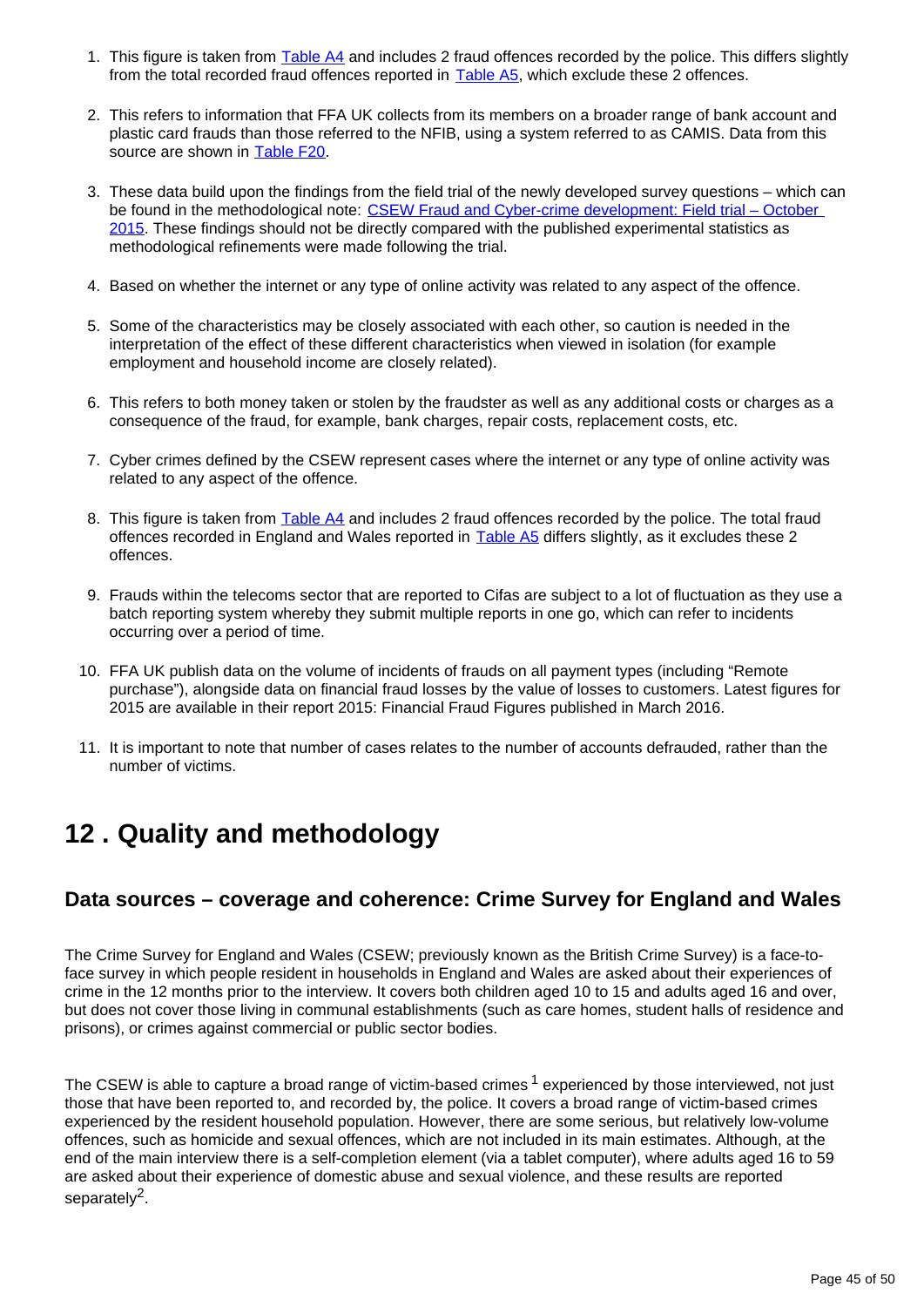A major strength of the CSEW has been its ability to compare crime types over time and for this reason the CSEW has changed little over the last 30 years. However, the way in which criminals are operating is changing and they can now take advantage of new technologies, such as the internet, to both expand the scope of existing crime types and develop new ones. Nowhere has this been more apparent than in fraud and cybercrime. As questions aimed at identifying fraud and other cyber offences were not part of the original survey design, it had not previously been possible to include these new offences in the main estimate of CSEW crime.

To address this issue, new questions relating to fraud and computer misuse were introduced onto half the survey sample from October 2015. Sufficient data have now been gathered to produce estimates of fraud and computer misuse and these are published within the "Crime in England and Wales" release again this quarter, after being published first in the year ending March 2016 quarterly bulletin and again in the year ending June 2016 quarterly bulletin. Details regarding the process in obtaining these new fraud and computer misuse estimates are available in the "[CSEW Fraud and Cyber Crime Field trial"](https://www.ons.gov.uk/peoplepopulationandcommunity/crimeandjustice/methodologies/crimeandjusticemethodology#methodological-notes).

Since it began, the CSEW has been conducted by an independent (from government or the police) survey research organisation using trained interviewers to collect data from sampled respondents; the interviewers have no vested interest in the results of the survey. For the crime types and population groups it covers, the CSEW has a consistent methodology and is unaffected by changes in levels of public reporting to the police, recording practice or police activity. As such, the survey is widely seen to operate as an independent reality-check of the police figures. The independence of the survey has been further strengthened by the transfer of responsibility from the Home Office to the Office for National Statistics (ONS) in April 2012.

The CSEW has a higher number of reported offences than police recorded crime as the survey is able to capture all offences by those interviewed, not just those that have been reported to the police and then recorded. However, it does cover a narrower range of offences than the police recorded crime collection.

In 2009, the CSEW was extended to cover children aged 10 to 15 and this release also incorporates results from this element of the survey. However, the main analysis and commentary is restricted to adults and households due to the long time series for which comparable data are available.

The CSEW has a nationally representative sample of around 35,000 adults and 3,000 children (aged 10 to 15 years) per year. The response rates for the survey year ending March 2016 were 72% for adults and 66% for children. The survey is weighted to adjust for possible non-response bias and to ensure the sample reflects the profile of the general population.

### **Data sources – coverage and coherence: Police recorded crime and other sources**

Police recorded crime figures are restricted to a subset of notifiable offences that have been reported to and recorded by the police. Therefore, while the police recorded crime series covers a wider population and a broader  $3$  set of offences than the CSEW, it does not include crimes that do not come to the attention of the police or are not recorded by them.

Police recorded crime figures are supplied by the 43 territorial police forces of England and Wales, plus the British Transport Police, via the Home Office, to us. Data on fraud are sourced from Action Fraud, the UK's national fraud reporting centre; Cifas, the UK-wide fraud and financial crime prevention service; and Financial Fraud Action UK, who co-ordinate fraud prevention activity for the financial services industry.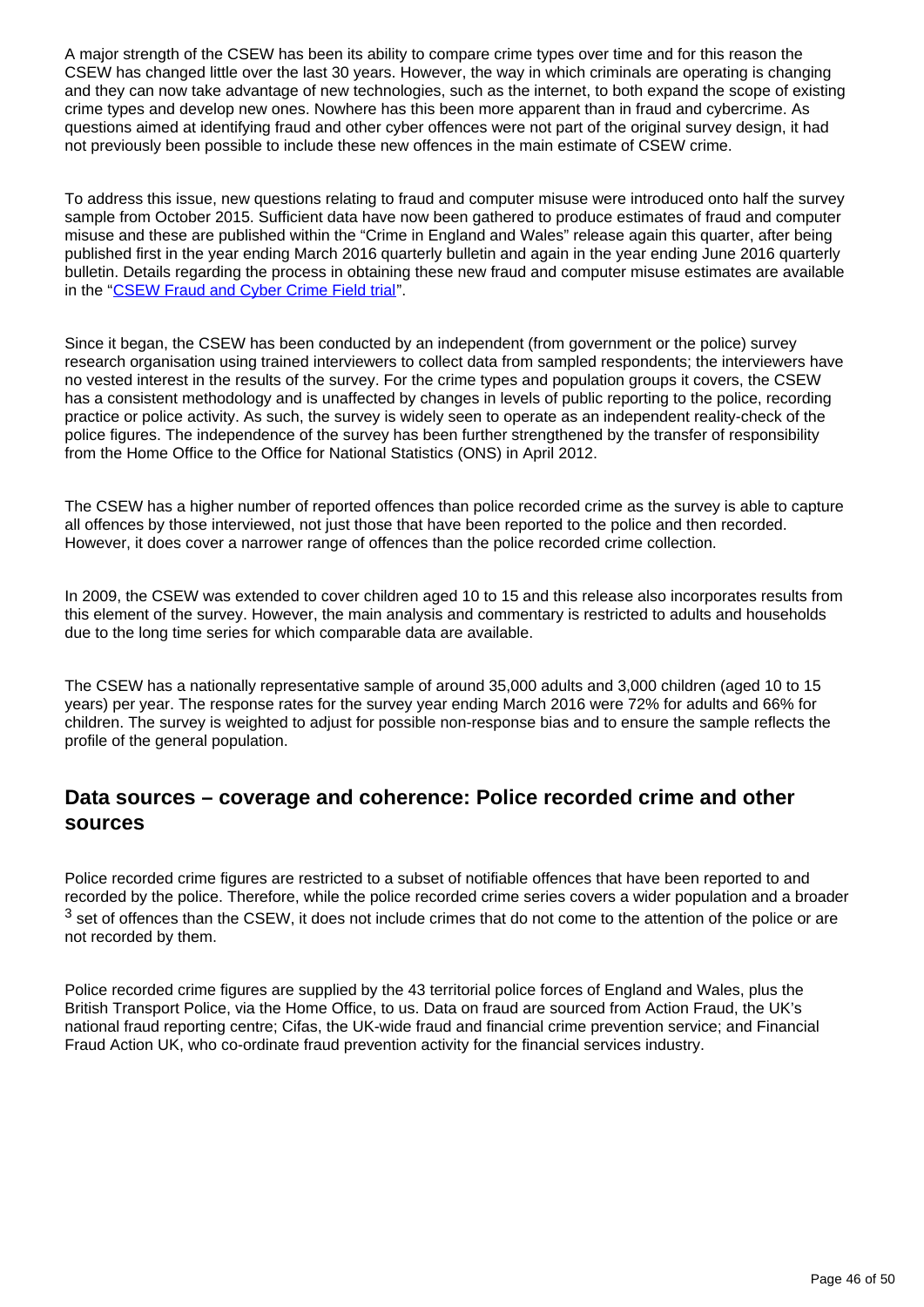Police recorded crime is the principal source of subnational crime statistics and for relatively serious, but low volume, crimes that are not well measured by a sample survey. It covers victims (including, for example, residents of institutions and tourists as well as the resident population) and sectors (for example, commercial bodies) excluded from the CSEW sample. Recorded crime has a wider coverage of offences, for example, covering homicide, sexual offences and crimes without a specific, identifiable victim (referred to as "Other crimes against society") not included in the main CSEW crime count. Police recorded crime also provides good measures of well-reported crimes, but does not cover any crimes that are not reported to, or discovered by, the police. It is also affected by changes in reporting and recording practices. Like any administrative data, police recorded crime will be affected by the rules governing the recording of data, by the systems in place and by operational decisions in respect of the allocation of resources.

As well as the main police recorded crime series, there are additional collections providing detail on offences involving the use of knives and firearms, which are too low in volume to be measured reliably by the CSEW.

#### **Strengths and limitations of the Crime Survey for England and Wales and police recorded crime**

| Crime Survey for England and Wales                                                                                                                                                                      | Police recorded crime                                                                                                                                                                             |  |  |  |
|---------------------------------------------------------------------------------------------------------------------------------------------------------------------------------------------------------|---------------------------------------------------------------------------------------------------------------------------------------------------------------------------------------------------|--|--|--|
| Strengths                                                                                                                                                                                               | Strengths                                                                                                                                                                                         |  |  |  |
| Large nationally representative sample survey that<br>provides a good measure of long-term crime trends for<br>the offences and the population it covers (that is, those<br>resident in households)     | Has wider offence coverage and population<br>coverage than the CSEW                                                                                                                               |  |  |  |
| Consistent methodology over time                                                                                                                                                                        | Good measure of offences that are well-reported to<br>the police                                                                                                                                  |  |  |  |
| Covers crimes not reported to the police and is not<br>affected by changes in police recording practice;<br>therefore is a reliable measure of long-term trends                                         | Primary source of local crime statistics and for lower-<br>volume crimes (for example, homicide)                                                                                                  |  |  |  |
| Coverage of survey extended in 2009 to include<br>children aged 10 to 15 resident in households                                                                                                         | Provides whole counts (rather than estimates that<br>are subject to sampling variation)                                                                                                           |  |  |  |
| Independent collection of crime figures                                                                                                                                                                 | Time lag between occurrence of crime and reporting<br>results tends to be short, providing an indication of<br>emerging trends                                                                    |  |  |  |
| Limitations                                                                                                                                                                                             | Limitations                                                                                                                                                                                       |  |  |  |
| Survey is subject to error associated with sampling and<br>respondents recalling past events                                                                                                            | Excludes offences that are not reported to, or not<br>recorded by, the police and does not include less<br>serious offences dealt with by magistrates' courts<br>(for example, motoring offences) |  |  |  |
| Excludes crimes against businesses and those not<br>resident in households (for example, residents of<br>institutions and visitors)                                                                     | Trends can be influenced by changes in recording<br>practices or police activity                                                                                                                  |  |  |  |
| Headline estimates exclude offences that are difficult to<br>estimate robustly (such as sexual offences) or that<br>have no victim who can be interviewed (for example,<br>homicides and drug offences) | Not possible to make long-term comparisons due to<br>fundamental changes in recording practice<br>introduced in 1998 and the year ending March 2003<br>[5]                                        |  |  |  |
| Previously, excluded fraud and cybercrime[4]                                                                                                                                                            | There are concerns about the quality of recording -<br>crimes may not be recorded consistently across<br>police forces and so the true level of recorded crime<br>may be understated              |  |  |  |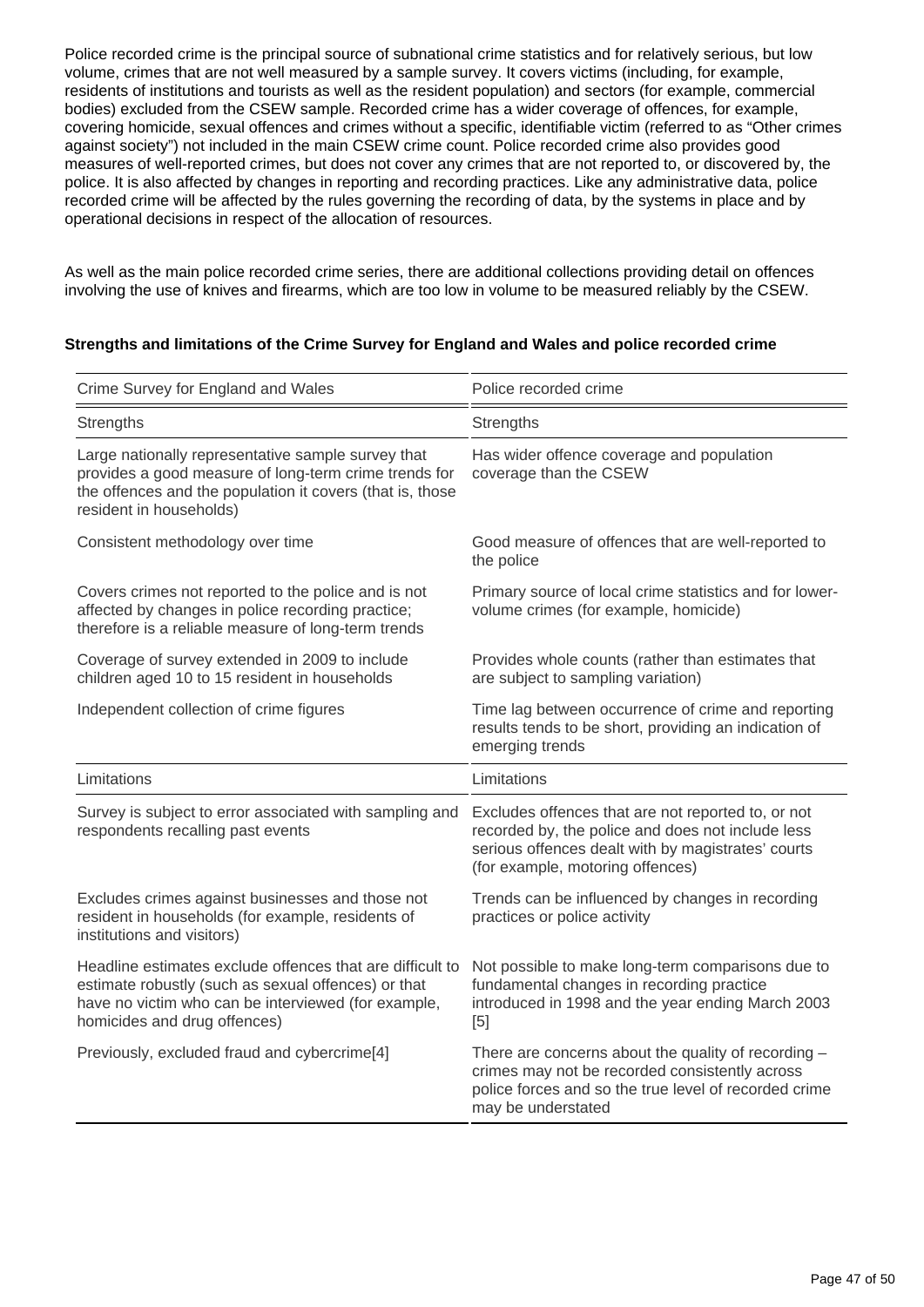### **Accuracy of the statistics: Crime Survey for England and Wales**

Since the CSEW is based on a sample of the population, estimates have a margin of quantifiable and nonquantifiable error associated with them. Non-quantifiable error includes:

- when respondents have recalled crimes in the reference period that actually occurred outside that period ("telescoping")
- crimes that did occur in the reference period that were not mentioned at all (either because respondents failed to recall a fairly trivial incident or, conversely, because they did not want to disclose an incident, such as a domestic assault)
- respondents saying they reported crimes to police when they did not (a "socially desirable" response)
- some incidents reported during the interview being miscoded ('interviewer or coder error')

Unless stated otherwise, all changes in CSEW estimates described in the main text are statistically significant at the 5% level. Since the CSEW estimates are based on a sample survey, it is good practice to publish confidence intervals alongside them; these provide a measure of the reliability of the estimates and can be found in the User [Guide tables.](http://www.ons.gov.uk/peoplepopulationandcommunity/crimeandjustice/methodologies/crimeandjusticemethodology) Further information on statistical significance can be found in Chapter 8 of the [User Guide](http://www.ons.gov.uk/peoplepopulationandcommunity/crimeandjustice/methodologies/crimeandjusticemethodology).

#### **Accuracy of the statistics: Police recorded crime**

Police recorded crime figures are a by-product of a live administrative system that is continually being updated as incidents are logged as crimes and subsequently investigated. The police return provisional figures to the Home Office on a monthly basis and each month they may supply revised totals for previously supplied months. The Home Office Crime and Policing Statistics team undertake a series of validation checks on receipt of the data and query outliers with forces who may then re-submit data. Details of these validation checks are given in Section 3.3 of the [User Guide](http://www.ons.gov.uk/peoplepopulationandcommunity/crimeandjustice/methodologies/crimeandjusticemethodology), and the differences in data published between the current and preceding publications can be found in [Table QT1a](https://www.ons.gov.uk/peoplepopulationandcommunity/crimeandjustice/datasets/crimeinenglandandwalesquarterlydatatables).

Police recording practice is governed by the Home Office Counting Rules (HOCR) and the National Crime Recording Standard (NCRS). The HOCR have existed in some form since the 1920s, with substantial changes in 1998. The NCRS was introduced in April 2002 following a critical report from Her Majesty's Inspectorate of Constabulary (HMIC) in 2000 (Povey, 2000), which showed that there was a problem with differing interpretation of the HOCR that resulted in inconsistent recording practices across forces.

Following an [assessment of crime statistics](http://www.statisticsauthority.gov.uk/assessment/assessment/assessment-reports/assessment-report-268---statistics-on-crime-in-england-and-wales.pdf) by the UK Statistics Authority, published in January 2014, the statistics based on police recorded crime data have been found not to meet the required standard for designation as National Statistics.

In their report, the UK Statistics Authority set out 16 requirements that needed addressing for the statistics to meet National Statistics standards. We are working in collaboration with the Home Office Crime and Policing Statistics team and HMIC to address these requirements. A [summary of actions](https://www.ons.gov.uk/peoplepopulationandcommunity/crimeandjustice/methodologies/crimeandjusticemethodology) taken in response to these requirements is available.

Full details on the history of the assessment and auditing of the quality and accuracy of police recorded crime statistics carried out in recent years is given in Section 3.3 of the [User Guide.](http://www.ons.gov.uk/peoplepopulationandcommunity/crimeandjustice/methodologies/crimeandjusticemethodology) Since the UK Statistics Authority assessment decision, HMIC have undertaken an inspection of the integrity of police recorded crime (carried out between December 2013 and August 2014), which reviewed a total of 10,267 reports of crime recorded between November 2012 and October 2013 across all 43 police forces in England and Wales.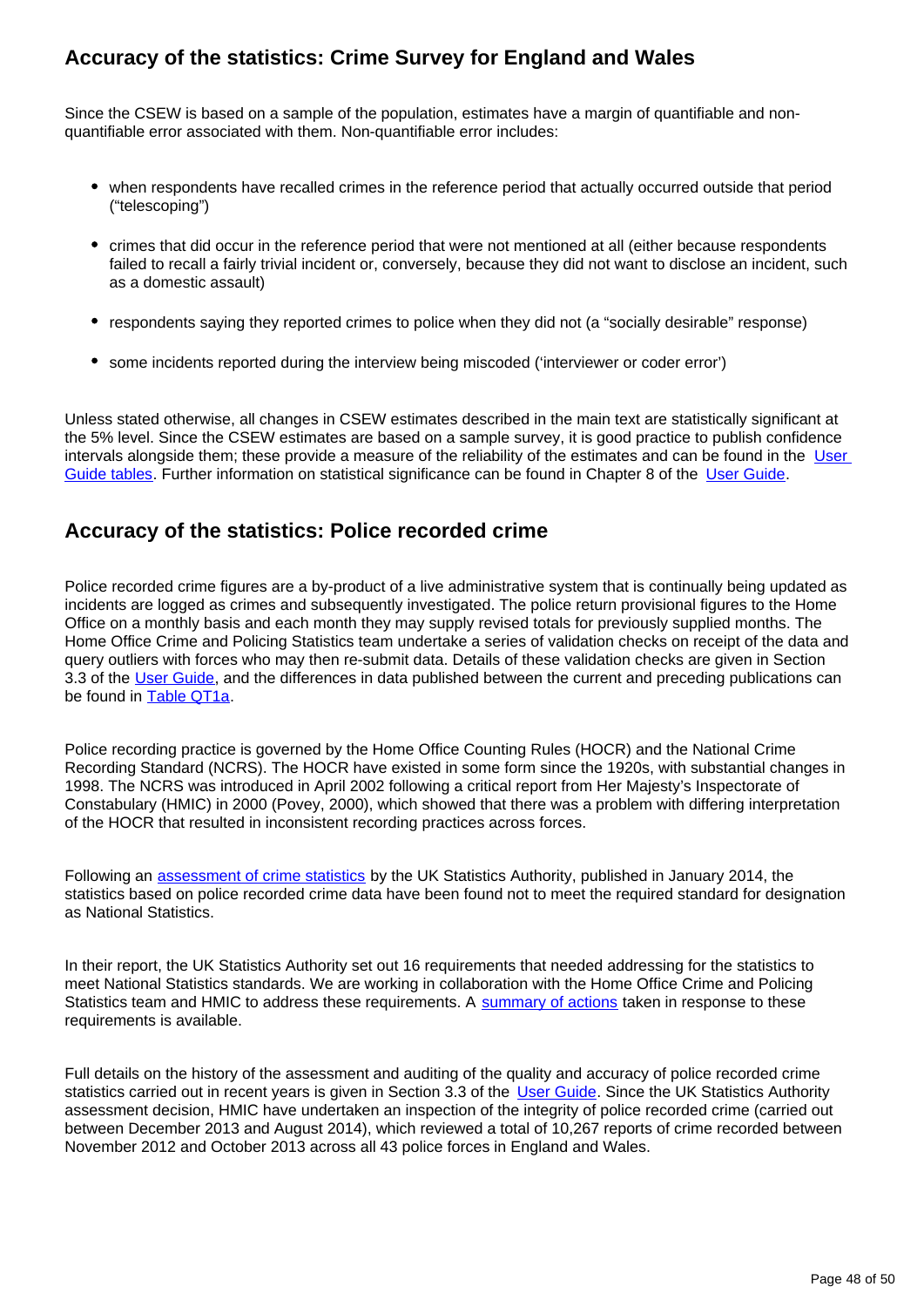The final report on findings from the HMIC inspections, [Crime-recording: making the victim count](https://www.justiceinspectorates.gov.uk/hmic/publication/crime-recording-making-the-victim-count/), was published on 18 November 2014 and separate [crime data integrity force reports](https://www.justiceinspectorates.gov.uk/hmic/publication/crime-data-integrity-force-reports/) for each of the 43 police forces in England and Wales were published on 27 November 2014.

HMIC concluded that, across England and Wales as a whole, an estimated 1 in 5 offences (19%) that should have been recorded as crimes were not. The greatest levels of under-recording were seen for violence against the person offences (33%) and sexual offences (26%). However, there was considerable variation in the level of under-recording across the different offence types investigated. For other crime types: an estimated 14% of criminal damage and arson offences that should have been recorded as crimes were not; 14% of robbery offences; 11% of burglary offences; and 17% of other offences (excluding fraud)  $^6$ .

In November 2015, HMIC wrote to all Chief Constables advising them that they would be commencing an unannounced programme of rolling inspections of crime recording on an ongoing basis. Reports on these inspections will be published on a rolling basis and can be found on the **[HMIC website](https://www.justiceinspectorates.gov.uk/hmic/publications/rolling-cdi-programme-reports/)**.

The renewed focus on the quality of crime recording means that caution is needed when interpreting statistics on police recorded crime. While we know that it is likely that improvements in compliance with the NCRS have led to increases in the number of crimes recorded by the police, it is not possible to quantify the scale of this, or assess how this effect varied between different police forces. In volume terms, police recorded crime for England and Wales as a whole has increased by 8% in the latest year compared with the previous year and 40 police forces (including the British Transport Police) have recorded overall increases in levels of crime.

Apparent increases in police force area data may reflect a number of factors, including tightening of recording practice, increases in reporting by victims and also genuine increases in the levels of crime. It is thought that incidents of violence are more open to subjective judgements about recording and thus more prone to changes in police practice. A number of forces have also shown large increases in sexual offences, which are thought to reflect both a greater willingness among victims to report such crimes and improved compliance with recording standards for sexual offences.

More information regarding the coverage, coherence and accuracy of the CSEW and police recorded crime can be found in the [User Guide to Crime Statistics for England and Wales](http://www.ons.gov.uk/peoplepopulationandcommunity/crimeandjustice/methodologies/crimeandjusticemethodology), the Crime Statistics Quality and [Methodology Information report](http://www.ons.gov.uk/peoplepopulationandcommunity/crimeandjustice/qmis/crimeandjusticeqmi) and (for CSEW only) the [CSEW technical report.](http://www.ons.gov.uk/peoplepopulationandcommunity/crimeandjustice/methodologies/crimeandjusticemethodology)

### **Notes for: Quality and methodology**

- 1. Victim-based crimes are those offences with a specific identifiable victim. These include the CSEW categories of "Violence", "Robbery", "Theft offences", "Criminal damage" (and recently "Fraud" and "Computer misuse") and the police recorded crime categories of "Violence against the person"', "Sexual offences", "Robbery", "Theft offences" and "'Criminal damage and arson".
- 2. [Focus on Violent Crime and Sexual Offences: Year ending March 2015](http://www.ons.gov.uk/peoplepopulationandcommunity/crimeandjustice/compendium/focusonviolentcrimeandsexualoffences/yearendingmarch2015) has more detailed information.
- 3. The coverage of police recorded crime is defined by the Notifiable Offence List, which includes all indictable and triable-either-way-offences (offences which could be tried at a Crown Court) and a few additional closely related summary offences (which would be dealt with by magistrates' courts). Appendix 1 of the [User Guide](http://www.ons.gov.uk/peoplepopulationandcommunity/crimeandjustice/methodologies/crimeandjusticemethodology) has more information on the classifications used for notifiable crimes recorded by the police.
- 4. From 1 October 2015, the offence coverage of the CSEW was extended to include fraud experienced by the adult population. Estimates from these new questions were published for the first time in the 'Crime in England and Wales, year ending March 2016' release.
- 5. Section 3.3 of the [User Guide](http://www.ons.gov.uk/peoplepopulationandcommunity/crimeandjustice/methodologies/crimeandjusticemethodology) has more information.
- 6. The range of crime recording accuracy for each of the crime types listed was +/-3. For more information, see section 7.51 of the HMIC publication [Crime Recording Making the Victim Count.](https://www.justiceinspectorates.gov.uk/hmic/publications/crime-recording-making-the-victim-count/)